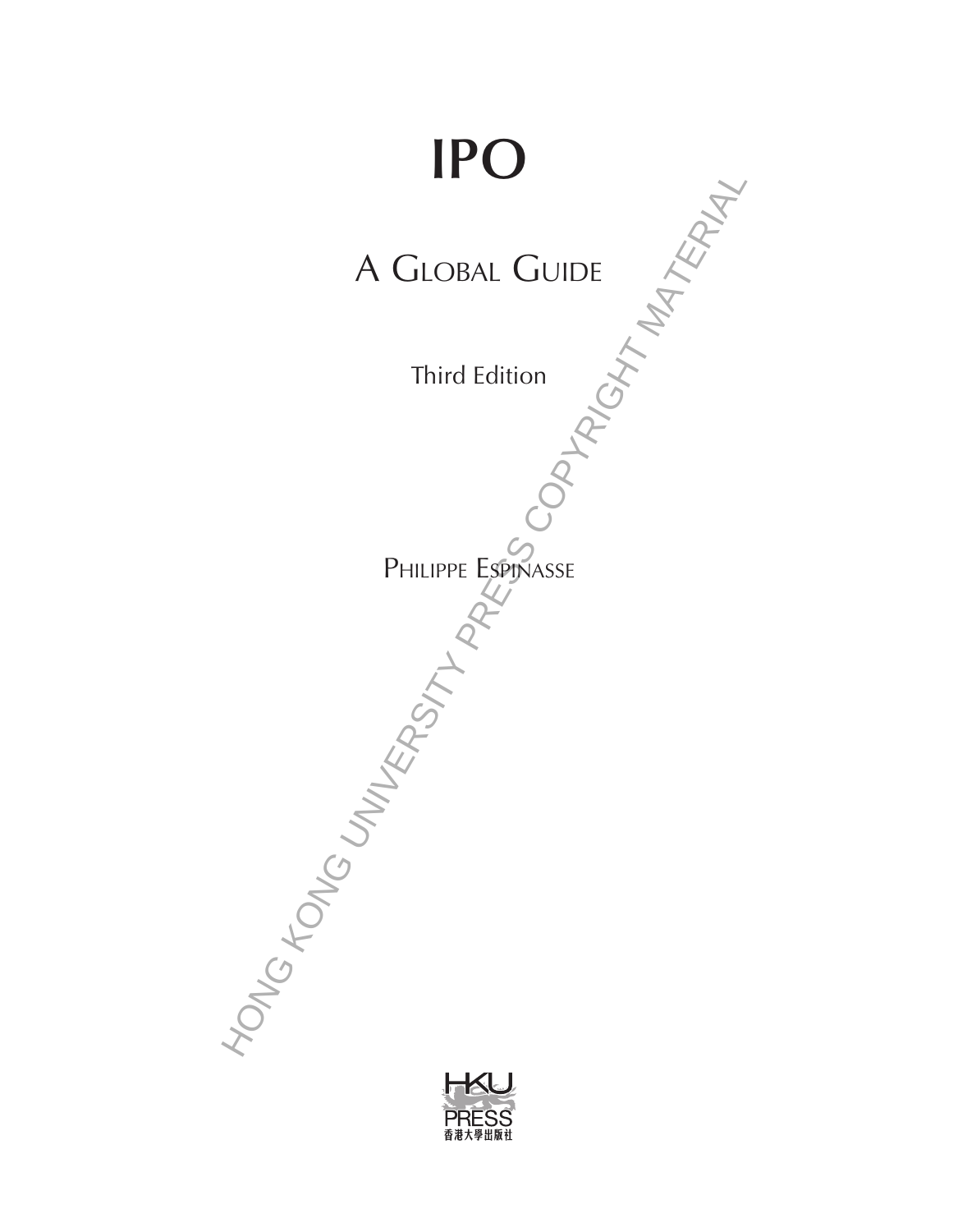Hong Kong University Press The University of Hong Kong Pokfulam Road Hong Kong https://hkupress.hku.hk

© Philippe Espinasse 2022

ISBN 978-988-8754-00-7 (*Paperback*) N PRESS COPYRIGHT MATERIAL

All rights reserved. No portion of this publication may be reproduced or transmitted in any form or by any means, electronic or mechanical, including photocopy, recording, or any information storage or retrieval system, without permission in writing from the publisher.

British Library Cataloguing-in-Publication Data A catalogue record for this book is available from the British Library.

10 9 8 7 6 5

Printed and bound by Suncolor Printing Co., Ltd. in Hong Kong, China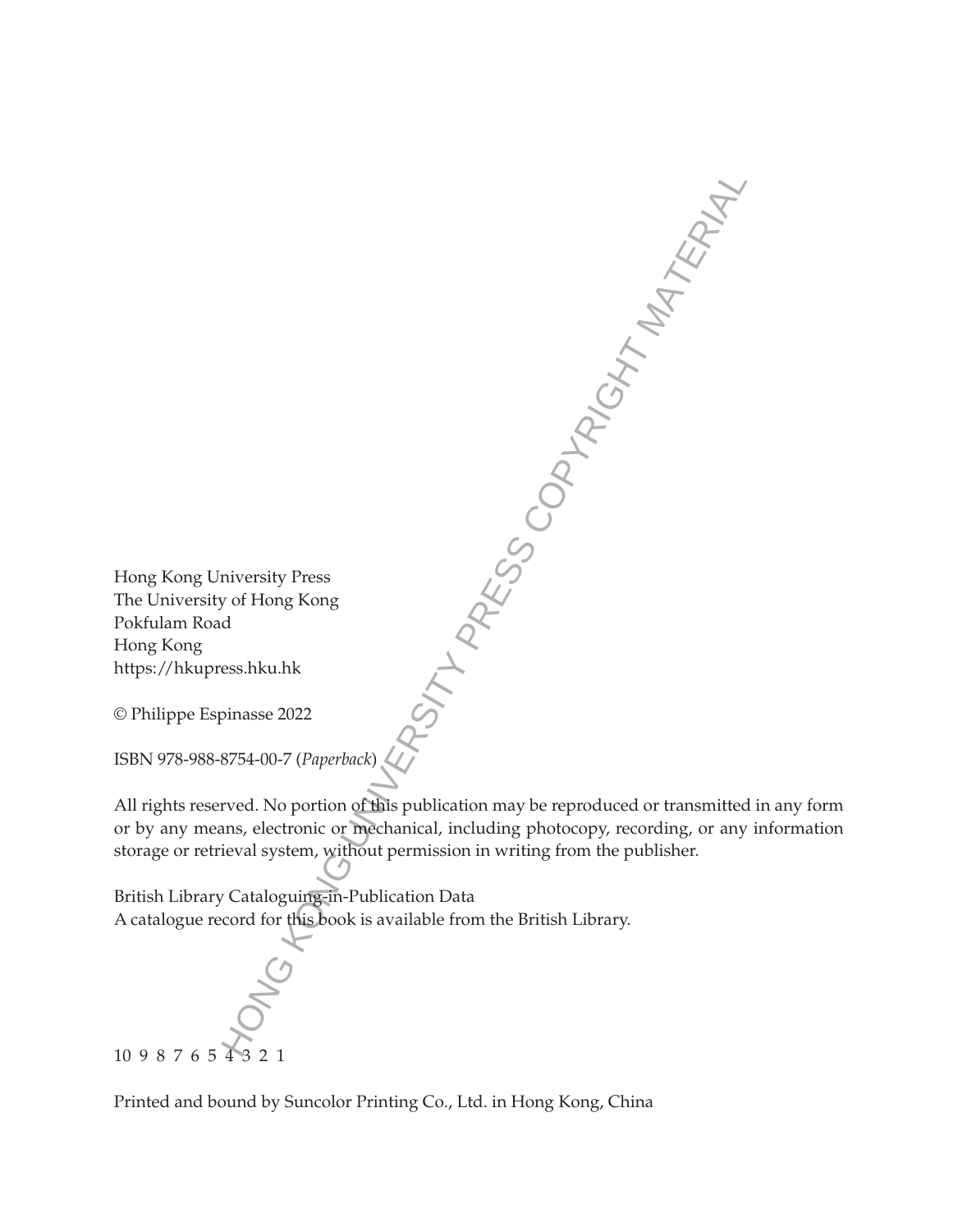# **Contents**

| List of figures and tables |                                                        | xi           |
|----------------------------|--------------------------------------------------------|--------------|
| Preface                    |                                                        | xiii         |
|                            | Acknowledgements                                       | <b>XV</b>    |
|                            | Introduction to the first edition                      | xvii         |
|                            | About the author                                       | xxi          |
|                            | RESS COPHOLITIES<br>Chapter 1: Defining the parameters | 1            |
| $1.1\,$                    | Going public                                           | $\mathbf{1}$ |
| 1.2                        | Listing requirements, equity story, and liquidity      | 6            |
| 1.3                        | Selecting the optimal listing location                 | 16           |
| 1.4                        | The IPO corporate management team                      | 25           |
| 1.5                        | Who does what in an investment bank?                   | 26           |
| 1.6                        | Investment banking business titles                     | 29           |
| 1.7                        | The IPO banking team                                   | 33           |
| 1.8                        | Bank roles and the pecking order                       | 38           |
| 1.9                        | Pitching for the lead roles                            | 49           |
| 1.10                       | Formally engaging investment banks                     | 54           |
| 1.11                       | How investment banks get paid                          | 56           |
|                            |                                                        |              |
|                            | Chapter 2: Getting ready                               | 65           |
| 2.1                        | Navigating the maze-the working parties on an IPO      | 65           |
| 2.2                        | Strengthening the board                                | 76           |
| 2.3                        | The IPO timetable                                      | 79           |
| 2.4                        | The IPO execution process                              | 88           |
| 2.5                        | Due diligence                                          | 94           |
| 2.6                        | Financial information                                  | 100          |
| 2.7                        | The prospectus                                         | 105          |
|                            |                                                        |              |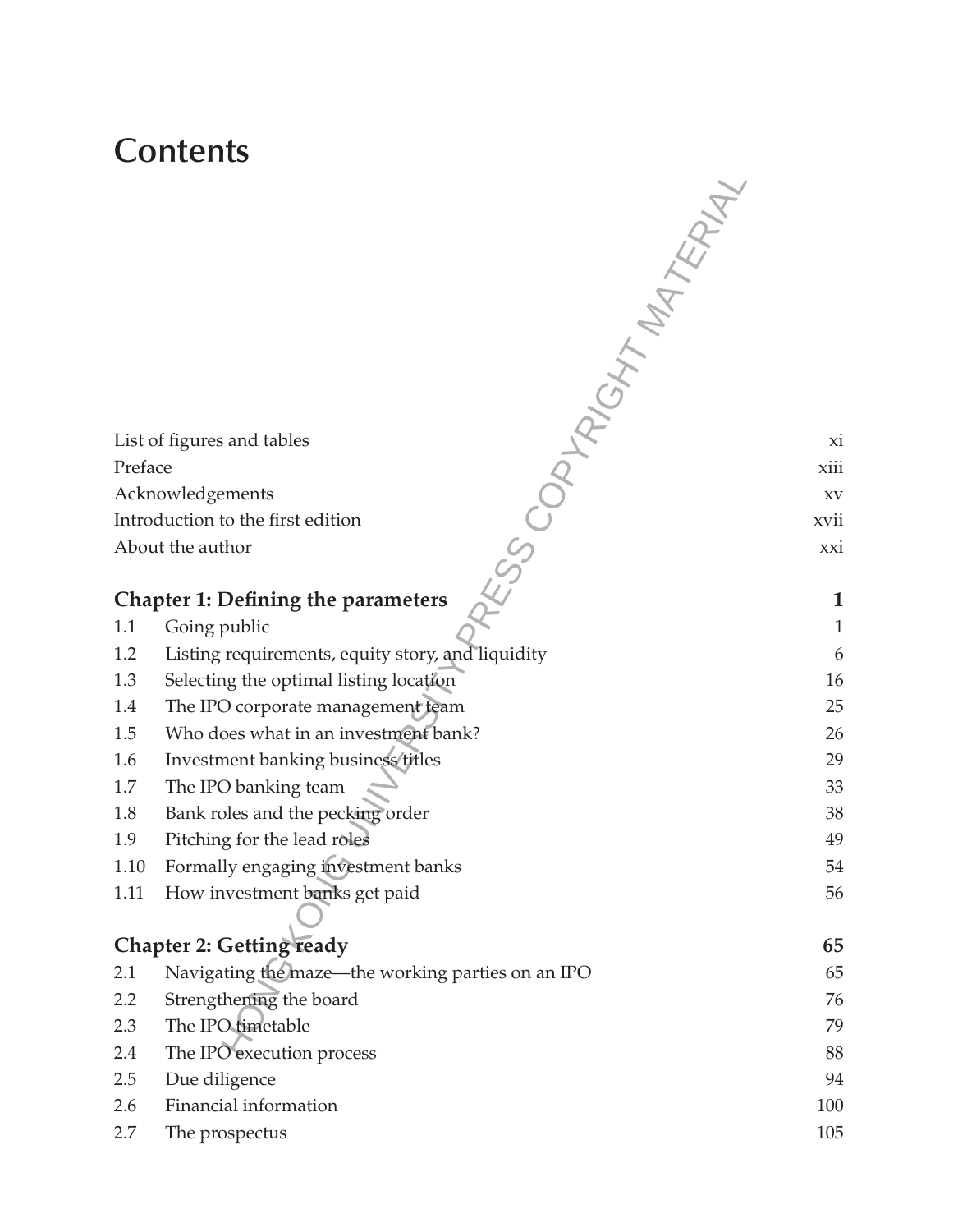| 2.8                      | Comfort letters                                                | 114 |
|--------------------------|----------------------------------------------------------------|-----|
| 2.9                      | Legal opinions, due diligence reports, and disclosure letters  | 117 |
| 2.10                     | The question of underwriting                                   | 119 |
| 2.11                     | Valuation                                                      | 122 |
| 2.12                     | Institutional investors                                        | 128 |
| 2.13                     | Retail investors                                               | 140 |
| 2.14                     | Deciding on an offer structure                                 | 142 |
| 2.15                     | Depositary receipts and depositary shares                      | 150 |
| 2.16                     | Real estate investment trusts (REITs)                          | 156 |
| 2.17                     | OPTRIGHTMATERIAL<br>Business trusts and infrastructure funds   | 159 |
|                          |                                                                |     |
|                          | Chapter 3: Marketing the deal                                  | 165 |
| 3.1                      | The importance of sell-side research                           | 165 |
| 3.2                      | Presenting to research analysts                                | 168 |
| 3.3                      | Briefing the syndicate                                         | 170 |
| 3.4                      | Pre-deal investor education (PDIE) and setting the price range | 172 |
| 3.5                      | The management roadshow                                        | 177 |
| 3.6                      | Bookbuilding                                                   | 183 |
| 3.7                      | Public offerings                                               | 190 |
| 3.8                      | Employee share ownership programmes (ESOPs)                    | 193 |
| 3.9                      | Pricing                                                        | 195 |
| 3.10                     | Underwriting and other agreements                              | 198 |
| 3.11                     | Allocating a deal                                              | 202 |
| 3.12                     | Closing and listing                                            | 207 |
|                          |                                                                |     |
|                          | Chapter 4: After the IPO                                       | 211 |
| 4.1                      | Price stabilization                                            | 211 |
| 4.2                      | Other types of IPOs                                            | 216 |
| 4.3                      | Investor relations (IR)                                        | 218 |
| 4.4                      | Further capital raising and aftermarket transactions           | 222 |
| 4.5                      | Conclusion: What makes a successful IPO?                       | 230 |
|                          |                                                                |     |
|                          | Appendices                                                     | 235 |
| Appendix 1: Case studies |                                                                | 237 |
|                          | A Nasdaq IPO: Shanda Games                                     | 238 |
|                          | An NYSE IPO: Banco Santander Brasil                            | 241 |
|                          | An LSE IPO: Essar Energy                                       | 244 |
|                          | A Euronext IPO: CFAO                                           | 246 |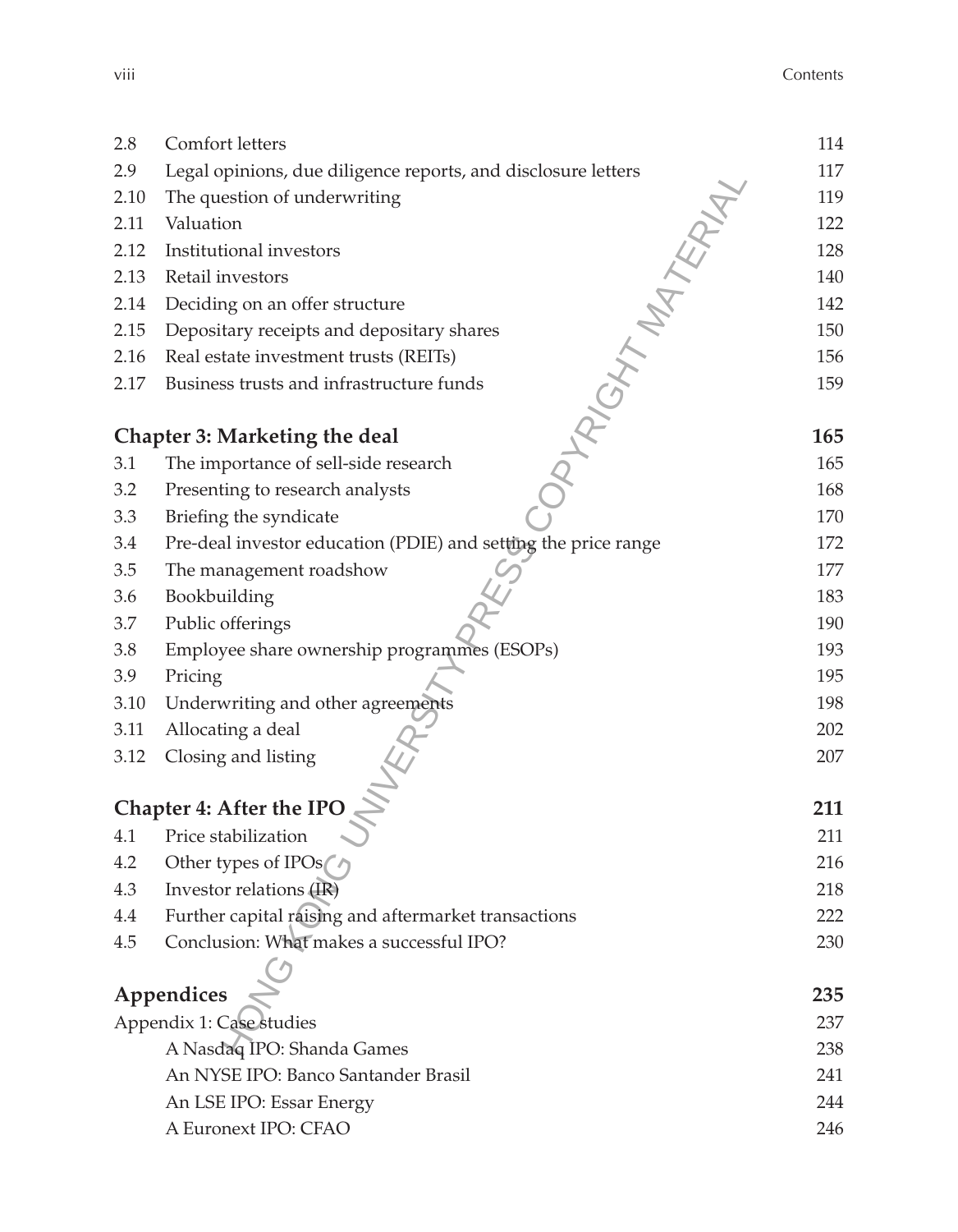| A Hong Kong IPO: L'Occitane                                                  | 248 |
|------------------------------------------------------------------------------|-----|
| A Singapore IPO: CapitaMalls Asia                                            | 251 |
| A Bursa Malaysia and Singapore IPO: IHH Healthcare                           | 254 |
| <b>ITERNA!</b><br>Appendix 2: Business and financial due diligence checklist | 257 |
| Appendix 3: Table of estimates for IPO fees and expenses                     | 263 |
| Appendix 4: Sample contents for an international IPO prospectus              | 265 |
| Appendix 5: Sample risk factors for an international IPO                     | 267 |
| Appendix 6: Example of feedback form for investor education                  | 271 |
| Appendix 7: Example of manual order form for bookbuilding                    | 273 |
| Appendix 8: Initial listing requirements for major stock exchanges           |     |
| Listing in New York on Nasdaq                                                | 276 |
| Listing in New York on the NYSE                                              | 278 |
| Listing in London on the LSE                                                 | 280 |
| Listing in Amsterdam, Brussels, Dublin, Lisbon, London, Oslo, or Paris on    |     |
| Euronext                                                                     | 281 |
| Listing in Frankfurt on Deutsche Börse®                                      | 283 |
| Listing in Zurich on the SIX                                                 | 285 |
| Listing in Dubai on Nasdaq Dubai                                             | 286 |
| Listing in Hong Kong on HKEx                                                 | 288 |
| Listing in Singapore on the SGX                                              | 291 |
| Listing in Kuala Lumpur on Bursa Malaysia                                    | 294 |
| Listing in Tokyo on the TSE                                                  | 296 |
| Listing in Sydney on the ASX                                                 | 298 |
| Glossary                                                                     | 301 |
| <b>Notes</b>                                                                 | 361 |
| Further reading                                                              | 365 |
| Index                                                                        | 369 |
|                                                                              |     |
|                                                                              |     |
|                                                                              |     |
|                                                                              |     |
|                                                                              |     |
| ONG KONGU                                                                    |     |
|                                                                              |     |
|                                                                              |     |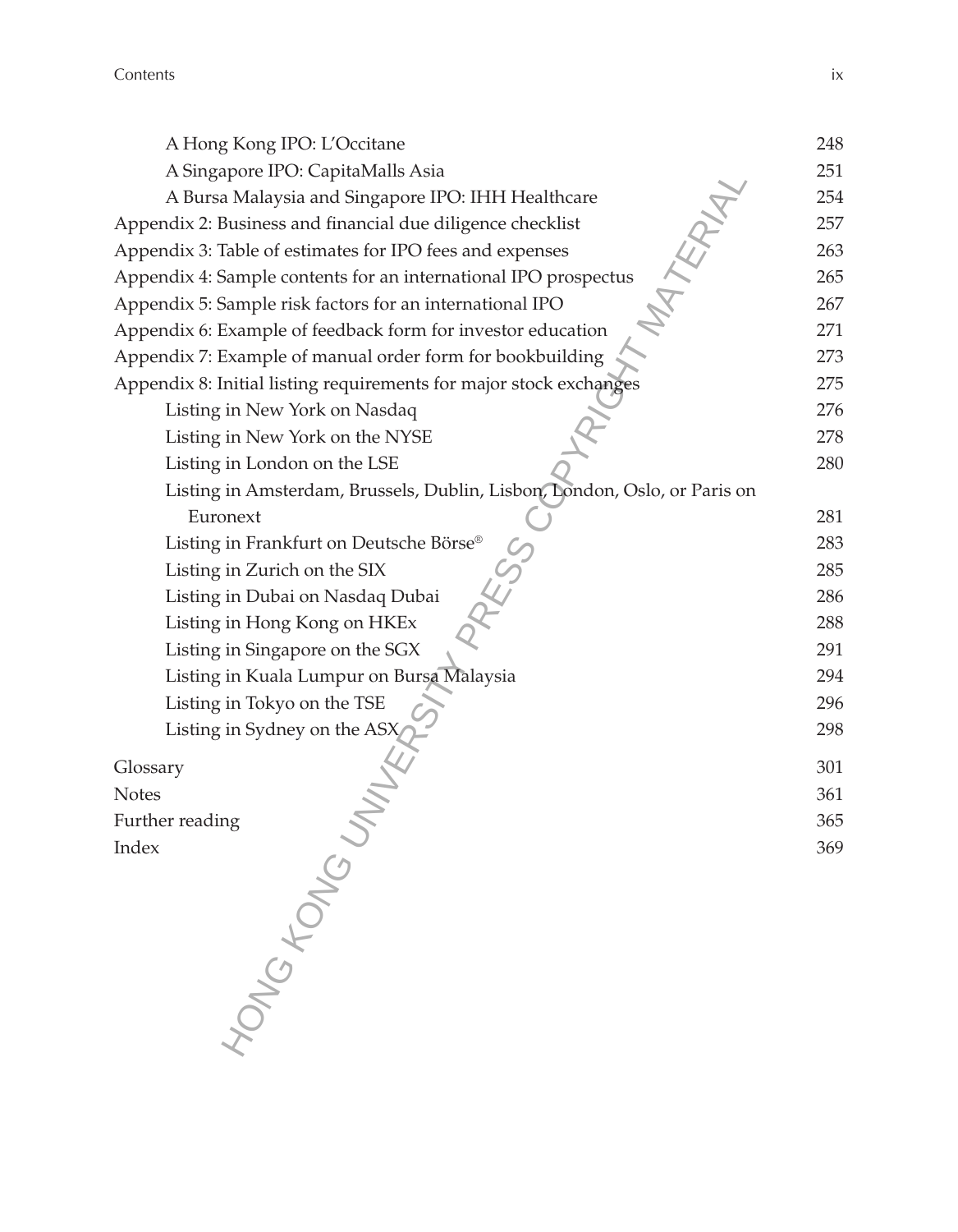# **Figures and tables**

|                | RIGHT MATERIAL                                                                    |     |
|----------------|-----------------------------------------------------------------------------------|-----|
| <b>Figures</b> |                                                                                   |     |
| Figure 1:      | The main departments of an investment bank involved in an IPO                     | 30  |
| Figure 2:      | The building blocks of an IPO timetable                                           | 89  |
| Figure 3:      | How working parties are best organized to execute an IPO                          | 93  |
| Figure 4:      | Accessing US investors                                                            | 147 |
| Figure 5:      | The various components of an offer structure                                      | 151 |
| Figure 6:      | Basic structure for a real estate investment trust                                | 160 |
| Figure 7:      | Singapore and Hong Kong business trust structures                                 | 162 |
| Figure 8:      | Example of part of an institutional book of demand                                | 186 |
| Figure 9:      | A typical book of demand                                                          | 188 |
|                | Figure 10: Differences between concurrent and sequential retail offerings         | 190 |
|                | Figure 11: A graphic representation of an over-allotment option and naked short   | 215 |
| <b>Tables</b>  |                                                                                   |     |
| Table 1:       | Examples of listing considerations across various stock exchanges                 | 18  |
| Table 2:       | Career progression and equivalents between investment banking                     |     |
|                | business titles                                                                   | 34  |
| Table 3:       | An IPO syndicate with a sole sponsor, two joint global coordinators,              |     |
|                | three joint bookrunners, and four lead managers                                   | 46  |
| Table 4:       | A simple worked example (without a <i>praecipium</i> ) for the calculation of the |     |
|                | various fee components                                                            | 59  |
| Table 5:       | The same worked example, using an institutional pot and jump ball fee             |     |
|                | system                                                                            | 61  |
| Table 6:       | Sovereign wealth funds in Europe, the Middle East, and Asia                       | 130 |
| Table 7:       | Examples of cornerstone investor tranches in two major H share IPOs in            |     |
|                | Hong Kong                                                                         | 137 |
| Table 8:       | Key and optional cities to be visited on a management roadshow for an             |     |
|                | international IPO                                                                 | 180 |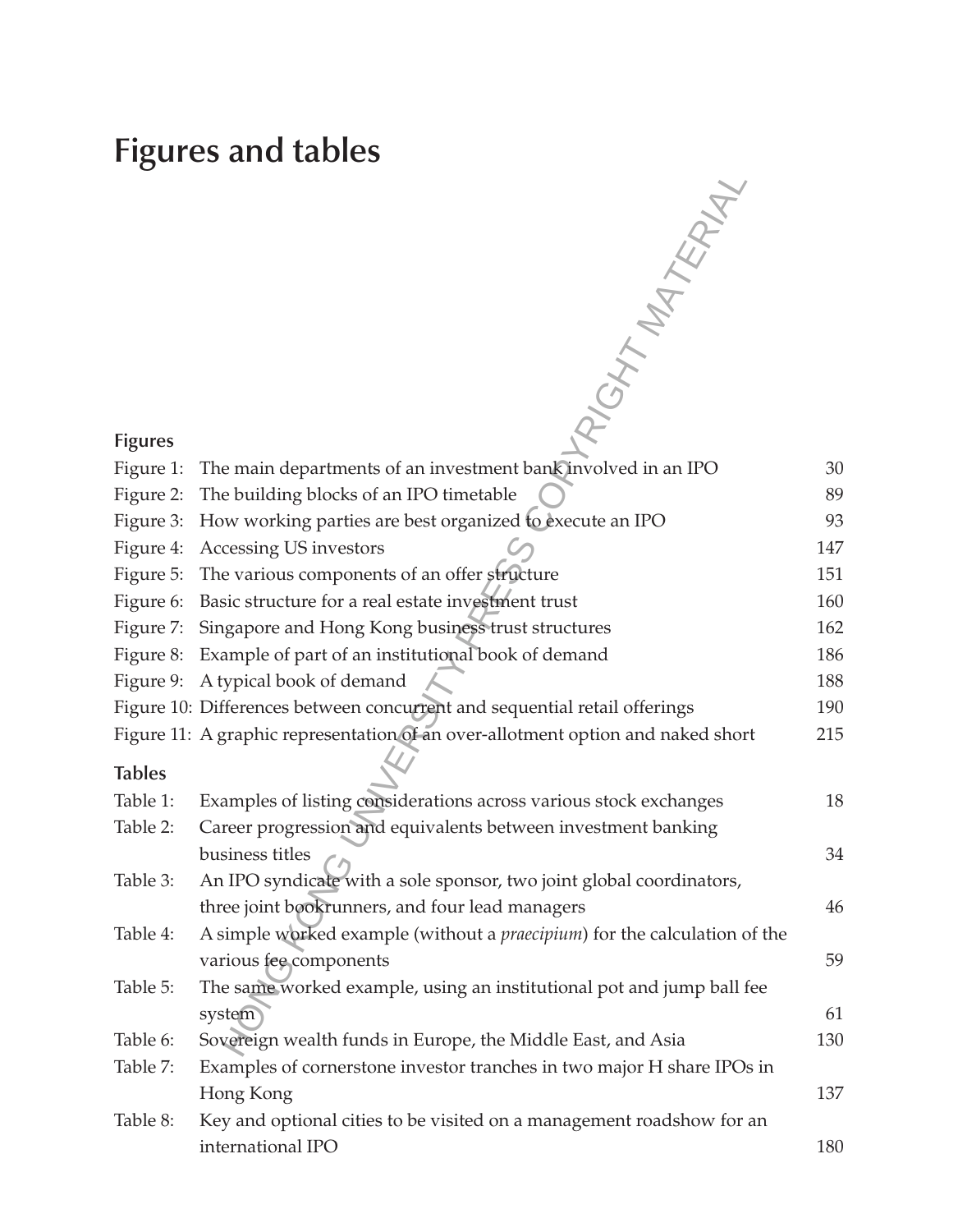# **Preface**

This book was first published in 2011 and last updated in 2014 (as a paperback version). It is now a good time to print a third edition.

Much has changed in the intervening period. Market activity has continued unabated, including, surprisingly, throughout the COVID-19 pandemic (although not across all jurisdictions). Equity underwriting fees in 2020 reached an unprecedented US\$13.2 billion, topping the previous record in 2009 by some 40%. The Chinese markets, and Hong Kong's in particular, continue to lead the issuance charts and dominate IPO volumes, alongside the New York Stock Exchange, while "elephant" deal, billion-dollar IPOs, which were something of a rarity only ten years ago, have now increasingly become commonplace. In late 2019, Saudi Aramco raised almost US\$26 billion on the Tadawul (the Saudi stock exchange) in what was then the world's largest-ever IPO. What was even more remarkable was that this offering was completed exclusively domestically, without an international tranche. At the time of writing (in the second quarter of 2021), while a planned Hong Kong IPO of up to more than US\$34 billion by fintech issuer Ant Financial had been postponed, there was talk that it could be relaunched, setting yet another record. So first published in 2011 and last updated in 2014 (as a paperback vime to print a third edition.<br>
How the paperback vime to print a third edition.<br>
Equity underversing period. Market activity has continue transmissingly,

Special purpose acquisition company (SPAC) issuance has experienced a strong revival, and particularly in the US, while much of the equity issuance around the world is now by corporates that are active in the internet, IT, fintech, and biotechnology industries. Many of the companies from such sectors are also not yet at the stage when they are profitable businesses, even when they can generate significant levels of turnover and cash-flow, and often achieve multi-billion US dollar IPO valuations, something that stock exchanges and investors have had to learn to work with.

Another development has been the advent of direct listings (sometimes known as disintermediated IPOs), although these remain rather marginal, compared with the more traditionally marketed and underwritten deals.

Market regulators have also become much more demanding and more aggressive, imposing, on occasion, unprecedented and very sizable fines on IPO sponsors, in particular in connection with shortcomings pertaining to the latter's due diligence investigations. I have been personally involved in a number of such cases as an expert witness, both on the prosecution and defence sides, and in particular in Hong Kong.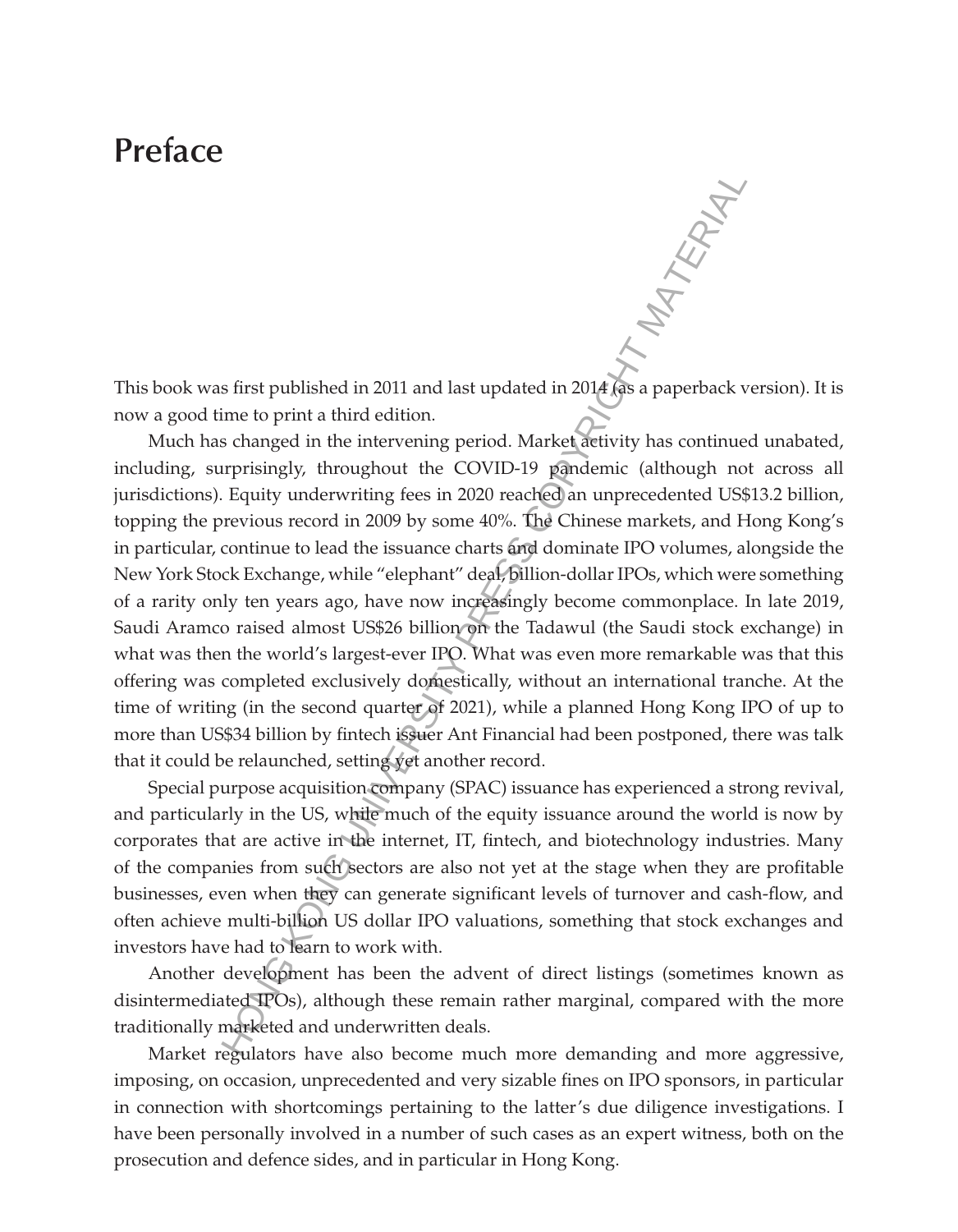The second edition of this book was much expanded to reflect the then new listing environment. It featured chapters on business trusts in both Singapore and Hong Kong, as well as on listing requirements (and a detailed case study) for Malaysia, on account of its status as one of the most active markets in Southeast Asia at the time. Some 25 recent examples of transactions were added throughout to illustrate topical issues, while a similar number of new definitions resulted in an expanded glossary.

Likewise, this new edition has been the subject of a complete and detailed revision throughout, and also includes new information addressing some of the more recent, abovementioned market developments. Some topics, such as spin-off offerings, SPACs, listing requirements, due diligence, and others have also been further expanded while, as before, some 15 additional IPOs have been included as examples, to illustrate various aspects of new offerings. It reatured chapters on business rusts in both Singapore and It reating chapters in the most size in the distingrequirements (and a detailed case study) for Malaysig, or<br>me of the most active markets in Southeast Asia at

However, and as always, while I have taken care to cross-check facts and information, I still caution readers working on actual new issues to seek current regulatory, corporate finance and advisory, legal accounting, and tax advice, as may be appropriate.

My blog is available online, and now includes well over 350 of my articles that have, for the most part, featured in a variety of financial and general publications, such as the *South China Morning Post*; *L*'*Agefi*; the *China Economic Review*; Dow Jones and the *Wall Street Journal*; the *Nikkei Asian Review*; and Euromoney's *GlobalCapital*. I still actively appear in interviews in print media, online, on TV, and on the radio to comment on new offerings, of which many are used as examples and case studies herein.

I have published other books, too, including the new study guide for candidates taking IPO sponsor licensing examinations in Hong Kong (jointly with Syren Johnstone); one more particularly focused on how investment banks pitch for business, and on how they are selected and mandated by companies and their shareholders; as well as another that addresses cornerstone investors, in particular in the Asian markets of Hong Kong, Malaysia, and Singapore.

Lastly, whether you are a prospective IPO candidate, an equity issuer, an equity capital markets professional, an investment banker, a private equity practitioner, an investor, or a journalist, I am always keen to hear from you. Please do reach out to discuss remarkable transactions, changes in market practice (whether pertaining to documentation, valuation, or marketing techniques), or regulations.

I trust you will enjoy this new global guide. IPOs remain one of the most fascinating, and least understood, aspects of the financial markets. Hopefully, I will have further unveiled some of their enduring mysteries.

Philippe Espinasse Hong Kong, April 2021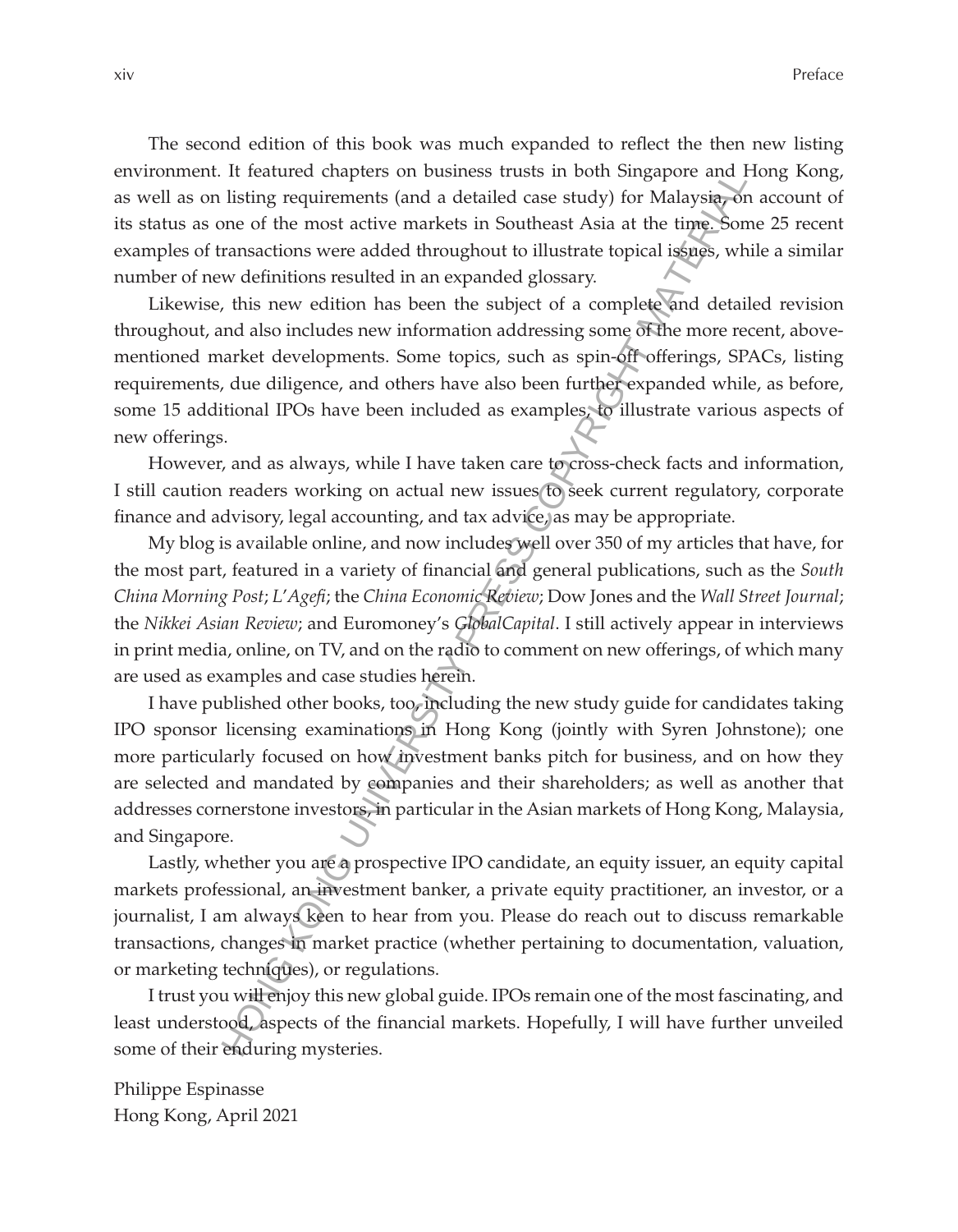# **About the author**

Philippe Espinasse spent almost two decades working as a senior investment banker, including as a managing director, head of equity corporate finance, and head of equity capital markets. Throughout his prior banking career, he has successfully completed more than 140 corporate finance transactions and has marketed to issuers, and/or executed, capital markets offerings across some 30 jurisdictions. **GATTING KARAL** 

Philippe lives in Hong Kong, where he now writes and works as a consultant and independent expert, in particular in connection with litigation and arbitration cases. He has also been honorary lecturer in the Faculty of Law of the University of Hong Kong (Department of Professional Legal Education) for a number of years. He is the author of *IPO Banks: Pitch, Selection and Mandate* (Palgrave Macmillan, 2014) and *Cornerstone Investors: A Practice Guide for Asian IPOs* (Hong Kong University Press, 2018), and a co-author of the English/simplified Chinese character *Hong Kong IPO Guide 2013* (LexisNexis, 2012) and *IPO Guide 2012* (LexisNexis, 2012). Philippe is the joint author, with Syren Johnstone, of the study manual for IPO sponsor examinations in Hong Kong (Hong Kong Securities and Investment Institute, 2013). His first book, *IPO: A Global Guide* (initially published by Hong Kong University Press in 2011), has also been translated in simplified Chinese characters. He is the author of two fiction thrillers, *Hard Underwriting* and *The Traveler*, both published by P&C Books, in 2015 and 2016 respectively.

He has contributed regular columns to *GlobalCapital*, the *Nikkei Asian Review*, Dow Jones Banking Intelligence, the *South China Morning Post*, and France's leading financial daily *L'Agefi*. His articles have also been published in the *Wall Street Journal*, on the website of BBC News, and in the *China Economic Review*. Philippe has been interviewed by, or has featured in, a variety of publications, including Bloomberg, Singapore's *Business Times*, the *China Daily*, *The Edge Singapore*, *FinanceAsia*, *Financial News*, the *Financial Times*, the *Hong Kong Economic Journal*, the *International Financing Review*, *Le Monde*, Reuters, *Quartz*, and *Treasury Today*, among others. He has been a keynote speaker at a number of events and conferences and has also appeared on Bloomberg Television, CNBC, BBC World News Television, the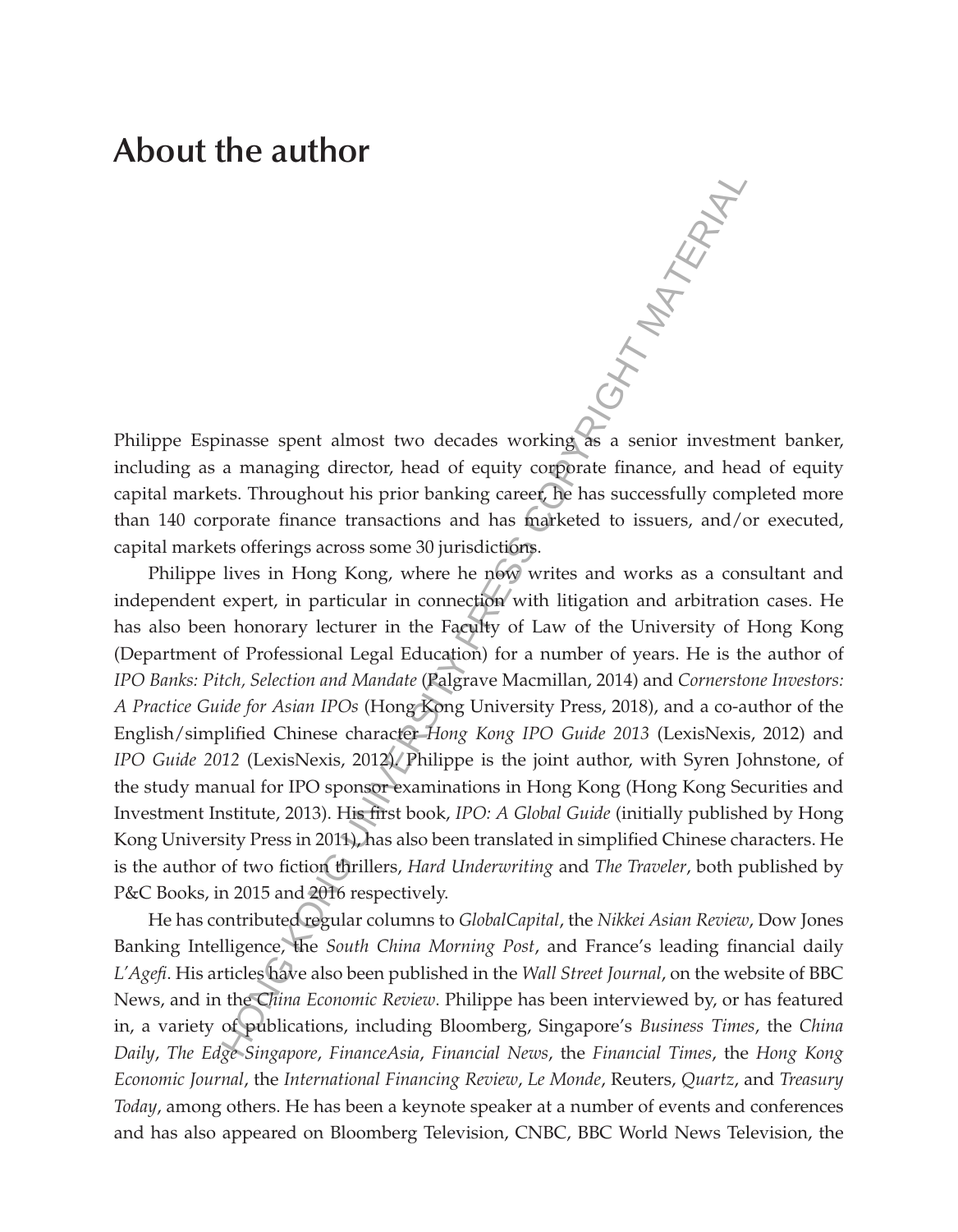BBC's World Service radio, Australia Broadcasting Corporation radio, and Hong Kong's RTHK 3.

Visit Philippe's blog and website at www.ipo-book.com. HONG KONG UNIVERSITY PRESS COPYRIGHT MATERIAL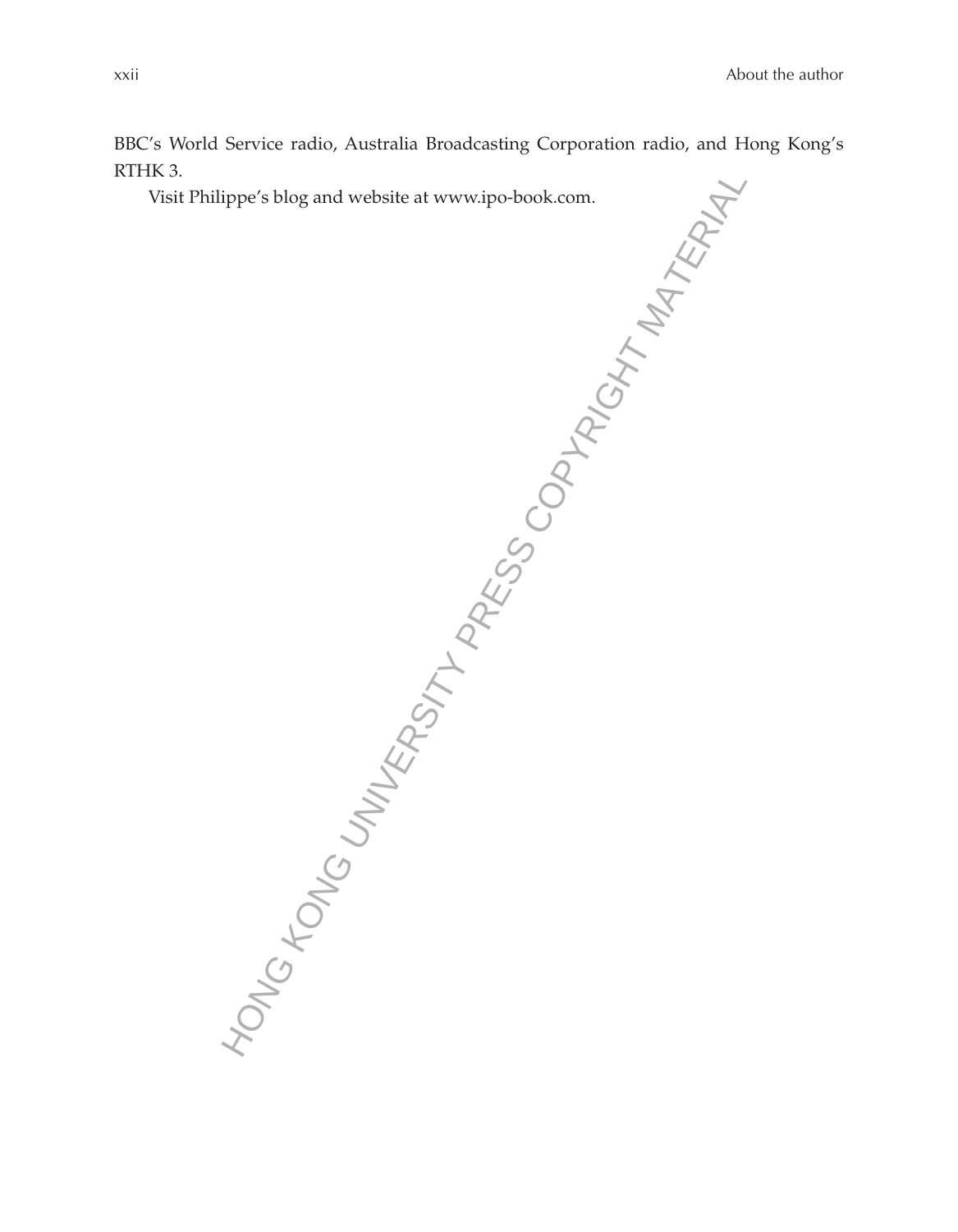# **1 Defining the parameters**

## **1.1 Going public**

Going public—offering shares for the first time to third-party investors—is probably one of the most important decisions that can be made during the life of a company. For shareholders of family-owned businesses, it can provide a welcome source of liquidity for their holdings. But it also opens up their affairs to the scrutiny of outsiders. Through a flotation, entrepreneurial ventures can find an unparalleled source of capital to support their development. Investors buy initial public offerings (IPOs) because they offer them the opportunity to build a sizeable position in a stock, something that would in most cases be more costly and take a long time to achieve in the secondary market. Most companies coming to market for the first time also exhibit some form of IPO discount, which makes them more attractive relative to their listed peers. HONT MATERNAL

There are a variety of reasons for listing a company in an IPO on a stock exchange, but these generally come down to two: selling down one or more stakes in the business, and raising additional equity capital.

# **1.1.1 Primary and secondary offerings**

In technical terms, the raising of new money in an equity capital markets (ECM) transaction is called a "primary offering", whereas a sell-down—whether by a government in a privatization or by long-term shareholders in a business that has, until now, remained in private hands and is now coming to market to generate liquidity (perhaps as a result of an inheritance)—is described as a "secondary offering". Often, both are combined, so that one or more existing shareholders choose to reduce their holdings, while new funds are raised to enable the business to grow. In certain markets, such as in the UK or in Hong Kong, a primary offering is called an "offer for subscription" since new shares are issued by the company for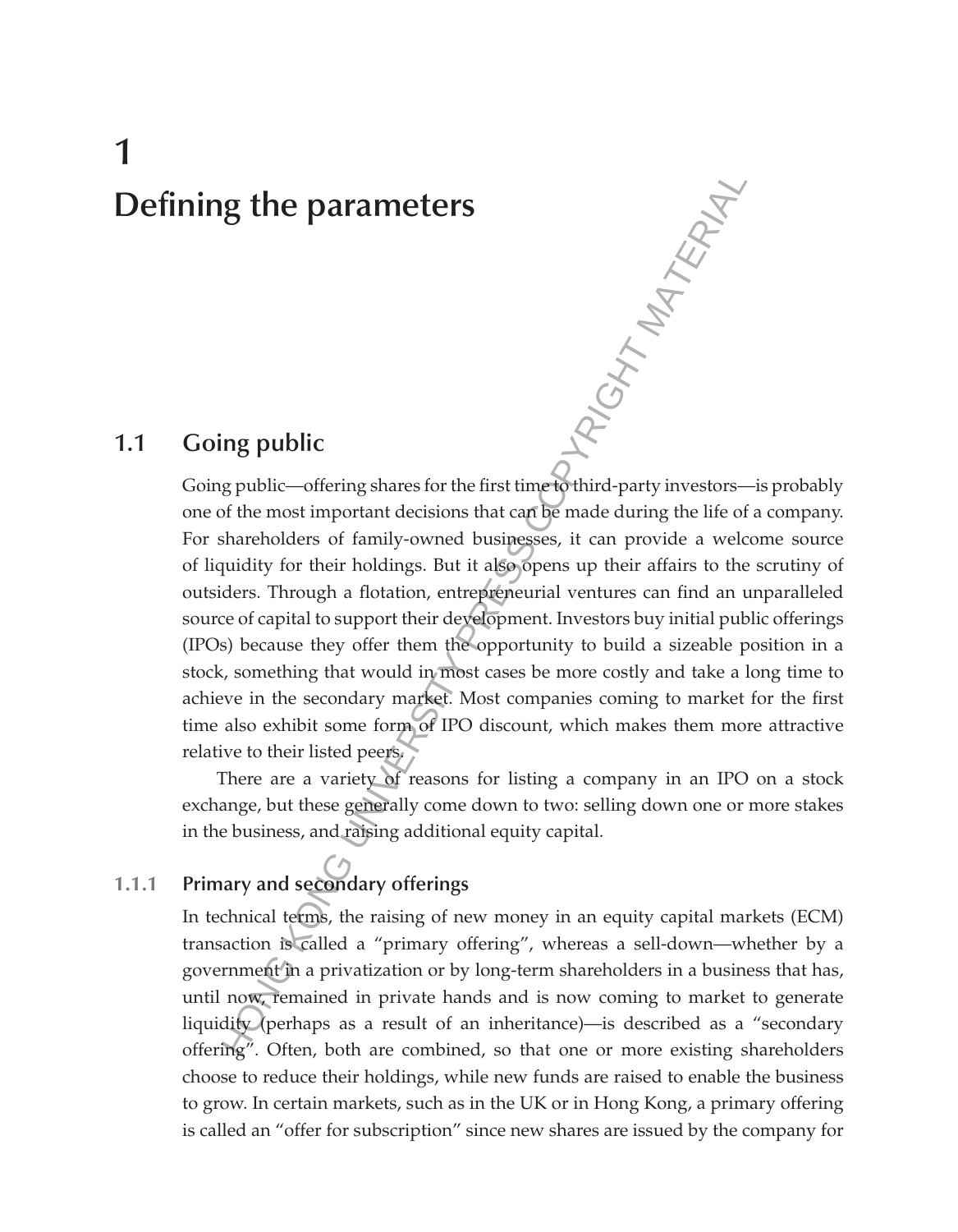subscription by investors, whereas a secondary offering is, quite logically, called an "offer for sale".

Most of the time, raising new money is an easier exercise, particularly if the issuer exhibits attractive characteristics, for example, if the market can clearly see that the new funds will help finance development. By contrast/selling down one or more shareholdings in a company is sometimes viewed with suspicion by investors, especially when no remaining stakes are retained by the sellers after listing. For example, investors would probably be wary of a private equity investor exiting in full in an IPO, not only because the investor would be seen to be trying to maximize its exit price at all costs, irrespective of how the shares may trade in the aftermarket, but also because its interests would no longer remain aligned with those of new investors, post-listing. A private equity investor in such a position may therefore prefer to wait until a later date to fully cash in on its investments, perhaps through one or more further sell-downs. r for sale<br>
The material controls of the time, raising new money is an easier exercise, perfect<br>
rexhibits attractive characteristics, for example, if the marker can<br>
the new funds will help finance development. By contra

Similarly, investors will often be concerned when an IPO is solely structured through an offer for sale, with no proceeds being raised as part of the deal. A good example of this is the US\$1.5 billion equivalent IPO of car manufacturer Aston Martin on the London Stock Exchange in 2018. It took the form of a 100% secondary offering, which, alongside other factors, in my view contributed in the ensuing months to the issuer losing much of its stock exchange value.

Rather confusingly, the term "secondary offering" is also sometimes used to describe a follow-on transaction for a listed company, irrespective of whether new money or old shares are issued or sold. In addition, the term "primary equity" (or "primary equity market") is commonly used to describe the new equity issue market (including IPOs), whether the offerings consist of new or old shares, while the secondary market often describes that for the trading of shares, once they have become listed, in what is also known as the "aftermarket".

#### **1.1.2 Other reasons for going public**

Other reasons for going public can include the prestige and recognition attached to the status of a listed company, raising the profile of the business, or achieving optimal liquidity for the shares so that they can be more easily traded. In some cases, issuing new shares and listing in an IPO is a practical way to reduce the level of gearing that a company has accumulated over the years, perhaps as a result of conducting a costly acquisition, and with which it has been burdened. This is likely to become more prevalent following the recent credit crunch and COVID-19 pandemic, as some corporates find it difficult to obtain bank financing.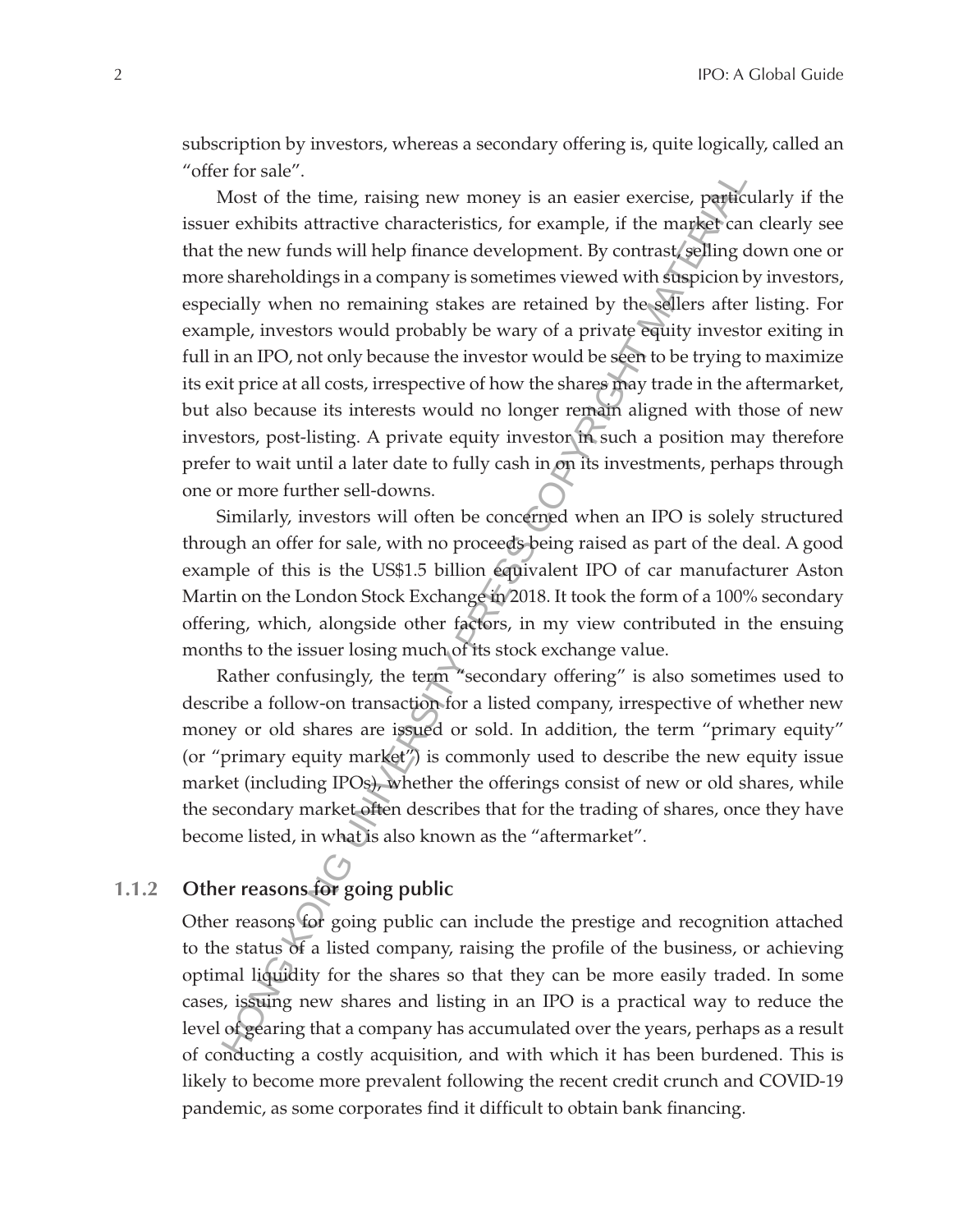A business may want to re-focus on its core activities and spin off or de-merge a division in a newly listed company. For example, in 1995 Sandoz, the Swiss pharmaceuticals group, listed its specialty chemicals subsidiary in a US\$1.4 billion equivalent international IPO in Zurich. The business was, at that time, renamed Clariant to give it a new, stand-alone identity. Clariant subsequently developed as a new chemicals group with the acquisition in 1997 of the chemicals business of Hoechst, with further sizeable acquisitions in 2000, 2006, and 2008, while Sandoz itself merged with Ciba-Geigy in 1996 to form Novartis. Another example of a spinoff is the US\$3.1 billion equivalent listing in 2014 in Hong Kong, through a fixed single investment trust, of HK Electric Investments and HK Electric Investments Ltd. The assets of the trust were spun off from Hong Kong-listed Power Assets Holdings to create a separate, vertically integrated power utility with a focus on the generation, transmission, distribution, and supply of electricity to the islands of Hong Kong and Lamma. Spin-offs will be discussed in greater detail in Section 1.1.3. Examples of such transactions are also provided in the case studies in Appendix 1. Exist m a newly listed company. For example, m 1999 Snatocon in a newly here apply to the material as group, listed its specialty chemicals subsidiary in  $\Phi$ Unit ant to give it a new, stand-alone identity. Clariant subse

A company can also opt to list on more than one stock exchange, for example because it has become so large, or so global in nature, that this may be a way to more easily access investors around the world, so that they can trade the shares in their own time zones. For example, Prudential, the British insurance company, conducted secondary listings for its shares in Hong Kong as well as in Singapore, in addition to its primary listing on the London Stock Exchange (LSE), at the time of its attempted acquisition of AIA (the Asian arm of AIG) in early 2010. The reason for this was to be able to more easily target and tap Asian investors in a global rights issue, in order to raise funds for the acquisition.

Similarly, a business may have evolved in such a way that there has been a significant geographical shift in the company's activities, so a second (or even a third) listing may be a way to more closely align where the company carries out its activities with where its shareholders are located.

In some cases a company may even decide to de-list from one stock exchange and to re-list on another to try to achieve more recognition from investors, more active trading in its shares, and better sell-side research coverage. One reason for this can be because the new stock exchange is larger, or has higher daily trading volumes, which may also ultimately result in a higher valuation for the business. It is believed that, in 2007 Want Want, a Taiwanese food manufacturer, de-listed from the Singapore Exchange (SGX) and, after a corporate re-organization, subsequently re-listed its shares on the Stock Exchange of Hong Kong in 2008 precisely for this reason. Similarly, Hainan-based Sihuan Pharmaceutical, which manufactures heart drugs in China, also chose to de-list from the SGX in 2009 and to re-list in Hong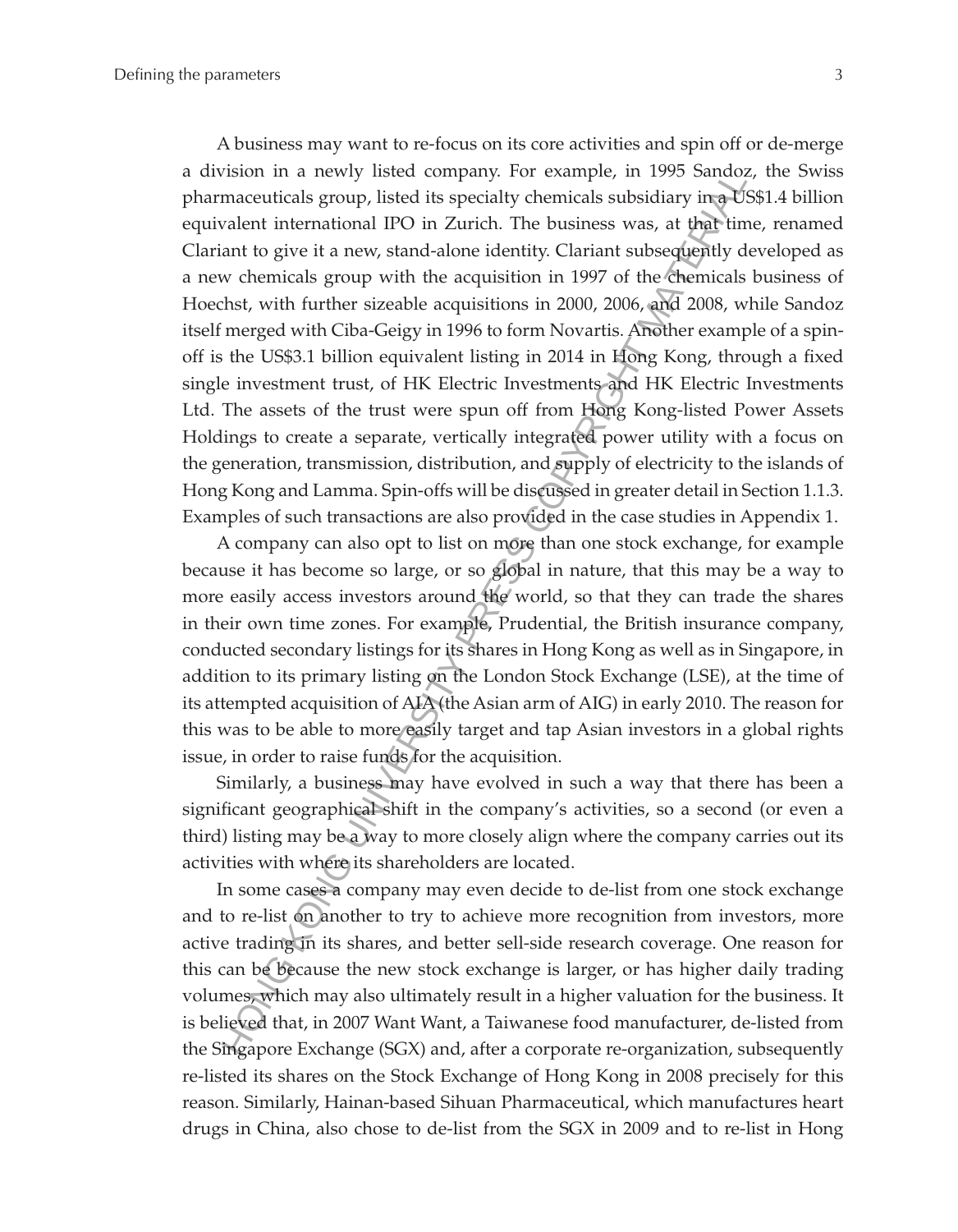Kong in October 2010 in a US\$741 million equivalent IPO on similar grounds.<sup>1</sup> Kohlberg Kravis Roberts's (now known as KKR & Co. Inc.) transfer of its listing from the Amsterdam stock exchange to New York in July 2010 followed the same logic, although in this case other considerations also applied. These are said to have included succession planning at the top level in the US, as well as potential tax considerations.2 Indeed, sales of shares by a founder in a listed buy-out firm were expected to attract a higher rate of capital gains tax (as compared to 15% at the time) pursuant to a bill discussed in the US Senate, so this may perhaps also have influenced the timing of KKR's IPO and new listing in the US. Other private equity firms in the US, such as Carlyle and Apollo Global Management, also subsequently listed there.

Another factor for a re-listing can be because, historically, a market has seen listings from companies in a particular industry sector, and will attract investors and research analysts more likely to understand the company's business, thereby often resulting in a higher valuation and better pricing for the IPO. This includes Nasdaq in the US for technology or internet companies (although in recent years significant businesses in that industry, such as Twitter, instead chose to list on the New York Stock Exchange (NYSE)); or the London Stock Exchange (LSE) in the UK, the Toronto Stock Exchange (TSX) in Canada or the Australian Securities Exchange (ASX) for companies in the minerals or mining sector. At the time of publishing the first edition of this book, the LSE had agreed to acquire the TMX Group, the parent company of the TSX, although that transaction was ultimately not completed. berg Kravis Konerts is (now known as KAK & Co. inc.) transfer<br>and Amsterdam stock exchange to New York in July 2010 follows, although in this case other considerations also applied. The<br>gcare ded succession planning at the

#### **1.1.3 Spin-off transactions**

Spin-off transactions deserve a special mention. Essentially, a spin-off occurs when a listed issuer decides to seek a separate listing for one of its businesses, either on the same stock exchange or on another listing platform (in the same country or abroad).

This carve out can perhaps be made on a geographical basis for companies that are active internationally (e.g., the IPO in Hong Kong of Langham Hospitality in 2013 involved the spin-off of Great Eagle's Hong Kong hotel assets, while the parent company retained such assets in other countries); or it can concern a particular line of business (as was the case, also in Hong Kong, with the IPO of BOC Aviation, an aircraft leasing business, by Bank of China in 2016).

A number of important considerations must be taken into account in the case of a spin-off IPO. The main reason for this is that, in such cases, the parent company itself is also a listed entity.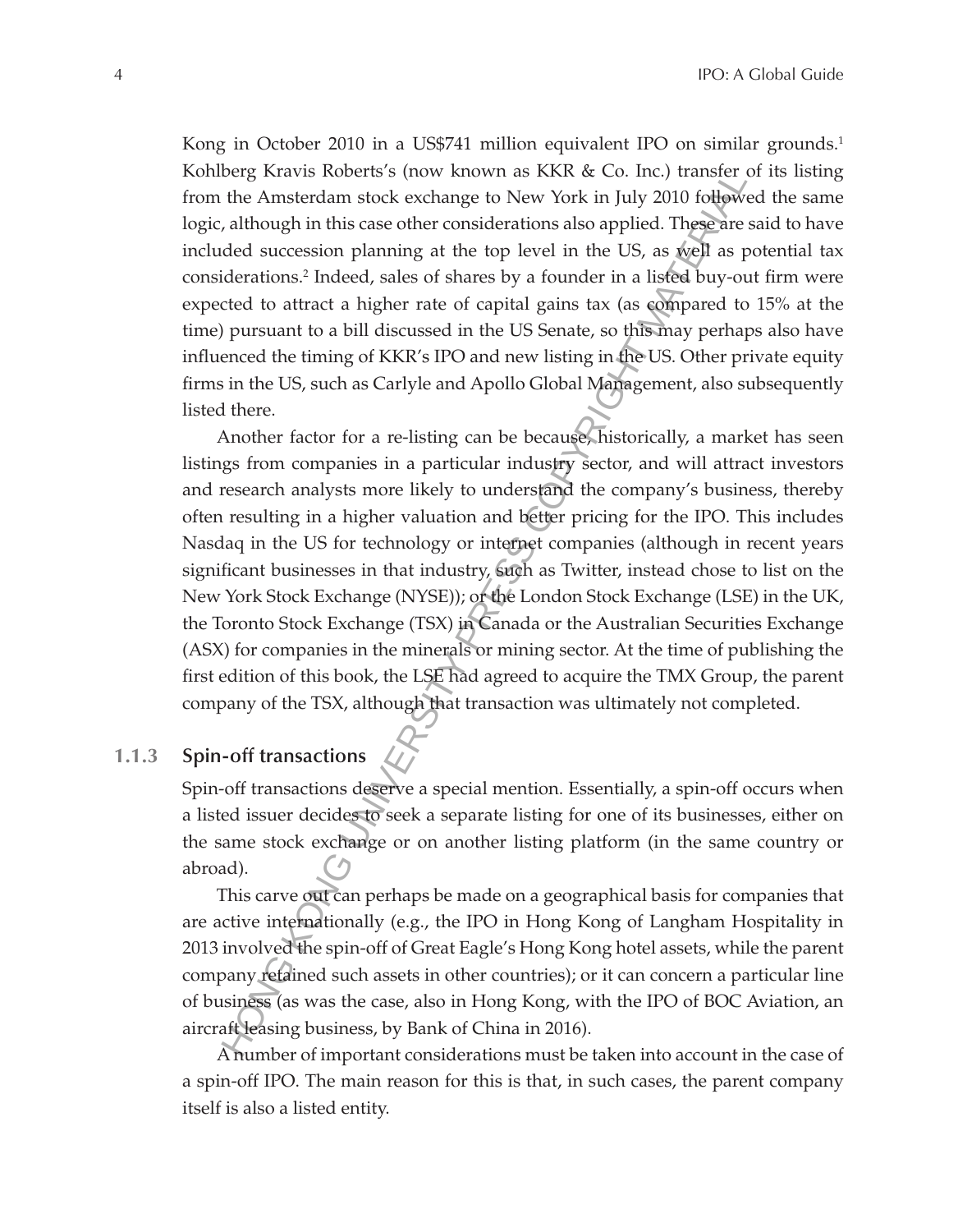As an example, in Hong Kong, all issuers planning for a spin-off must first submit proposals to the exchange for approval. In addition, the proposed spin-off entity must satisfy all the requirements of the listing rules for listing applicants, including the quantitative and other listing criteria. Further, a stock exchange will not normally consider spin-off applications within a number of years of the listing of the parent (in Hong Kong, this period of time is three years), since the original listing of the parent company will have been approved on the basis of that company's portfolio of businesses at the time of the flotation, and the expectations of investors at that time would have been that the parent would continue to develop such businesses.

For a stock exchange to consider approving a spin-off listing, it must also be satisfied that the parent will, after the spin-off, retain a sufficient level of operations and sufficient assets to support its separate listing status (and therefore continue to be able to satisfy its own listing requirements).

In addition, there should be a clear delineation between the business(es) retained by the parent company and the business(es) to be spun off, including independence of business operations (with minimum continuing connected transactions between the spun-off company and its parent, or the shareholders of the parent company); independence of directorship and management (i.e., a majority of directors and senior management cannot overlap); and independence of administrative capability (in other words, the parent and the spun-off company must have their own administrative teams, and be managed and operated independently, without relying on each other). it proposals to the exchange for approval. In addition, the proposal<br>of the significant in the signification is y must satisfy all the requirements of the listing rutes for listing<br>ding the quantitative and other listing

There should also be clear commercial benefits, both to the parent and spunoff company, which should be elaborated upon in the listing document, and, importantly, no adverse impact on the interests of shareholders of the parent resulting from the spin-off.

Further, shareholder approval of a spin-off may be required in cases where the assets, profits, revenue, market capitalization, or number of shares of the company to be spun off represent a significant percentage (typically 25% or more) of those of the parent.  $\forall$ 

Finally, to further protect the interests of the parent, the shareholders of the latter may in some jurisdictions (such as Hong Kong) be provided with an assured entitlement to shares of the spun-off company under the IPO, either pro rata, by way of a distribution *in specie* of existing shares in the spun-off company (which is rather infrequent), or of a preferred application in any offering of new shares by that company (which is more generally the case).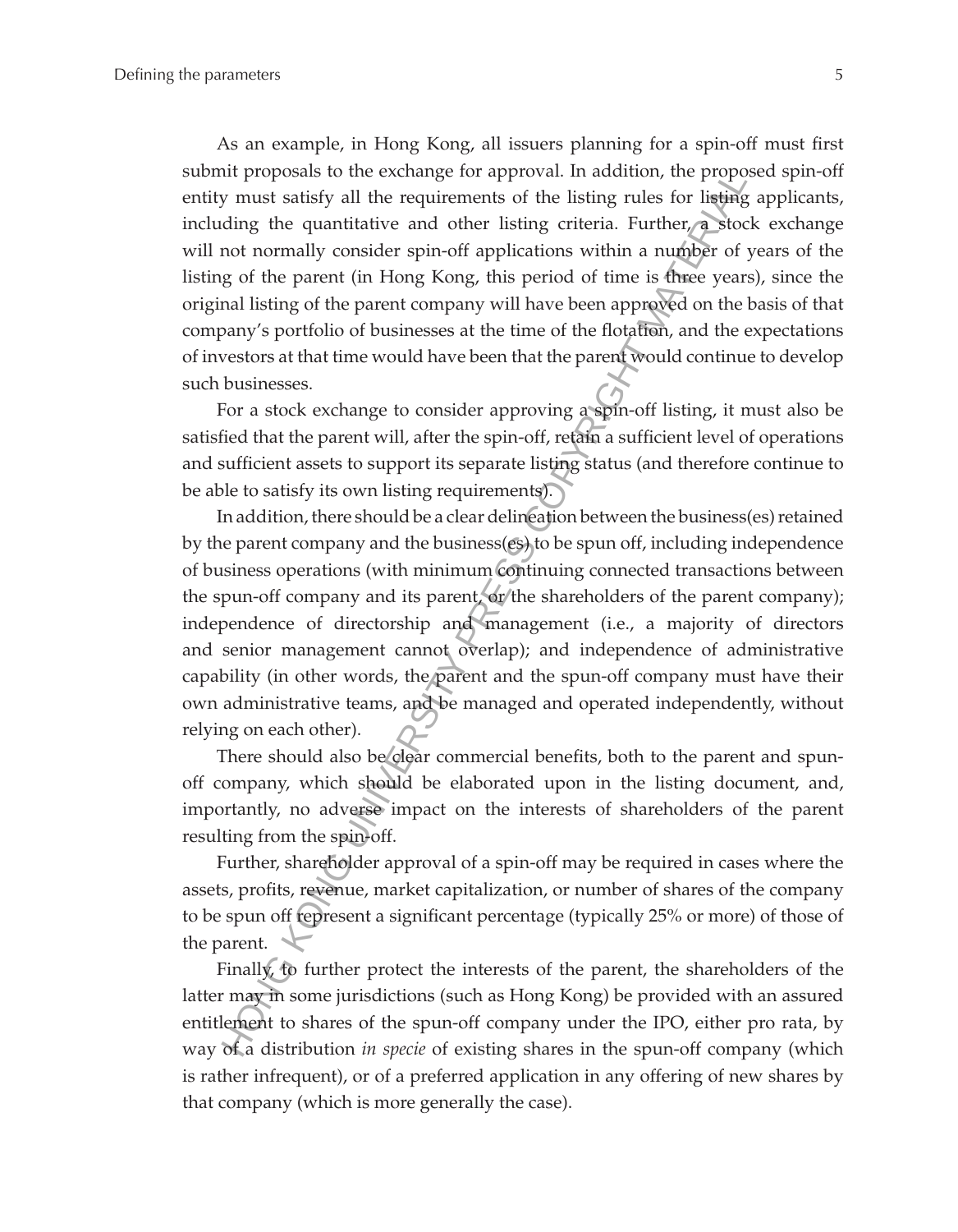#### **1.1.4 Duties and drawbacks associated with listing**

Conducting an IPO can bring many advantages, but there are also drawbacks to becoming a public company. It is generally a costly exercise, both at the time of listing as well as over the long run because of the additional disclosure required to maintain a listing and to keep new shareholders abreast of corporate developments. Investor relations require not only a high level of transparency, which can give competitors, suppliers, or customers an edge, but also a significant commitment by the management in time and resources to meet the expectations of the market.

Lastly, in extreme cases, a flotation can result in attracting unwanted shareholders (such as Bernard Arnault's LVMH taking an initial 14.2% stake for a reported US\$2 billion in luxury leather goods company Hermès in France in October 2010) and even ultimately mean a loss of control over the business for the original shareholders. This could result from a takeover bid, to which listed companies are obviously vulnerable once the majority of their capital falls into public hands. Or it may happen because raising new equity from third parties, thus diluting existing shareholders, may be the only solution to rescue a business riddled with debt accumulated on its balance sheet. Some corporate structures, however, such as dual- or multiple-class shares and weighted voting rights, real estate investment trusts (REITs), or business trusts, can enable legacy shareholders to raise equity capital and maintain effective control over a listed business while avoiding some of the dilution issues that come with the listing of shares on a stock exchange. ducting an IPO can bring many advantages, but there are also dy<br>ning a public company. It is generally a costly exercise, boffirat<br>tain a listing and to keep new shareholders abreast of corporations<br>tain a listing and to k

# **1.2 Listing requirements, equity story, and liquidity**

Regardless of where, and how, a company decides to proceed with an international IPO, a number of factors always apply.

#### **1.2.1 Listing requirements**

The company must first satisfy the thresholds laid out by the relevant regulator or stock exchange on which it has chosen to list. These vary, but will often include a minimum track record for the business (most of the time, at least three years of operations); a minimum amount of turnover, cash-flow, or net profit, or a combination of these, either based on the latest financial year or an average over several years; or a minimum market capitalization upon IPO. Waivers can sometimes be granted, or there may be special provisions under the listing rules particularly for minerals, exploration, or project companies, as well as for certain internet, fintech, or biotechnology issuers. The accounting standard for the accounts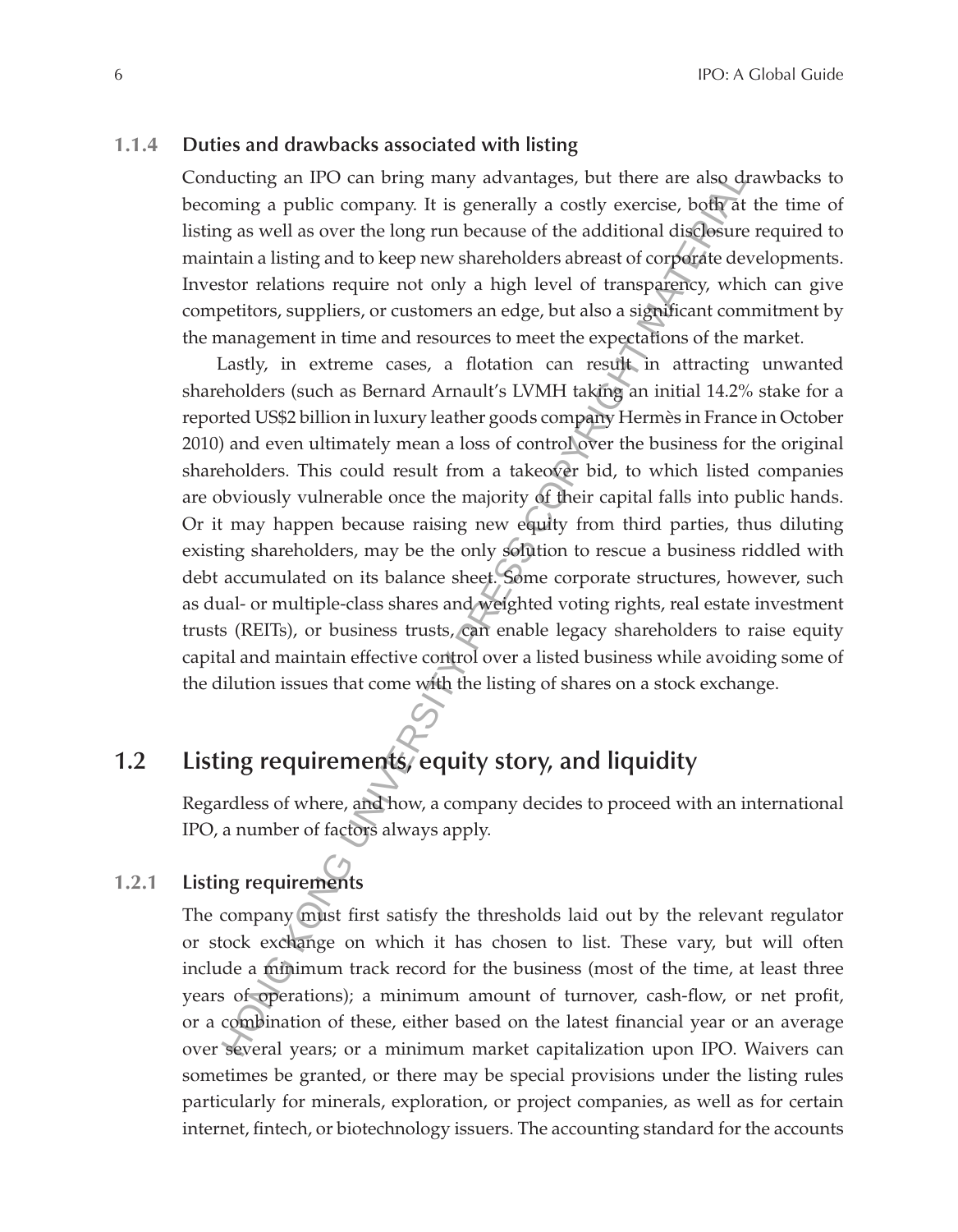# **3 Marketing the deal**

# **3.1 The importance of sell-side research** IGHT NATHERRY

All the major investment banks have active and sizeable sell-side research departments. These research departments support their sales and trading efforts in the secondary market across a variety of securities. In many countries, research is also important to assist in the marketing of IPOs to investors.

#### **3.1.1 Types of research analysts**

On a macro level, banks have economists who advise their institutional investor clients on major market events, as well as strategists who make recommendations on asset allocation, based on trends and high-level market developments. Investment banks also often have research analysts covering currencies, commodities, fixed income, and equity securities. On the equities side, in particular, research analysts generally have a regional or country focus, or an industry sector specialty. For example, a research analyst might specialize in telecoms companies across Europe; another might cover Spanish stocks only; while a third analyst might be responsible for the coverage of mining stocks in the Asia-Pacific region.

An individual research analyst is therefore on average responsible for the coverage of up to a dozen companies, reporting continually on results announcements and corporate events for each of these companies, and making calls on when to buy, sell, or remain neutral on individual stocks. Stand-alone corporate notes, from a few paragraphs to sometimes up to 100 pages or more, are published on a regular (and for the shorter ones often almost daily) basis, as are industry sector, country, or regional reports. Institutional investors now also often have electronic access to such research.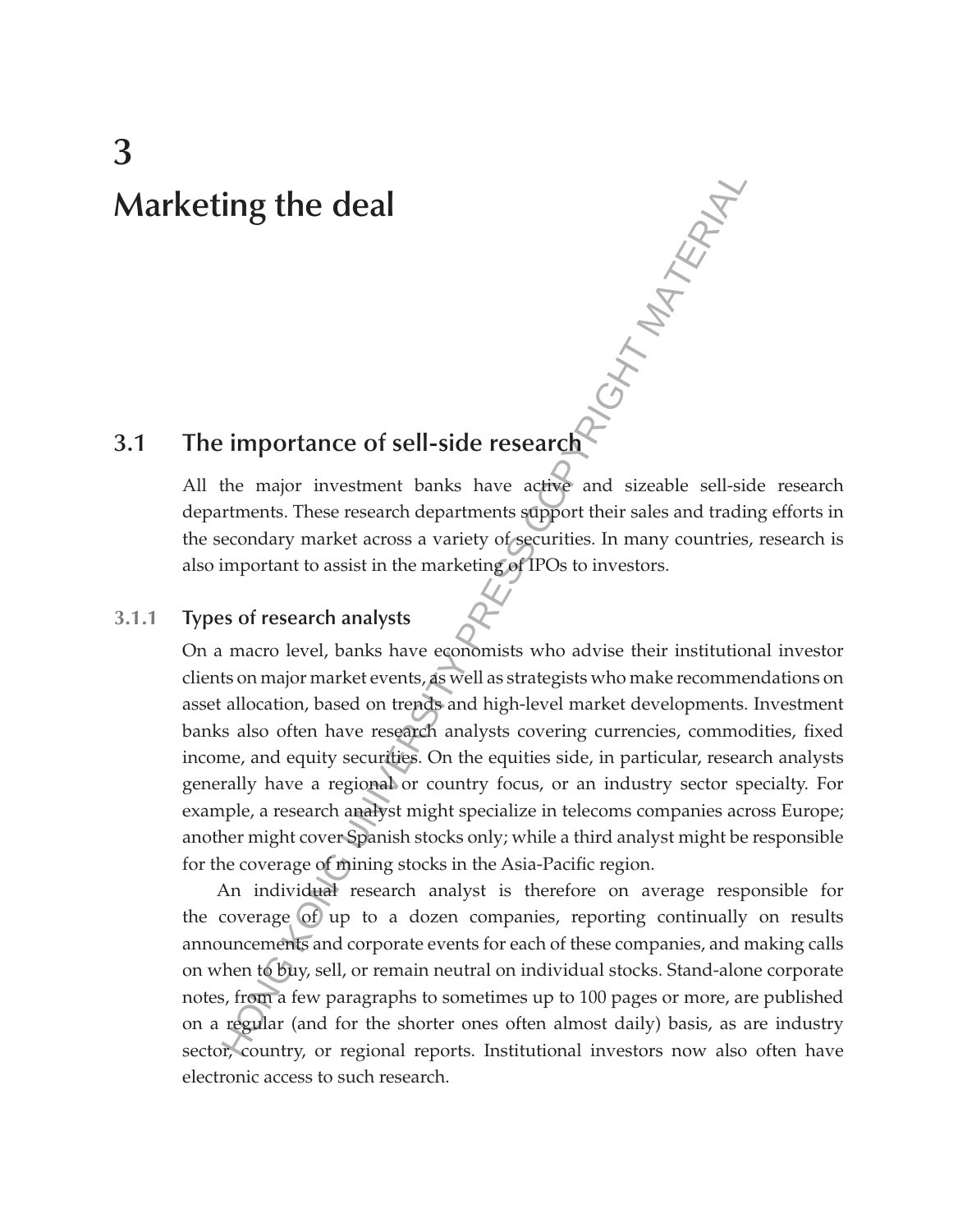#### **3.1.2 Analyst rankings**

The accuracy of research analysts' predictions and calls, as well as their popularity with institutional investors, are regularly appraised in investor surveys, such as the well-known Extel survey in the UK or the regional surveys or polls compiled by *Institutional Investor* magazine or *Asiamoney*, or awards such as the StarMine analyst awards handed out by Thomson Reuters. These identify "stars" among the research analyst community. Highly ranked research analysts are much in demand and can be remunerated handsomely.

#### **3.1.3 Pre-deal research in IPOs**

Research is also used for IPOs, although in a very strict and tightly regulated way. This is because the prospectus and offering circular (in its various versions) are legally the only documents that investors, both retail and institutional, can use to form an investment decision in a primary equity offering. Research guidelines drafted by legal advisers (normally, the legal advisers to the underwriters) are always distributed to research analysts working on a particular IPO. These outline restrictions derived from local legislation and market practice. A pre-deal research report can be distributed only to institutional investors, not to the general public, which is deemed not sophisticated enough in matters of finance (although public investors are increasingly given access online to early—although slightly redacted drafts of prospectuses posted on the websites of stock exchanges or regulators), and also cannot materially deviate as to its contents from what is included in the offering circular. In addition, it cannot, like those reports published in the secondary market to cover listed stocks on a continuing basis, include recommendations to make calls on the shares of the issuer (a "buy", "accumulate", "neutral", or "sell" recommendation, for example). Pre-deal research reports are also subject to restrictions as to the profit and loss account forecasts made by the research analysts that can be included; these will often be for a limited number of years only, except perhaps when valuation is conducted by way of a discounted cashflow analysis (DCF). Sometimes no forecasts at all will be allowed. In many cases, research guidelines now also specify that several valuation methodologies must be used and that only a wide valuation range (but not individual valuations under each methodology) can be provided in such research reports. Pre-deal reports also always include significant disclaimers, generally on the cover and/or inside cover as well as on each page of the report, and cannot be distributed in the US, Canada, and Japan, where local rules and regulations prohibit their publication. One of the tasks of junior equity capital markets (ECM) bankers or, more commonly now, of ncettracy of research analysts' predictions and calls, as well as the<br>institutional investors, are regularly appraised in investor surveys<br>in the known Extel survey in the UK or the regional surveys or<br>Qolls cutional Imest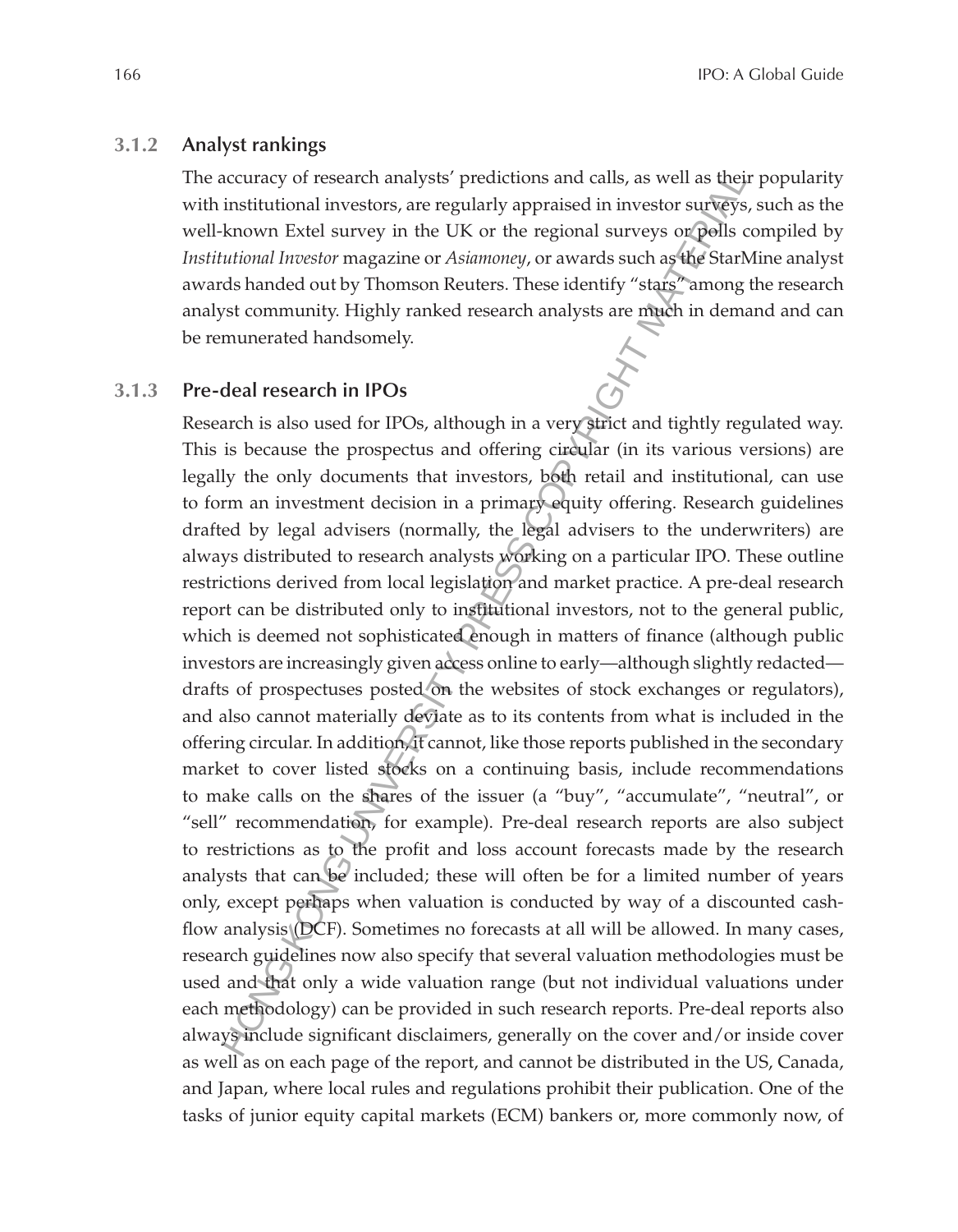compliance professionals, is to check the research distribution lists for a particular IPO to ensure this is the case. Obviously, while investors in such jurisdictions must be excluded from the list, salespeople who cater to them, as internal recipients of research reports within an investment bank, should not.

Pre-deal research reports are checked for factual accuracy against the contents of the prospectus by legal advisers working on the transaction (again, generally, by the legal advisers to the underwriters), as well as by the banks' compliance departments working in research "control rooms". In the past, it was not uncommon for the corporate finance or ECM bankers working on an IPO, and indeed for the issuer themselves, to help draft, review, or comment on pre-deal research reports to make them more "punchy" and akin to a "sales" document. This is recounted with much humour by my former colleague at S.G. Warburg, David Freud (now Lord Freud), in his memoirs from the mid-1980s to 2003. In his book, he recalls in particular a few memorable "eureka moments" as an investment banker on how some major IPOs, such as those of Eurotunnel, Euro Disney, and Railtrack, should be "packaged" and presented through research to best appeal to the investor community.80 In the post-dot com era, however, this is now strictly prohibited, and research analysts are required to work on, and to publish, their reports completely independently and without interference from colleagues working in other areas of the bank—at least in theory. to ensure this is the ease. Obviously, while meass correst in studing the construction of encompled from the list, salespeople who cater to them, as internal reflected from the list, salespeople who cater to them, as inter

#### **3.1.4 Why bother with pre-deal research?**

If pre-deal research reports need to conform to the prospectus as to their contents, and if some major jurisdictions, such as the US, actually ban their publication in connection with IPOs, why bother with them at all? The reason is simple: offering circulars are above all legal and disclosure documents and include many statements that are useful in limiting the liability of the issuer, but they do not necessarily offer a condensed and easy-to-read summary of the investment case. Institutional investors are by nature busy people, and they need to be able to screen through many potential investment opportunities within a short space of time. Pre-deal research reports are written in a format they recognize and understand (since they are readily published for stocks that are already listed), and therefore enable potential investors to find quickly and easily the information they require for their investment committees. By contrast, prospectuses can run to several hundred pages, much of them taken up by discussions of risk factors and accounting reports.

However, in making investment decisions, institutions should rely only on the offering circular. A letter stating this often accompanies a pre-deal research report to stress the point, and investors are sometimes also asked to further acknowledge this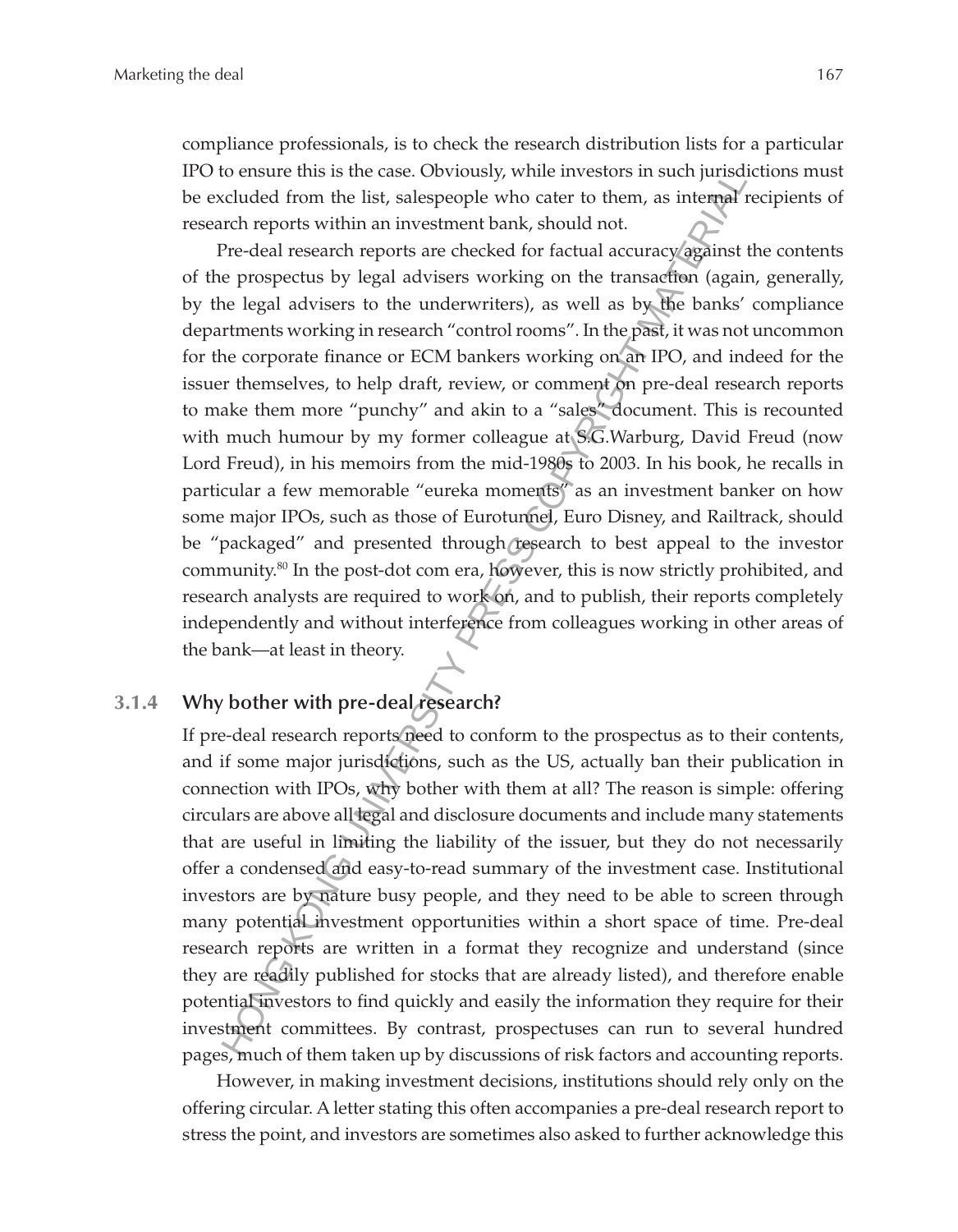by returning a signed statement to that effect. Lastly, pre-deal research reports are generally all numbered, and a record is kept of the hundreds (or even thousands) of accounts that have been sent a copy by each bank. This can be useful for tracking down leaks.

Indeed, because pre-deal research reports are circulated to many investors around the world ahead of an IPO, it is not uncommon for their contents to be leaked to the financial press. Therefore, once pre-deal research is published, a transaction very much comes into the public domain and may, to some degree, lead to further speculation both by the market and by the media if the deal does not proceed at a later stage.

Once pre-deal research has been published, a blackout for further publication of research on the issuer by all the members of the syndicate comes into force, although it obviously does not apply to investment banks not involved in the IPO who are free to publish what they want. Whether they can have access to the right information is obviously another matter.

# **3.2 Presenting to research analysts**

A key step in any IPO, where pre-deal, sell-side research is allowed, is the presentation to research analysts. This happens once the preliminary offering circular is in a nearly final shape, and takes the form of a meeting between the senior management of the issuer—often the chairman, CEO, CFO, and other key personnel—and the research analysts from participating banks from the syndicate. Generally, this includes a fairly small number of participants, but in some very large IPOs, particularly when the business of the company is complex or diversified, and when more than one research analyst may be appointed by some houses, this can become a sizeable gathering, totalling perhaps 25 or more attendees. rally all numbered, and a record is kept of the hundreds (or even<br>nounts that have been sent a copy by each bank. This can be useful<br>n leaks.<br>Notes the cord research reprofision correlated ( $\phi$  mare<br>all the world absed of

#### **3.2.1 Research guidelines and the presentation to research analysts**

The presentation to research analysts generally starts with short explanations by ECM bankers of the proposed timetable for the review by legal advisers and for the publication of pre-deal research reports. They also outline restrictions adhering to the publication of research reports in the context of the proposed IPO. Other than introducing management and explaining the timetable for the publication of research, ECM and investment bankers within the Chinese wall, if present at the presentation to research analysts, will usually remain silent throughout the rest of the meeting. Research guidelines are generally distributed at that time, or they can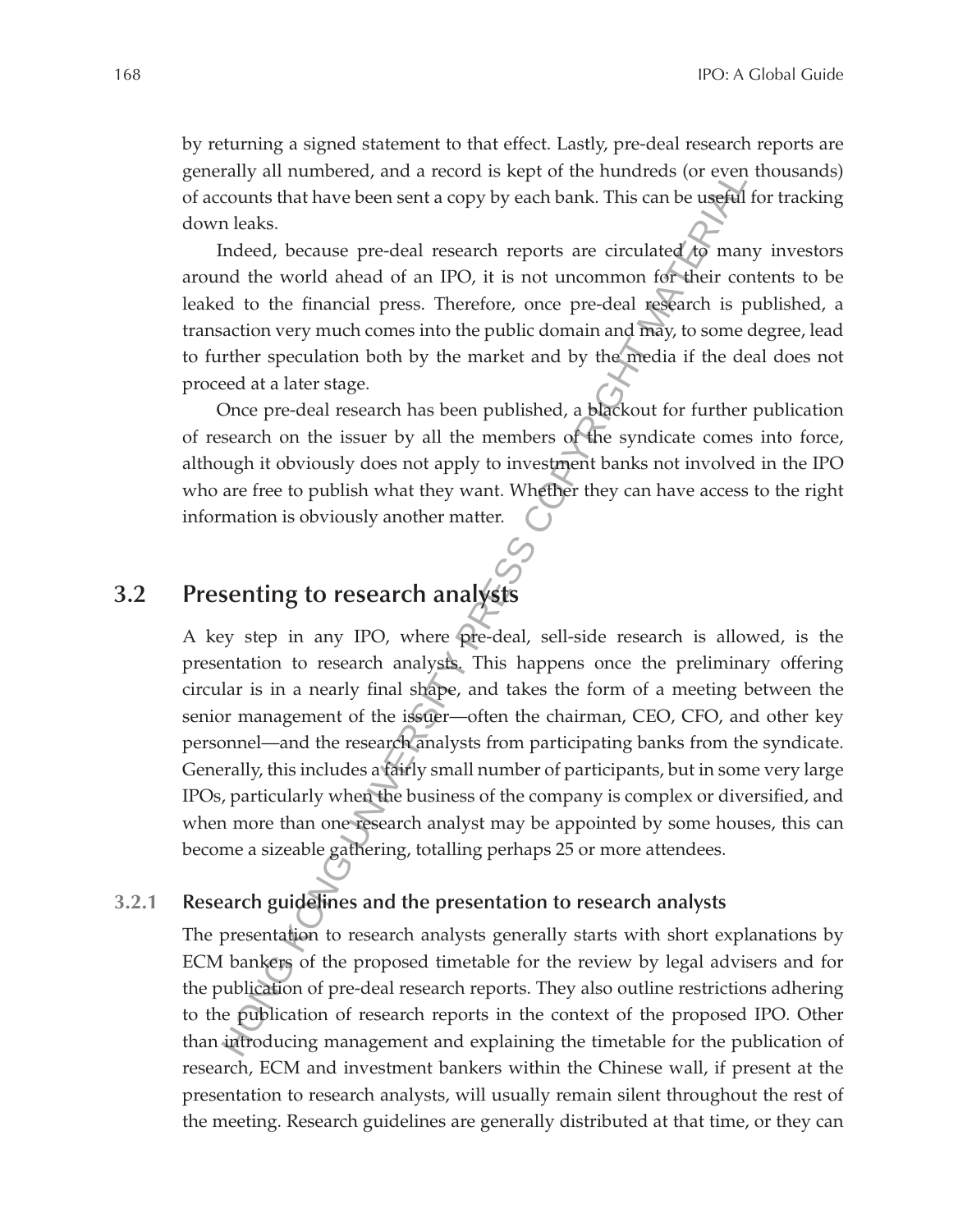alternatively be relayed to the research analysts at a later stage through ECM desks or compliance departments. Copies of the draft offering circular are also often made available to the research analysts, as are copies of the 75 to 100 (or so) slides used by management in their presentation: the contents of these slides are entirely consistent with the prospectus, summarizing key features of the business, and addressing the history, competitive environment, strategy, key markets, clients, suppliers, and financials of the issuer. More recently, market practice has been, on occasion, for the slides to be made available to the research analysts during the meeting but to be returned at the end, so that only the draft offering circular can be left with them. This often leads to some frantic note-taking on the part of the attendees!

The research analysts are given the opportunity to ask many questions and to challenge management on how they run their business. This acts as a useful preparation for the roadshow since management needs, for the first time, to convince participants from the "markets" side of the banks of the merits of the investment case, and because the research analysts themselves will need to persuade investors about the equity story during pre-marketing. The presentation to research analysts does not involve any investors, and therefore takes place in a somewhat friendly and closed environment, where tips and suggestions can be provided or exchanged. However, the management of the issuer still needs to convey to the research analysts that this is an attractive opportunity, which the markets side of the investment bank can offer to its investor clients. Management will obviously previously have been well rehearsed by ECM and banking teams, including through the use of suggested questions and answers provided by the latter. Much, if not all ,of the presentation is also actually scripted. mplane departments. Copes of the crant to remain term as also considerate also<br>hable to the research analysis, as are copies of the 75 to 100 (or seperation<br>the prospectus, summarizing key features of the business and adv

#### **3.2.2 Drafting pre-deal research**

Research analysts are then, most of the time, given about two or up to three weeks to write their draft research reports, often with the opportunity to catch up again with management over another meeting or a conference call, so that any outstanding issues can be clarified. ECM teams can also relay further questions arising after the meeting to management, which can be addressed in writing or by way of another meeting or call. Sometimes, not ideally, the timetable for the offering is such that interim results may be published after the presentation to research analysts has taken place. In such a case, a follow-on call with management is generally arranged so that details of such financials can be included in the research reports in time for publication, and any related matters discussed. These interim accounts will then obviously also be included in the offering circular. Draft research reports are then sent to legal advisers and compliance departments for factual checking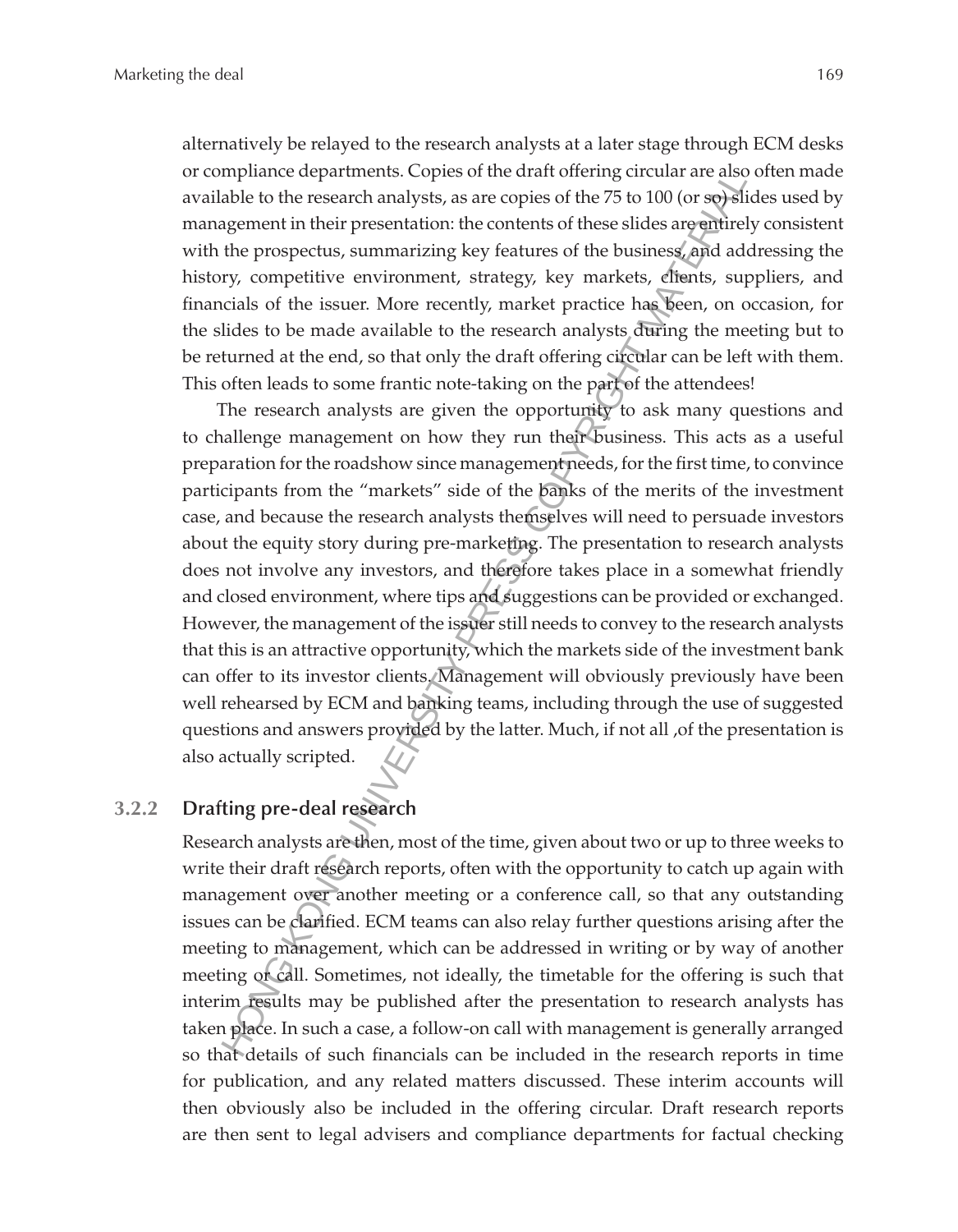and also to make certain that the required disclaimers have been included so as to ensure compliance with the research guidelines. Then the green light is given for publication.

Research analysts are by nature creative people and, on occasion, video CDs or DVDs have also been sent to investors as part of their pre-deal research, after they have been vetted and authorized by the legal advisers, so as to stand out from the research reports published by other banks. This in turn helps salespeople to secure orders from investors during the marketing phase of the transaction, as they will seek to reward those houses that have stood out above others as part of the process.

#### **3.2.3 The blackout period**

Once pre-deal research has been published, a blackout or cooling off period is in place, generally for a period of 40 days after the date of listing. No pre-deal research by any syndicate member can be published after the start of the blackout period, and no further research on the company can be issued by them until the end of the blackout period. This, obviously, does not apply to banks not involved in the IPO, but it is unlikely that these would have access to management, at least prior to listing, to prepare any reports they may choose to draft, because the Chairman, CEO, CFO, and their teams will be increasingly busy as the IPO nears completion, and also on the road for the roadshow. re complance with the research guidelines. Inen the green light<br>ication.<br>Research analysts are by nature creative people and, on occasion, v<br>Sesearch analysts are by nature creative people and, on occasion, we<br>have also be

# **3.3 Briefing the syndicate**

At some point following the presentation to research analysts, or sometimes before it takes place, a presentation is generally held by the bookrunner banks for the benefit of all the banks in the syndicate appointed for the IPO. In the past, these could be large gatherings, but, more often than not nowadays no physical presentation actually takes place. Several dozen slides are sent by email to the ECM or equity syndicate desks of the junior banks involved, which are then free to call the lead banks if there are any issues that need clarification. This also may take the form of a long email rather than of a slide presentation.

#### **3.3.1 The rules of engagement**

This effectively serves to brief the more junior banks in the syndicate (below bookrunner level) on the rules of engagement for the offering, since these houses will not have been involved in discussions about the transaction—at least prior to the invitation to the research analysts presentation. These generally include: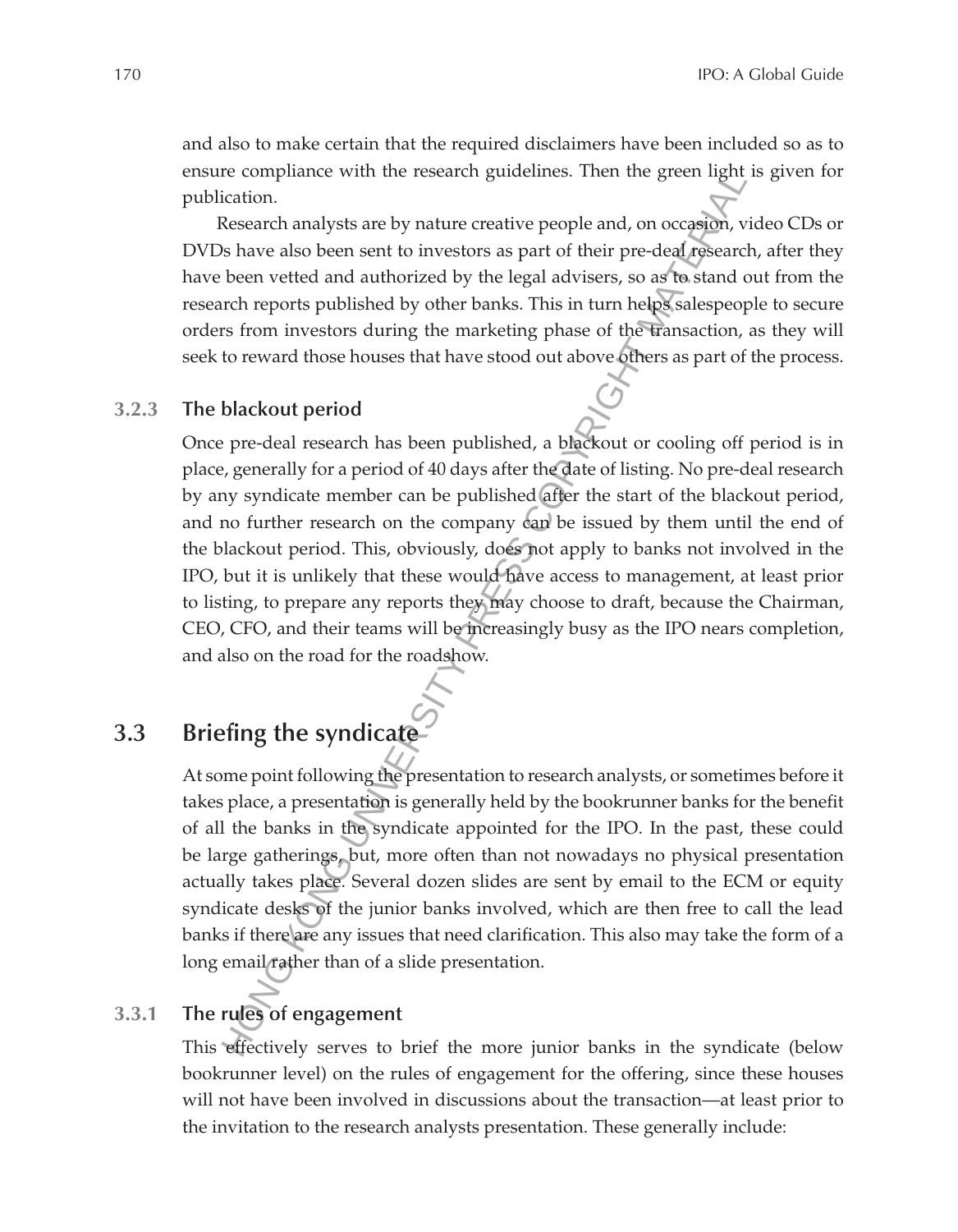# **4 After the IPO**

## **4.1 Price stabilization**

In every IPO and primary equity offering there is the possibility of immediate instability in the aftermarket, when the stock is traded between short-term buyers and sellers. This may, on occasion, affect the share price, which may temporarily fall below the offer price (when there are more sellers than buyers at a given point in time). It is therefore common for the issuer to appoint, generally from within the global coordinators and bookrunners, a stabilizing agent (also sometimes called a stabilizing manager) to go into the market and buy (or offer to buy) the securities to stabilize or maintain their price during the initial period after listing. **FRIGHT MATERIAL** 

#### **4.1.1 The stabilizing agent and safe-harbour exemptions**

There can only be one stabilizing agent in an IPO, and its name is normally disclosed in the offering circular, usually at least on the front cover of the document and/ or in the underwriting (or plan of distribution) section. Generally, the stabilizing agent is also the bank in charge of settlement (as one needs money to be able to stabilize an equity offering). Recent market practice in Europe has been to involve two banks—one stabilizing agent and one settlement bank—both of which liaise at the end of each trading day throughout the stabilizing period. Such stabilizing activity is generally covered by detailed market rules, which offer a "safe harbour" from allegations of market manipulation. For example, the US, the UK, France, Spain, Hong Kong, Singapore, Malaysia, South Korea, and Japan all have explicit "safe-harbour" exemptions from market manipulation when stabilization is carried out. By contrast, there are no specific exemptions in some other countries, usually in emerging markets. Stabilization rules broadly cover the manner, timing, recordkeeping requirements, and price limitations associated with such activities. The rules also generally call for the disclosure of possible stabilizing activity to be made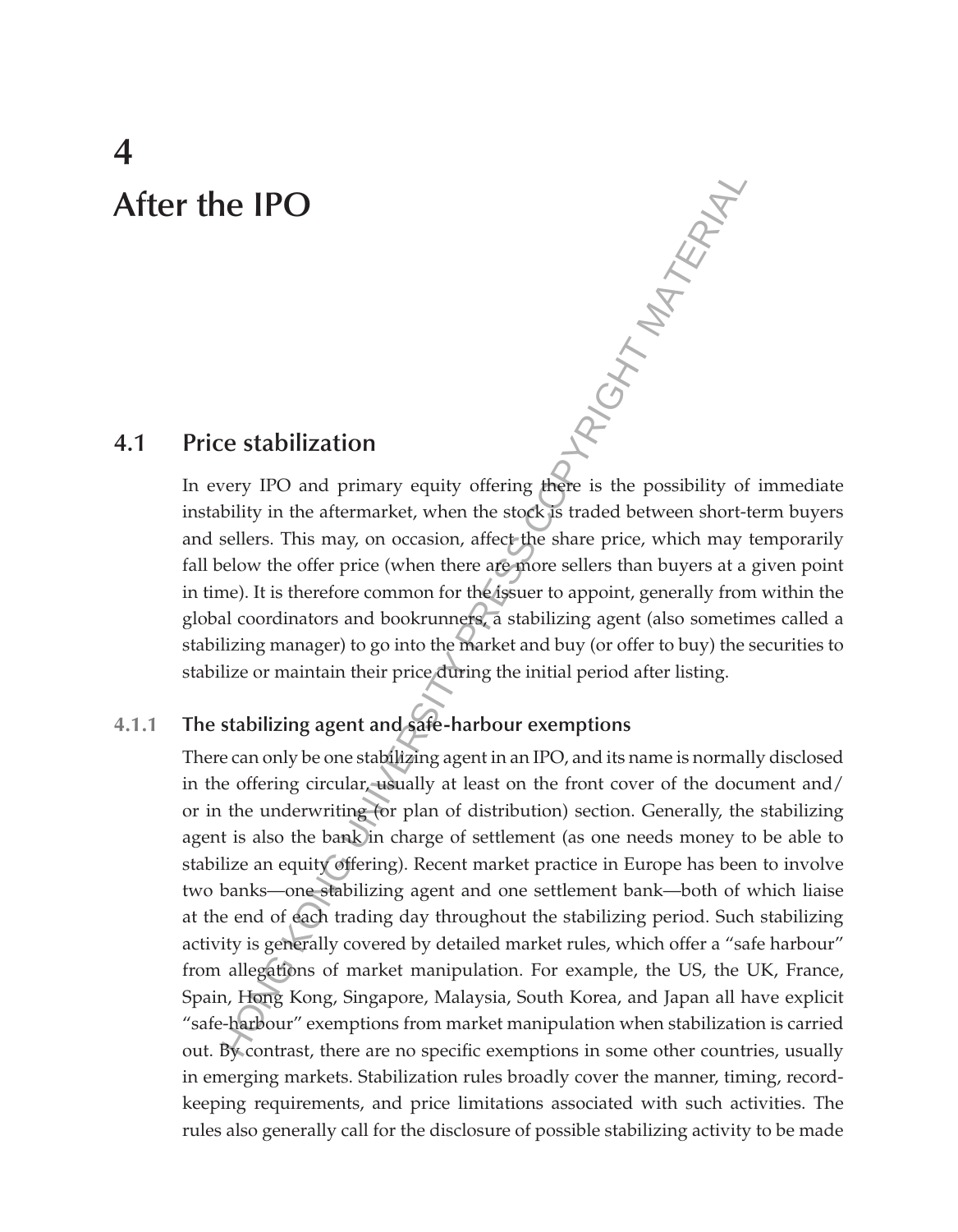in various documents (chiefly the offering circular), and often for actual stabilization activity to be disclosed to the public from time to time, as and when it occurs.

#### **4.1.2 Over-allotment options**

In most markets, stabilization can be conducted through the use of an overallotment option. This is also called a Greenshoe, derived from the name of the first issuer for which the technique was devised in the US, Green Shoe Manufacturing (now Collective Brands, formerly known as the Stride Rite Corporation, and which includes, among other brands of footwear, Saucony and Sperry Top-Sider). Greenshoes most of the time represent approximately 15% of the base offer size. Much more would send the signal to the market that the bookrunners expect a particular volatile start of trading. Much less than 10% probably would not reassure investors that the stabilizing agent has enough shares or "ammunition" at its disposal to ensure orderly trading in the first weeks after the IPO. In some markets, such as Singapore, a maximum of 15% is actually a legal requirement. Ity to be disclosed to the public from time to time, as and when it<br>
r-allotment options<br>
cost markets, stabilization can be conducted through dig use<br>
mento option. This is also called a Greenshoe, derived from the name<br>

In most markets where it is allowed, stabilization can generally be conducted through buying stock at or below the offer price, and for a maximum of up to 30 calendar days after start of trading. In Taiwan, since 2005, stabilization can only be conducted for up to five days in light of a 7% daily limit on increases or decreases in share prices in that market. In addition, price stabilization activities must be properly separated, through the use of a dedicated stabilization account, from other trading activities, for example, proprietary trading activities.

#### **4.1.3 How a Greenshoe works in practice**

The way an allotment option works in practice is as follows. Upon allotment of the book of demand, an additional amount of stock is allocated, demand permitting, at the same time and at the same offer price to institutional investors, above and over the "base", "firm", or initial amount of stock in the offering. As noted, the amount of additional stock is typically around 15% of the base offer size. In order to be allocated without just shorting the stock, these additional shares are typically borrowed, usually at no cost, from one or more of the major existing shareholders in the company, although such "covered" sales are not always allowed for stabilization purposes in some markets. For example, in the US, there is effectively a "failed settlement" for the shares making up the Greenshoe. The borrowing is generally for a period of up to 30 days, which is also typically the length of time during which stabilization can be conducted. The borrowing agreement (where permitted) is conducted at no cost to the banks since issuers and major shareholders are at that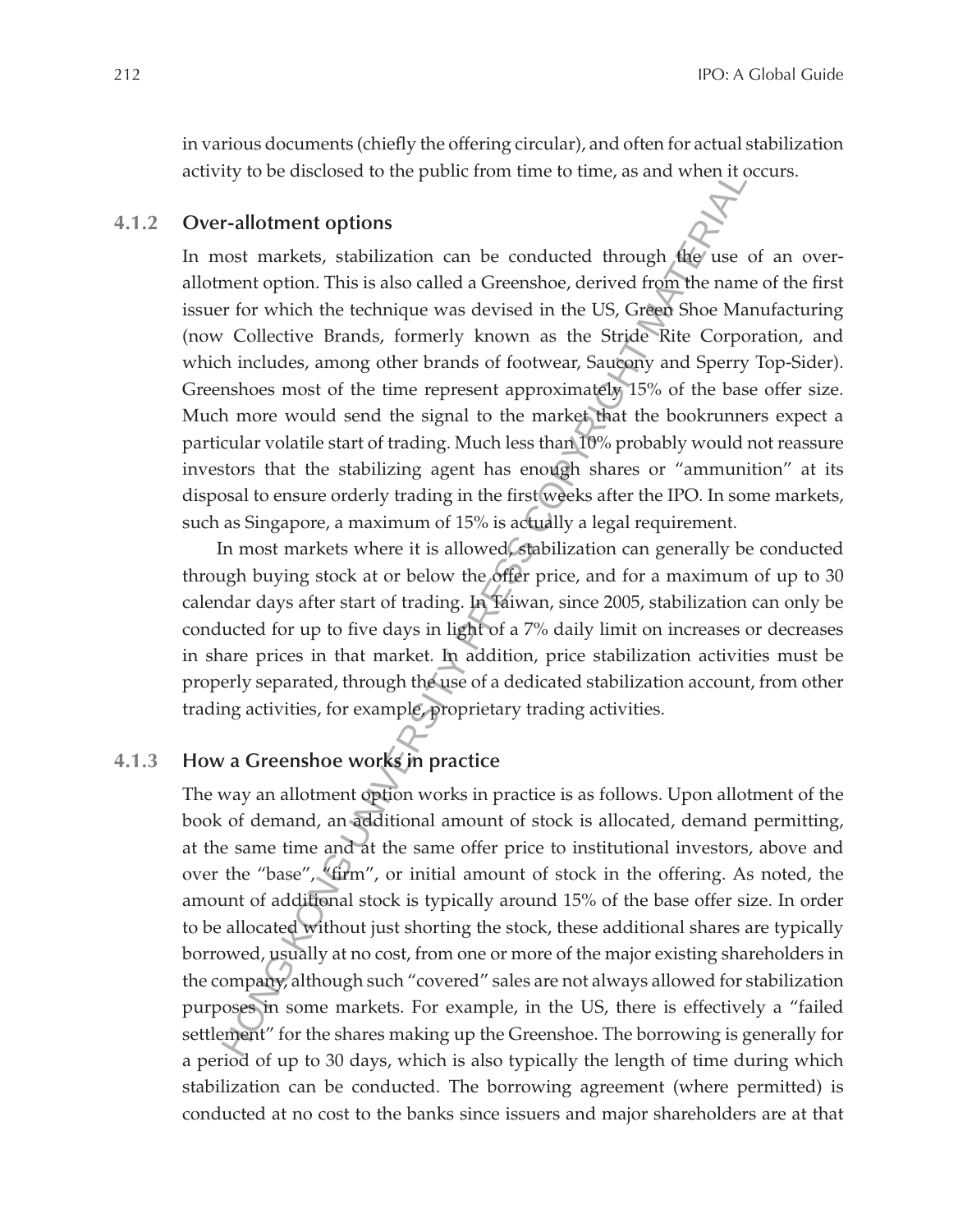point locked-up following the signing of the underwriting and sale and purchase agreements. Accordingly, they are prevented from monetizing their holdings in any event, in addition to benefiting from the stabilization process, which is conducted on their behalf by the stabilizing agent.

The Greenshoe, for practical reasons, generally takes the form of existing shares (rather than of new shares to be issued), although it is also possible to structure a Greenshoe in connection with a primary offering. This, however, can have a diluting effect in terms of earnings or dividend per share, which needs to be taken into account, especially when marketing an IPO with a significant dividend yield, for example, a real estate investment trust (REIT), or a business trust.

Once allocations to investors (including the Greenshoe) have been made and trading has started, the stabilizing agent will monitor the share price in the aftermarket. If the share price trades at, or above the offer price, then no stabilization is necessary. An over-allotment option will then be exercised at the stabilizing agent's discretion, and the net effect is that a further 15% additional shares will have been sold (or, more rarely, issued) at the offer price.

If the share price dips below the offer price, then the stabilizing agent will post one or more stabilization bids in the market in order to stabilize the share price by buying shares, effectively "eating" into and reducing the additional amount of stock that has been allocated to investors every time shares are bought back in this manner. Such stabilization bids typically increase in size at staggered levels at, and below the offer price—for example, assuming an offer price of US\$1, perhaps one million shares at US\$1, two million shares at US\$0.99, and three million shares at US\$0.98. If the share price goes back up, then the over-allotment option will be exercised at any time up to the end of the 30-day period, albeit only partially. If all of the Greenshoe amount has been used up to stabilize the share price, then the over-allotment option will not be exercised at all, and all the borrowed shares that have been bought back are returned to the lending shareholder. ments. Accordingly, they are prevented from more izing their noises.<br>
t, in addition to benefiting from the stabilization process, which<br>
teir behalf by the stabilizing agent.<br>
The Greenshoe, for practical reasons, genera

Generally, amounts of stock bought back from the Greenshoe cannot be re-sold, although in rare instances, local regulations allow the stabilizing agent to "refresh the shoe".

Typically, Greenshoes are exercised either within a week or a few days from the start of trading or at the end of the stabilization period—more rarely in between. By way of example, as already mentioned, the Greenshoe for the US\$20.4 billion IPO of AIA in Hong Kong was exercised on the first day of trading, as the share price closed more than 17% above the offer price. In rare instances, some large IPOs are structured without a Greenshoe. This was, for example, the case with the US\$530 million IPO of conglomerate SM Investments in the Philippines in 2005.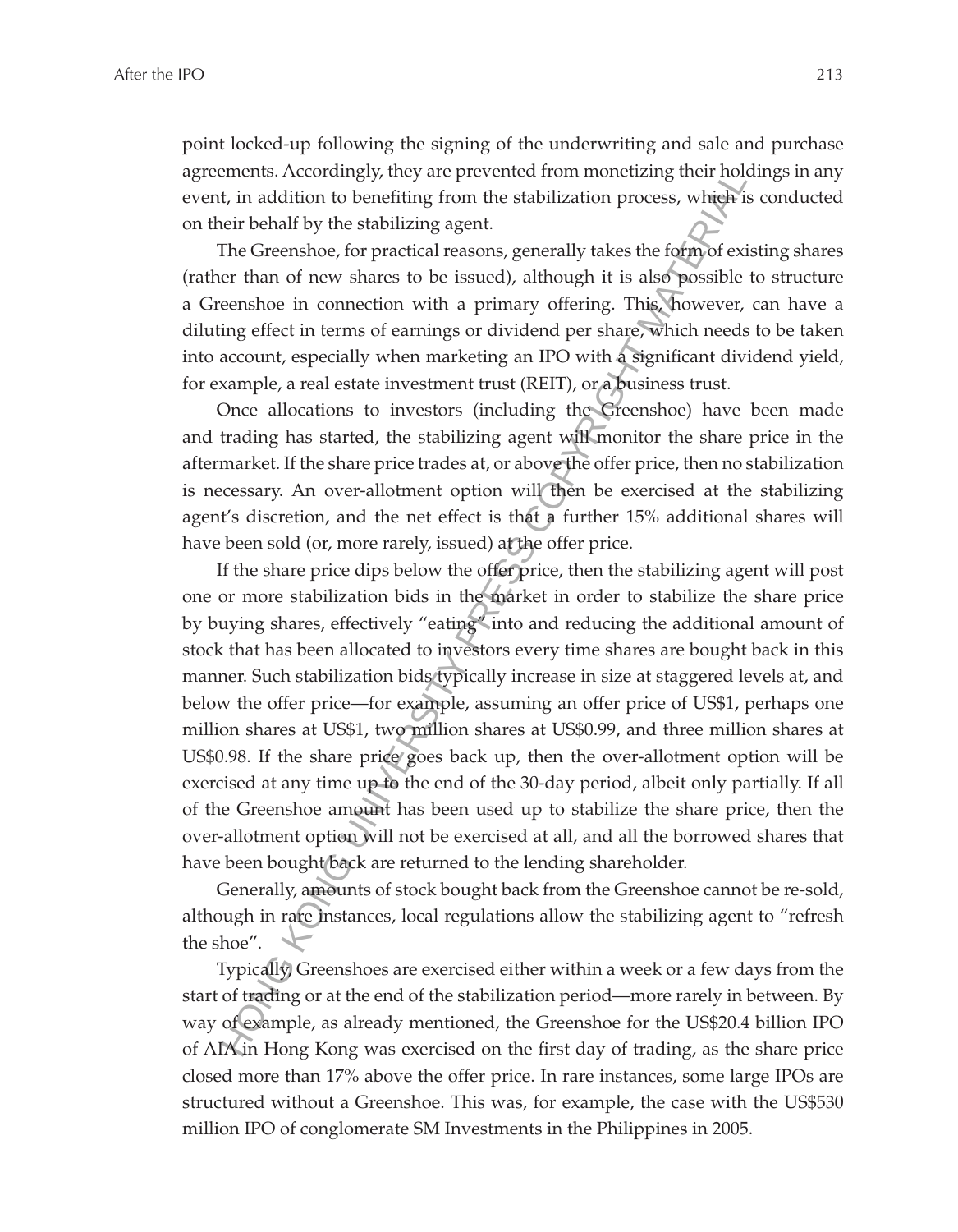#### **4.1.4 Penalty bids**

In the US, in addition to the Greenshoe, the bookrunners may impose a penalty bid on an underwriter if shares are bought back by the stabilizing agent from an investor brought about by that underwriter during the stabilization period. This penalty bid takes the form of reduced commissions, whereby the selling concession payable on the allocation for that particular investor is reclaimed by the bookrunners. In effect, penalty bids are a way to discourage flipping of the shares by investors in the first days or weeks of trading.

#### **4.1.5 Naked shorts**

In some jurisdictions, including the US, it is also possible to allocate an additional amount on top of the Greenshoe, so as to provide further "ammunition" to stabilize the offering. This is then done through the use of a naked short (in addition to the Greenshoe shares themselves, which, as already mentioned, are also allocated in the US through the use of a naked, rather than a covered, short), whereby the shares are not borrowed and the stabilizing agent simply goes short by a further amount of shares, using its own balance sheet if it anticipates a particularly volatile aftermarket. This is rare outside the US; indeed, in many markets the use of naked shorts to stabilize IPOs or equity offerings is actually prohibited and only a limited number of stocks can legally be shorted in some jurisdictions (for example, this is the case in Hong Kong). On occasion, some investment banks have lost substantial amounts of money by shorting shares with a view to stabilizing offerings when that did not prove to be necessary, therefore resulting in a stabilization loss. e US, in addition to the Greenshoe, the bookrunners may impose a<br>underwriter if shares are booght hack by the stabilizing agent<br>from the stabilization period and the stabilization period. This the form of reduced commissio

An illustration of how a Greenshoe and a naked short work is shown in Figure 11.

#### **4.1.6 Some controversial issues associated with stabilization**

Rather perversely, stabilizing an offering that has started to trade down usually generates additional revenue for the lead banks, since Greenshoe shares are sold to investors at a price higher than those at which they are bought back (i.e., they are sold at the offer price and bought at prices below and up to that offer price). This results in a stabilization profit, which is then retained by, and distributed to, the banks in accordance with the terms of the agreement among managers. Accordingly, in recent years, issuers and selling shareholders have sought to share stabilization profits, if any, earned by the banks. For example, the issuer had agreed to share stabilization profits with the underwriters on a 50/50 basis in the IPOs of Samsonite in Hong Kong in 2011 and of IHH Healthcare in Malaysia and Singapore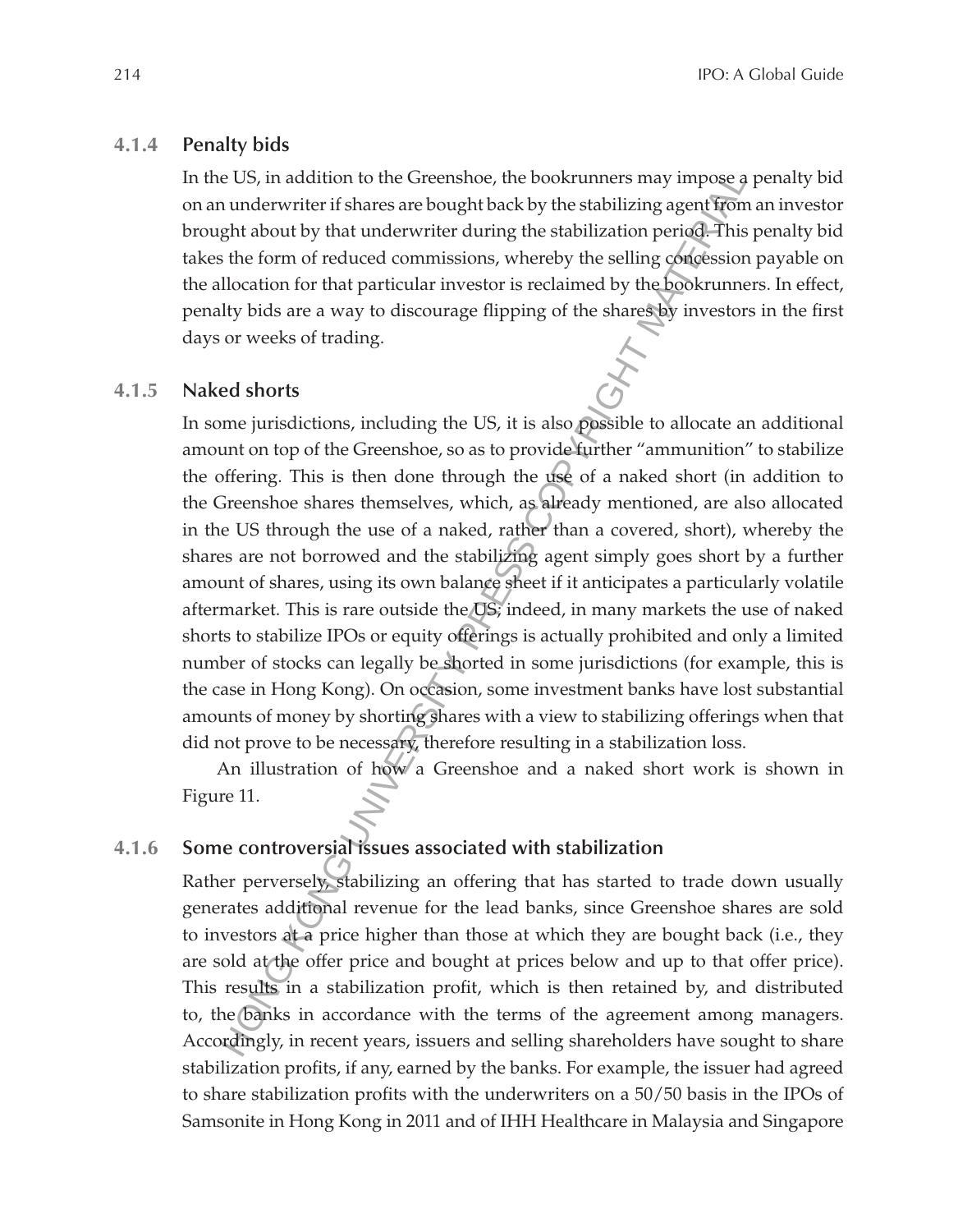

A graphic representation of an over-allotment option and naked short

in 2012. Conversely, such a 50/50 split was between the underwriters and the selling shareholder in the IPO of Chow Tai Fook Jewellery, also in Hong Kong in  $2011.^{\circ}$  Such arrangements are rare, however, and I am personally not aware of other examples.

Since Greenshoes are not really technically underwritten by investment banks, but allocated to investors usually on the basis of a borrowing agreement, itself generally at no cost to the banks, the practice of paying management and underwriting commissions on over-allotment options has sometimes been criticized, particularly in the case of privatizations. Market practice, however, continues to dictate that full fees be paid on Greenshoes.

#### **4.1.7 Other stabilization issues**

Greenshoes are generally allocated to placement tranches only, and not to retail or public offerings. In most jurisdictions, announcements must be made at the outset of the intention to stabilize an offering, as well as upon exercise (whether in full, in part, or not at all) of the Greenshoe. An interim announcement may also be required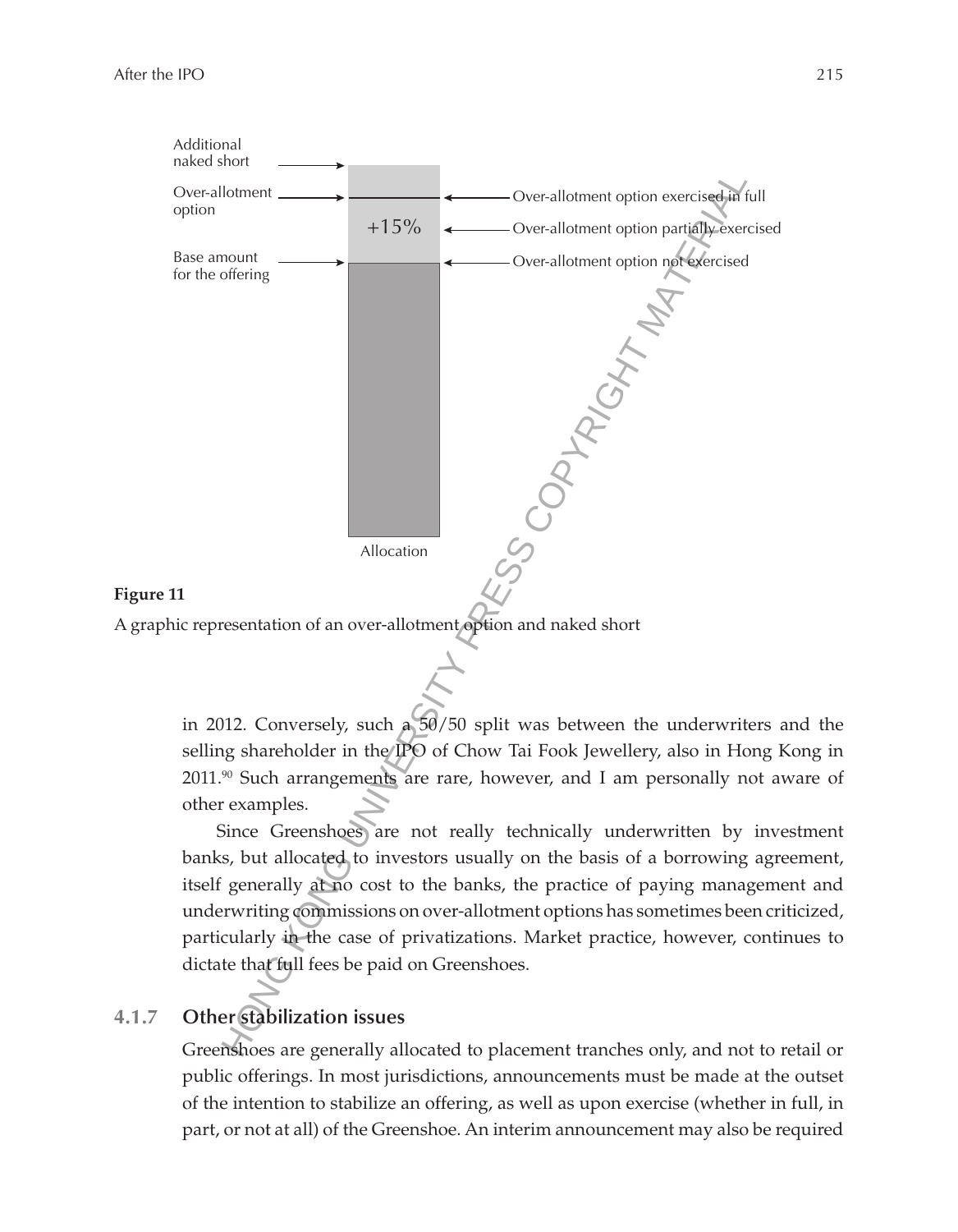# **Appendix 1: Case studies**

Appendience of the seven case studies of international IPOs conducted across different major markets around the world. These include:

- the US\$1.0 billion IPO of Shanda Games, a Chinese developer and operator of online games, listed on Nasdaq;
- the US\$8.0 billion IPO of Banco Santander Brasil, the Brazilian subsidiary of the Spanish banking group Santander Group, which was spun off as a stand-alone company, on the New York Stock Exchange (NYSE);
- the US\$1.9 billion equivalent IPO of Essar Energy, an Indian energy group, on the London Stock Exchange (LSE);
- the US\$1.4 billion equivalent IPO of CFAO, a French non-food distribution company, on NYSE Euronext (now known as Euronext);
- the US\$787 million equivalent IPO of L'Occitane, a Luxembourg-incorporated cosmetics company with its origins in France, in Hong Kong;
- the US\$2.05 billion equivalent IPO of CapitaMalls Asia, a Singapore shopping mall development and management company, on the Singapore Exchange (SGX); and
- the US\$2.1 billion equivalent IPO of IHH Healthcare, a Malaysian healthcare company, on Bursa Malaysia and the SGX.

These transactions were some of the largest IPOs that came to market in their respective regions between 2009 and 2012 and are, I believe, typical of some of the international transactions that now dominate the headlines. Many of the practices highlighted earlier in this book were readily used or applied in these offerings. there were case studies of international IPOs conducted across diffused the world. These include:<br>
A billion IPO of Shanda Games, a Chinese developer and operationed across diffused on Nasdaq;<br>
A billion IPO of Shanda Game

By their nature, case studies provide a necessarily partial and incomplete view of a transaction. The case studies here are meant to illustrate some of the key features of these IPOs, but in no way do they purport to include exhaustive information or to offer any view, opinion, or investment advice by the author whatsoever, whether on the issuers discussed here or on the offerings undertaken by each of them.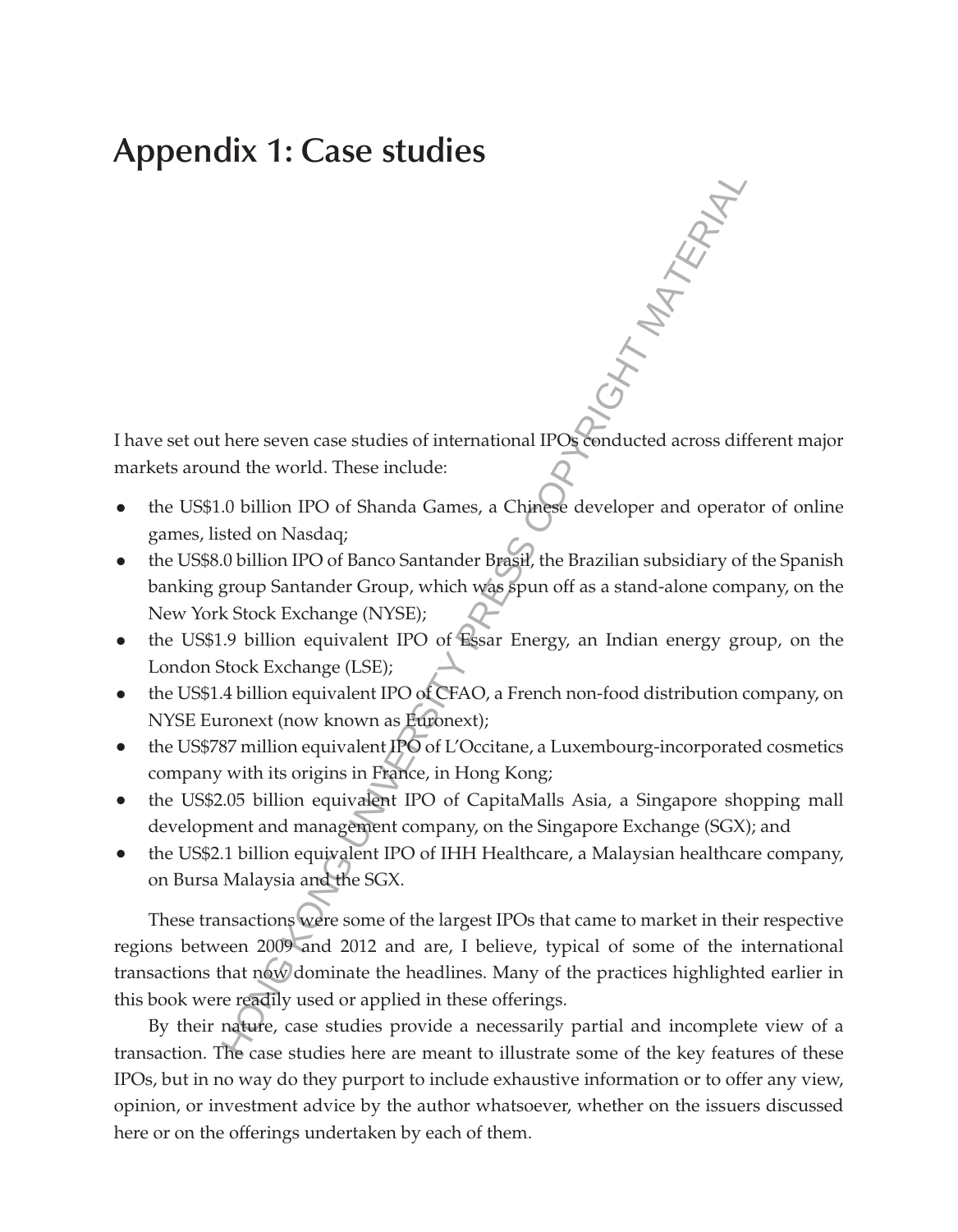## **A Nasdaq IPO: Shanda Games**

#### **Background**

Shanda Games Limited ("Shanda Games") is a leading online game developer, operator, and publisher in China, which was incorporated in the Cayman Islands following a re-organization. Shanda Games is a spin-off from Shanda Interactive Entertainment Limited ("Shanda Interactive"), which also listed on Nasdaq. At the time of listing, it offered a diversified game portfolio, including some of the most popular massively multiplayer online role-playing games (or MMORPGs) in China, targeting a large and diverse community of users. Shanda Games had revenue in the financial year ended 31 December 2009 of about US\$704 million, with a net income of over US\$213 million. es Limited ("Shanda Games") is a leading online game developed<br>
r in China, which was incorporated in the Cayman developed<br>
m. Shanda Games is a spin-off from Shanda Interactive Em<br>
and Interactive"), which also listed on

The company was listed on Nasdaq's Global Select Market in a US\$1 billion IPO in September 2009, with the ticker "GAME". The CUSIP for the securities was 81941U105 and the ISIN US81941U1051. Upon listing, Shanda Games was valued at US\$3.6 billion, making its IPO the third largest on Nasdaq in 2009.

#### **Syndicate structure**

The IPO was led by Goldman Sachs and JPMorgan, acting as joint bookrunners and joint lead managers. Goldman Sachs was the lead bookrunner for the transaction, underwriting 48% of the global offering, with JPMorgan underwriting a total of 28%. Nomura, Susquehanna Financial Group, and Oppenheimer acted as co-managers of the IPO, underwriting 15%, 6% and 3% respectively of the global offering. In addition to its co-manager role, Nomura also acted as sole bookrunner of a POWL in Japan.

#### **Legal and other advisers**

The issuer was advised by Davis Polk & Wardwell as to US federal and New York State law and by Conyers Dill & Pearman as to Cayman Islands law. Jade & Fountain acted as PRC lawyers to the issuer. The underwriters were advised by Simpson Thacher & Bartlett as to US federal and New York State law and by Commerce & Finance Law Office as to PRC law. Shanda Games' auditors were PricewaterhouseCoopers Zhong Tian. JPMorgan Chase was the depositary bank.

#### **Offer structure**

The global offering was conducted by way of an SEC-registered offering of 83.5 million ADSs. Each ADS represented two Class A ordinary shares in Shanda Games. It included a US offering, targeted at US institutional and retail investors for approximately 58% of the global offering, and an offering targeted at international institutional investors for about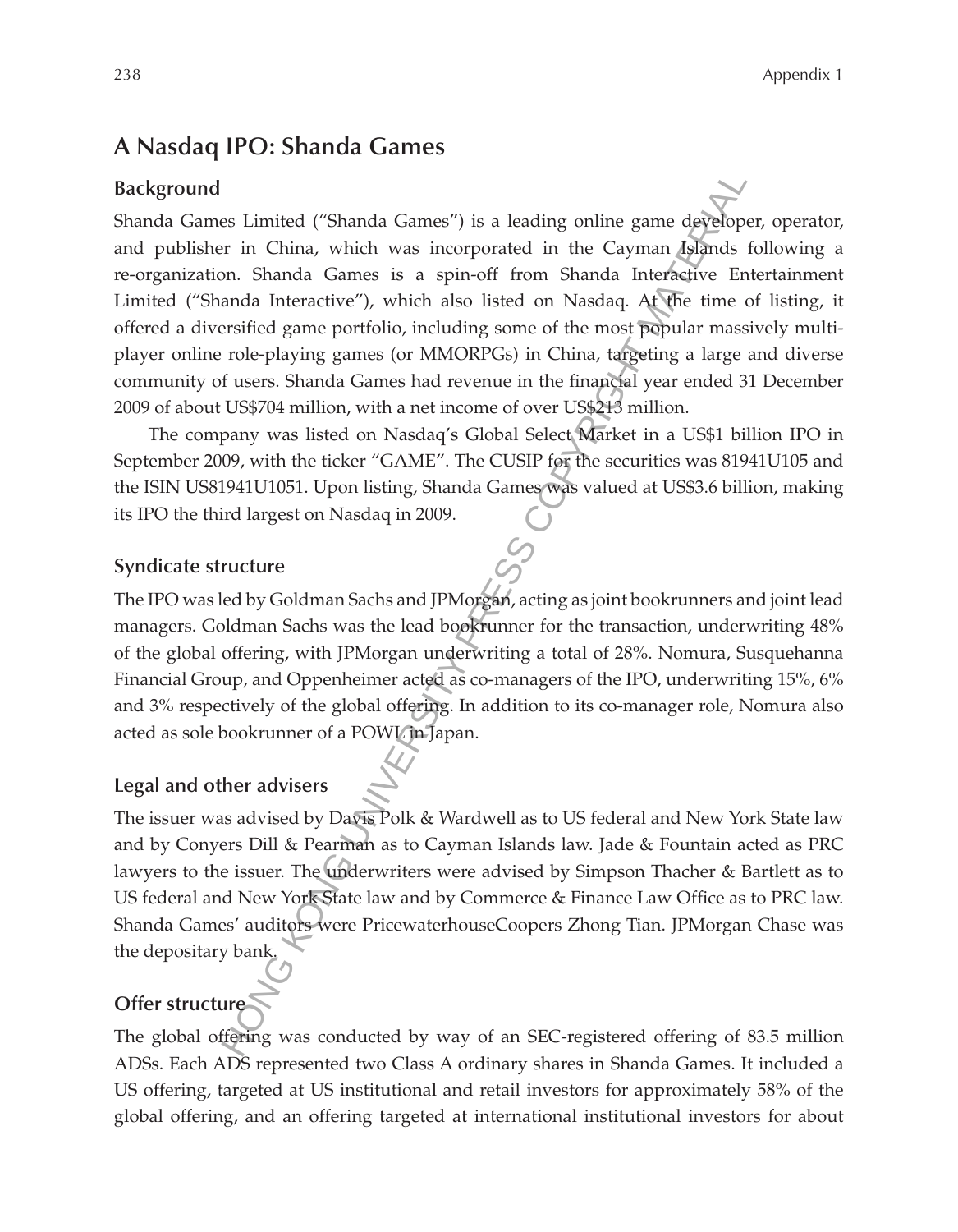42%, including a POWL, targeted at institutional and retail investors in Japan that was said to be about US\$75 million in size. In addition, the offering included an over-allotment option representing 15% of the firm shares.

The offering mainly took the form of a secondary offering of existing shares in Shanda Games by Shanda Interactive (for about 84%), with the balance (16%) issued in a primary offering by Shanda Games for general corporate purposes, including capital expenditures and the funding of possible future investments, joint ventures, and acquisitions. Up to approximately 1.8% of the offering was reserved for Shanda Games' directors, officers, employees, business associates, and related persons through a directed share programme.

#### **Fees and expenses**

The gross spread for the offering was 6.25%, split 20/20/60 between management and underwriting commissions and a selling concession, respectively. Accordingly, the total gross fees payable to the underwriters represented just over US\$65 million. The total expenses for the global offering were estimated in the IPO prospectus to be approximately US\$4.7 million, including SEC registration fees of about US\$67,000, FINRA filing fees of US\$75,500, a Nasdaq Global Select Market listing fee of US\$150,000, printing expenses of approximately US\$500,000, legal fees and expenses of approximately US\$2.6 million, accounting fees and expenses of approximately US\$1.2 million, roadshow costs of approximately US\$100,000, and travel and other out-of-pocket expenses of approximately US\$50,000. The underwriters had also agreed to reimburse Shanda Games for up to an estimated US\$6 million in connection with the expenses for the offering. So.<sup>5</sup> million in size. In addition, the othering included an over-allot<br>Sh<sup>2</sup>% of the firm shares. In addition, the othering included an over-allot<br>ing mainly took the form of a secondary offering of existing share<br>and a

#### **Notable features of the transaction**

Shanda Games had initially filed and planned for a smaller IPO of just over 63 million ADSs (excluding the over-allotment option). The offering was upsized from a base amount of up to US\$788 million to US\$1.04 billion after the first week of investor education, reportedly in response to investor interest. The price range, initially determined to be US\$10.50 to US\$12.50 per ADS, was, however, left unchanged. The range was said to value Shanda Games at a multiple of forecast earnings in the low teens.

The book of demand was reported to have been covered many times over and, in the end, the IPO was priced at the top end of the bookbuilding range.

At the start of trading, however, the ADS price fell 14% on the first day, hinting that the size of the transaction should perhaps not have been increased, or that the offering might perhaps have been better priced below the top end of the range.<sup>98</sup> Shanda Interactive's share price, which had rallied strongly during bookbuilding, fell 11.9% on the same day. Shanda Games' price continued to fall after the IPO and was down more than 47% after six months. Consequently, the over-allotment option could not be exercised.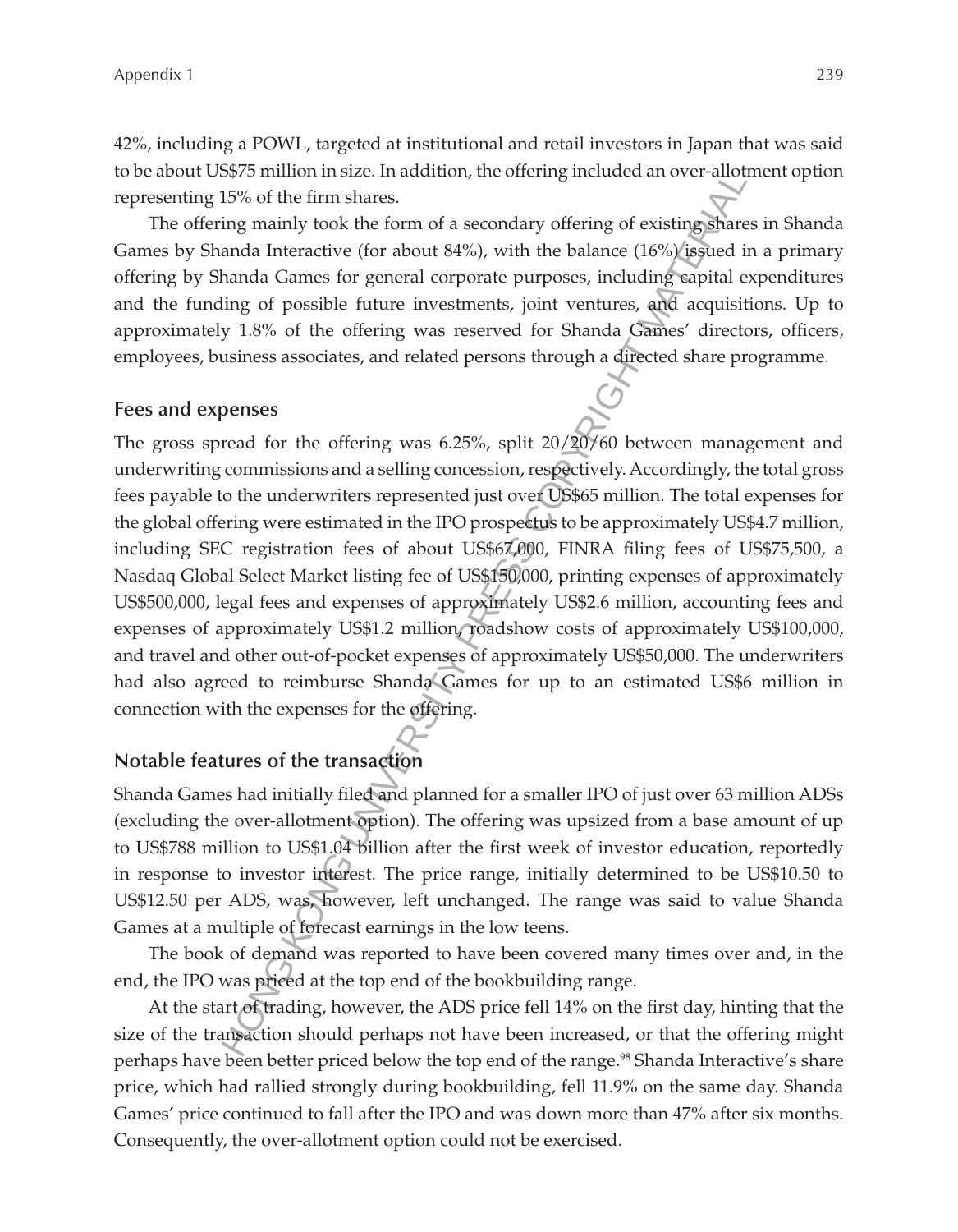Shanda Group founder Tianqiao Chen subsequently sold his stake in Shanda Games in 2014. In 2017, the Shanda Games brand was acquired by Zhejiang Century Huatong Group. In March 2019, following the buyout, Shanda Games changed its name to Shengqu Games.

Source: IPO prospectus, SEC filings, and financial and other media.

HONG KONG UNIVERSITY PRESS COPYRIGHT MATERIAL SCRIPTION PRESS COPYRIGHT MATERIAL SCRIPTION PRESS COPYRIGHT MATERIAL SCRIPTION PRESS COPYRIGHT MATERIAL SCRIPTION PRESS COPYRIGHT MATERIAL SCRIPTION PRESS COPYRIGHT MATERIAL S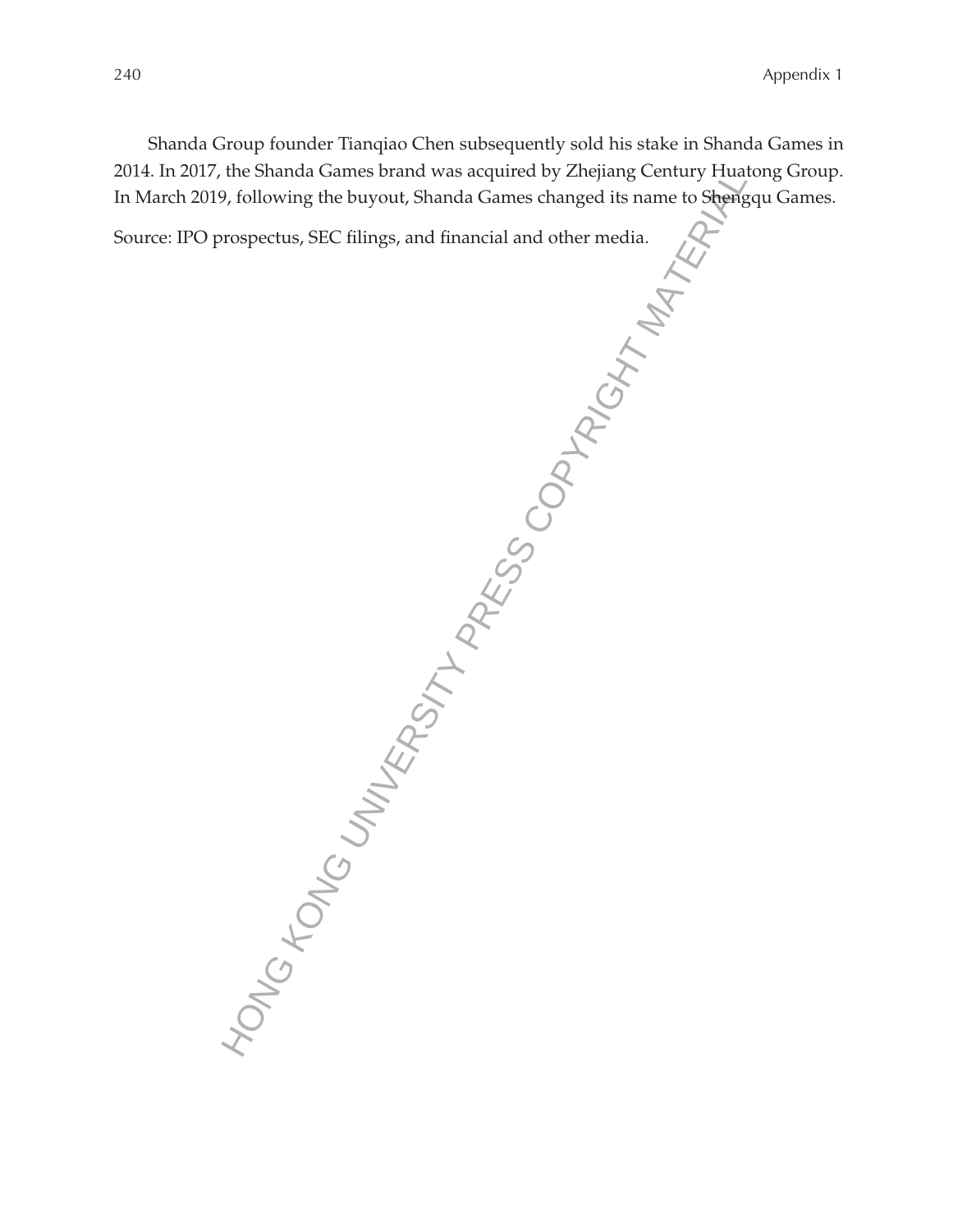# **Listing in Dubai on Nasdaq Dubai**

A summary of some of the principal initial listing requirements for Nasdaq Dubai (formerly known as the DIFX) is given below. These criteria are set out by the Dubai Financial Services Authority (DFSA), the exchange's regulator.

#### **Financial requirements**

A trading record of not less than three financial years is required.

There are no stated financial criteria for revenue or profit.

## **Market capitalization, public float, and spread of shareholders**

The issuer must have an expected market capitalization of at least US\$10 million.

A minimum free float of at least 25% is also normally required. Generally, a minimum of 250 shareholders, each holding securities with a value of at least US\$2,000, are required, although Nasdaq Dubai can permit a lower number at its discretion.

#### **Operating history and management**

The accounts must be audited. Management must have appropriate experience and business expertise for a listed company. Adequate systems must be in place to eliminate or manage material conflicts of interest. Proper systems must also be in place to enable the business to be run independently of the controlling shareholders. f some of the principal initial listing requirements for Nasdaq Dapy<br>
DIFX) is given below. These criteria are set out by the Dubai Funan<br>
FSA), the exchange's regulator.<br>
<br>
<br> **quirements**<br>
<br> **quirements**<br>
<br> **curically the** 

## **Acceptable jurisdictions**

There are no stated restrictions on jurisdictions and foreign ownership.

## **Accounting standards**

IFRS and audited in accordance with the IAASB.

# **Suitability for listing**

The DFSA has broad powers to determine suitability for listing and the ability to waive or modify some of the listing requirements. Waivers and modifications are most typically seen where there has been a restructuring or where the issuer is less than three years old.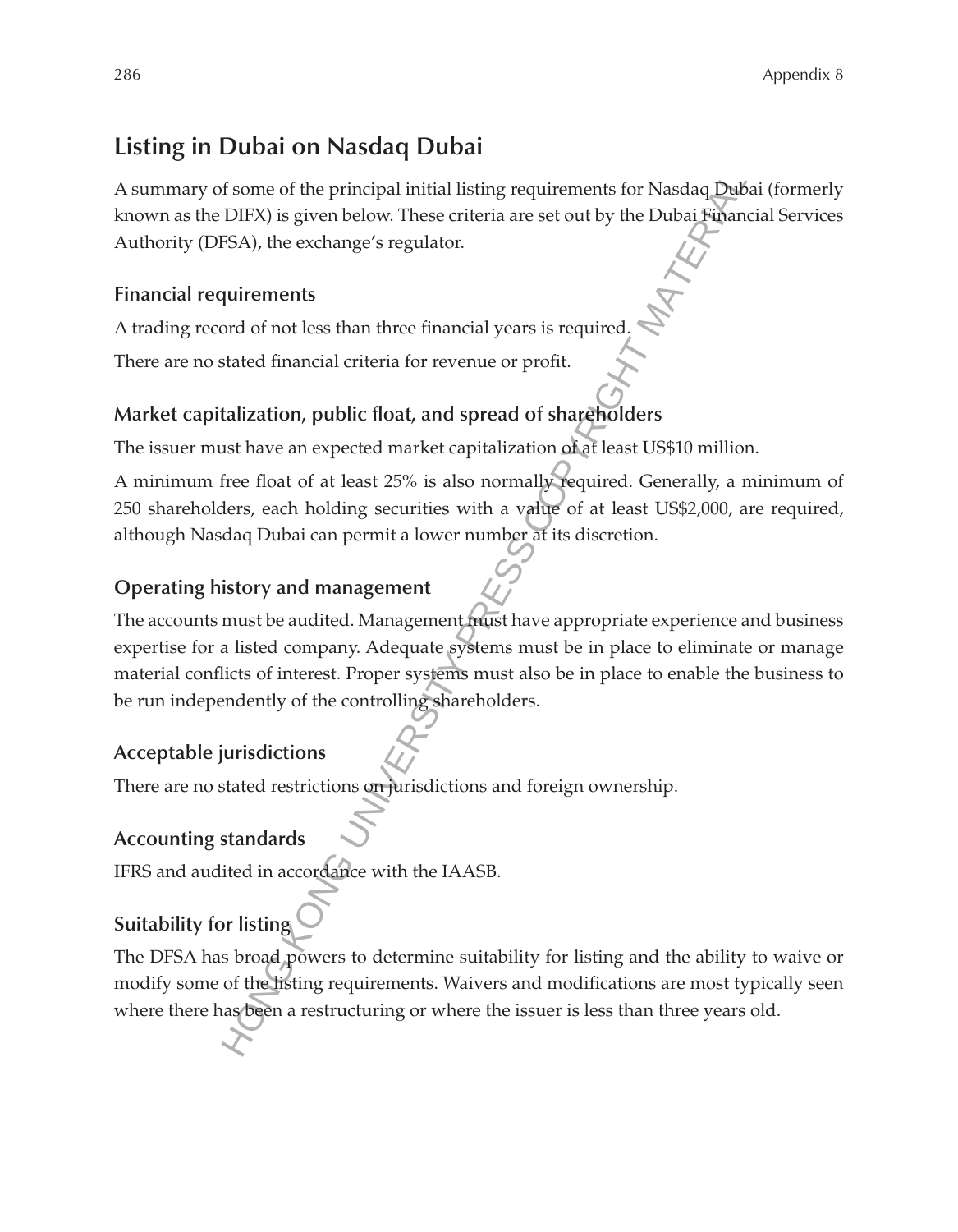#### **Other requirements and issues**

Shares must be freely transferable, fully paid, and free from any liens or restrictions on transfer. The shares must be duly authorised and validly issued under the laws of the jurisdiction where the issuer is incorporated. One or more market makers must be appointed.

In 2014, a REIT successfully listed in Dubai, the emirate's first IPO since the financial crisis of 2009.

Source: Nasdaq Dubai website and financial media.

HONG KONG UNIVERSITY PRESS COPYRIGHT MATERIAL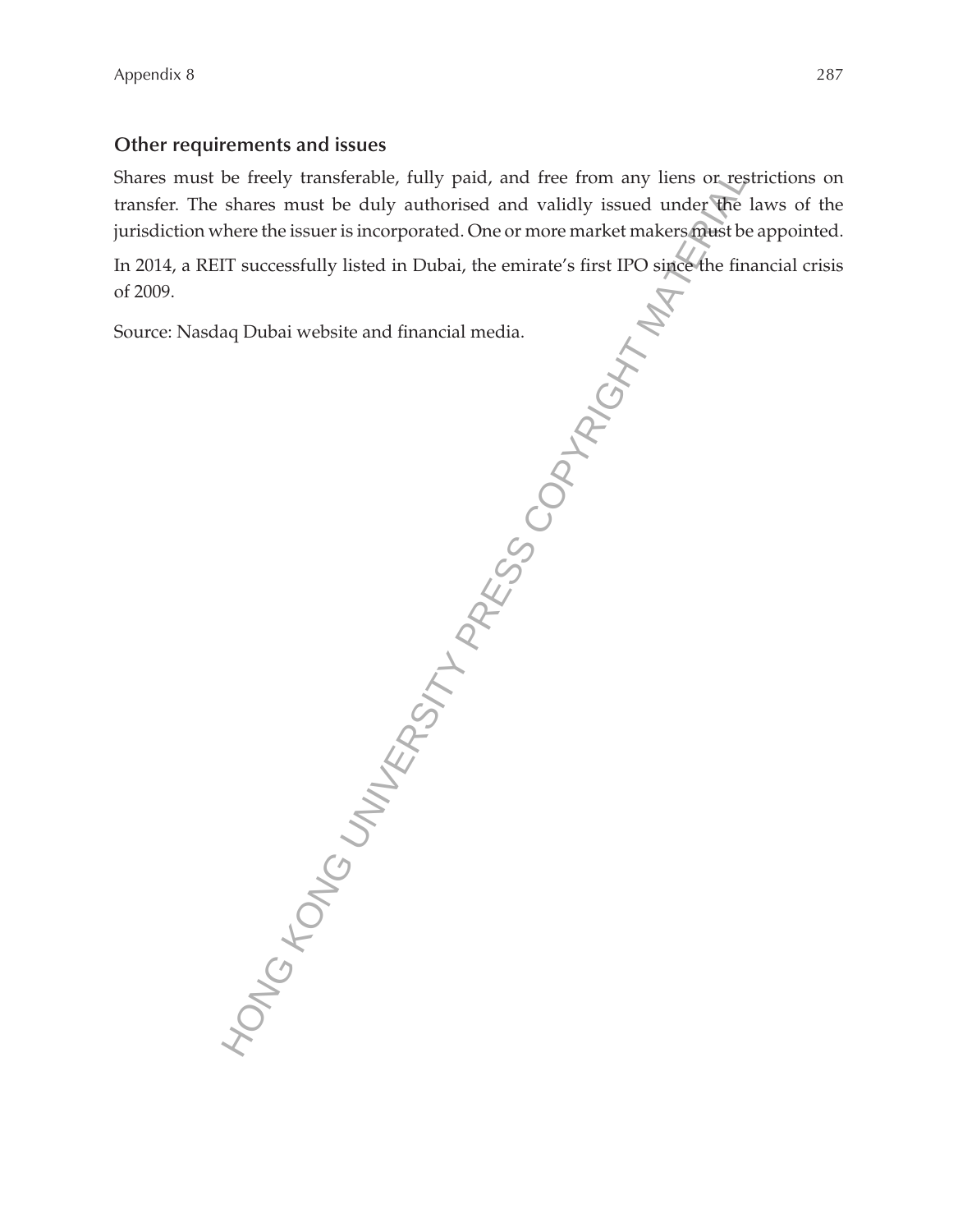# **Listing in Singapore on the SGX**

A summary of some of the principal initial listing requirements for the Main Board of the Singapore Exchange (SGX) is given below. Some of these requirements may be waived at the discretion of the exchange.

#### **Financial requirements**

One of three financial criteria must be met:

- a minimum consolidated pre-tax profit of at least S\$30 million for the latest financial year and an operating track record of at least three years; or
- profitability (based on consolidated pre-tax profit) in the latest financial year, an operating track record of at least three years and a market capitalization of not less than S\$150 million based on the issue price; or
- operating revenue (whether actual or pro forma) in the latest financial year and a market capitalization of not less than S\$300 million based on the issue price.

## **Market capitalization, public float, and spread of shareholders**

For a market capitalization of less than S\$300 million, at least 25% of the enlarged share capital must be in the hands of at least 500 shareholders.

For a market capitalization of between S\$300 million and S\$400 million, at least 20% of the enlarged share capital must be in public hands.

For a market capitalization of between S\$400 million and S\$1 billion, at least 15% of the enlarged share capital must be in public hands.

For a market capitalization of more than S\$1 billion, at least 12% of the enlarged share capital must be in public hands.

In all cases, a minimum spread of 500 shareholders is required.

For a secondary listing, an issuer must have at least 500 shareholders world-wide. Where the SGX and the primary home exchange do not have an established framework and arrangement to facilitate the movement of shares between the jurisdictions, the issuer should have at least 500 shareholders in Singapore or 1,000 shareholders world-wide. of some of the principal initial listing requirements for the Main-<br>change (SGX) is given below. Some of these requirements may be well<br>the exchange.<br>He exchange.<br>
He exchange.<br>
He exchange.<br>
He exchange.<br>
He exchange.<br>
H

## **Operating history and management**

There is no requirement for companies to demonstrate a particular length of trading history or time in operation.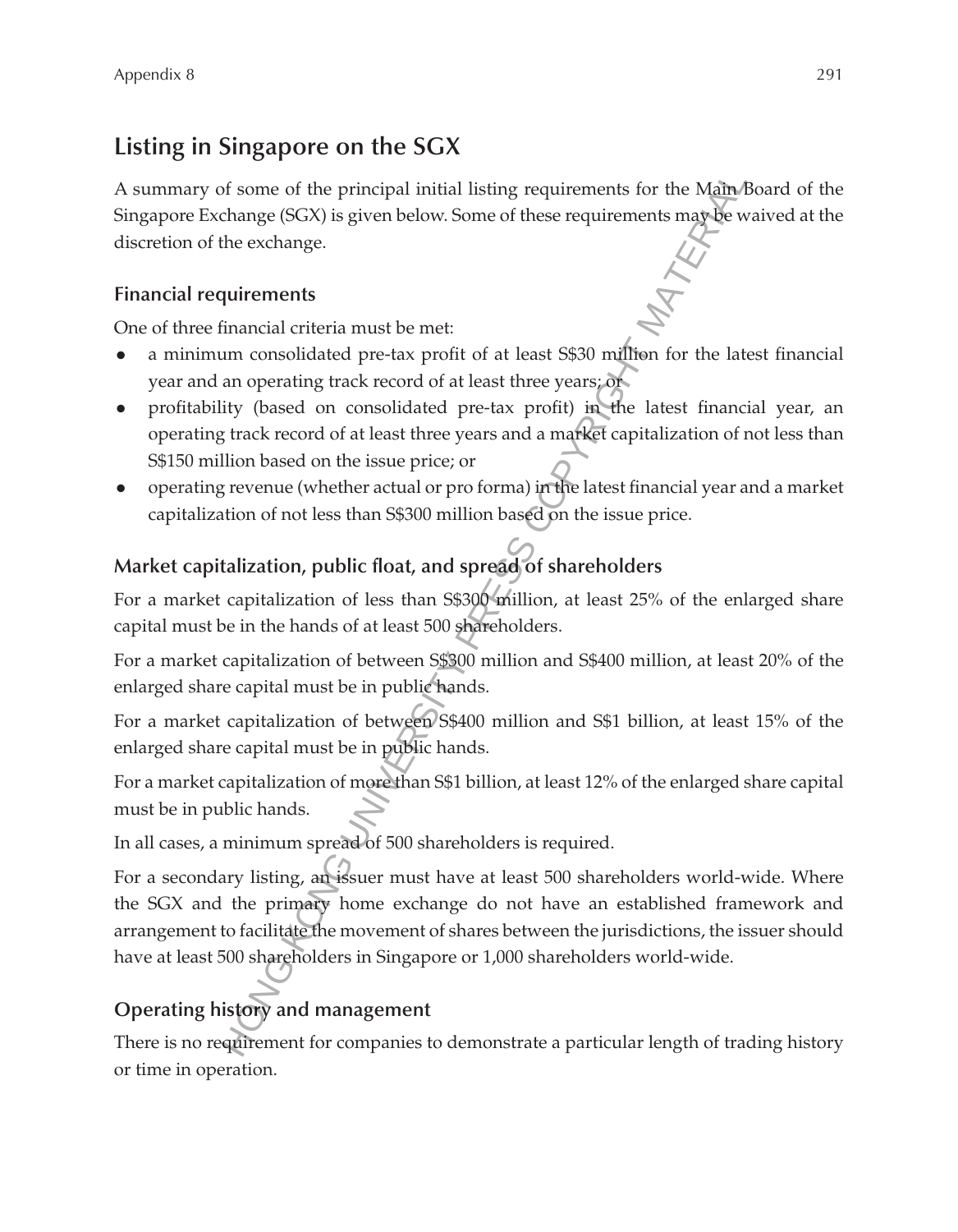#### **Acceptable jurisdictions**

There are no stated restrictions for listing in Singapore. A variety of companies from around the world are listed on the Main Board of the Exchange.

#### **Accounting standards**

Singapore Financial Reporting Standards (International), IFRS, and US GAAP are accepted.

#### **Suitability for listing**

The SGX considers whether the application satisfies the listing requirements and will decide whether a company is suitable for listing. Listing will not be permitted until all conditions set out on the eligible-to-list letter have been satisfied. In addition to shares, DRs, REITs, and business trusts can also be listed in Singapore.

#### **Other requirements and issues**

#### *Moratorium*:

Controlling shareholders and their associates and executive directors with an interest in 5% or more of the issued share capital at the time of listing (known as Promoters) are subjected to a share lock-up after listing. Main Board issuers who satisfy the profitability tests will have the entire shareholdings of the Promoters locked-up for a period of six months after listing. Main Board issuers who satisfy the market capitalization test will have the entire shareholdings of the Promoters locked-up for a period of six months, and at least 50% of the shareholdings will be locked-up for the next six months. For investors with 5% or more of the issuer's post-invitation issued share capital and which have paid for their holdings less than 12 months prior to listing, a prescribed cash formula will be applied to determine the proportion of shareholdings to be subjected to a six-month moratorium. stated restrictions for listing in Singapore. A variety of companies f<br>listed on the Main Board of the Exchange.<br>
standards<br>
standards<br>
ancial Reporting Standards (International), IFRS, and USGAAP at<br>
or listing<br>
or listin

#### *Directors*:

Listing in Singapore requires the appointment of at least two non-executive independent directors. In addition, a foreign issuer must have at least two independent directors resident in Singapore.

## *Other board*:

In addition to the SGX Main Board, which is for established companies with an earnings track record, SGX Catalist is a sponsor-supervised listing platform catering for fast-growing companies seeking to expand their business and presence into Asia and beyond. SGX Catalist has different listing requirements with, in particular, no quantitative criteria and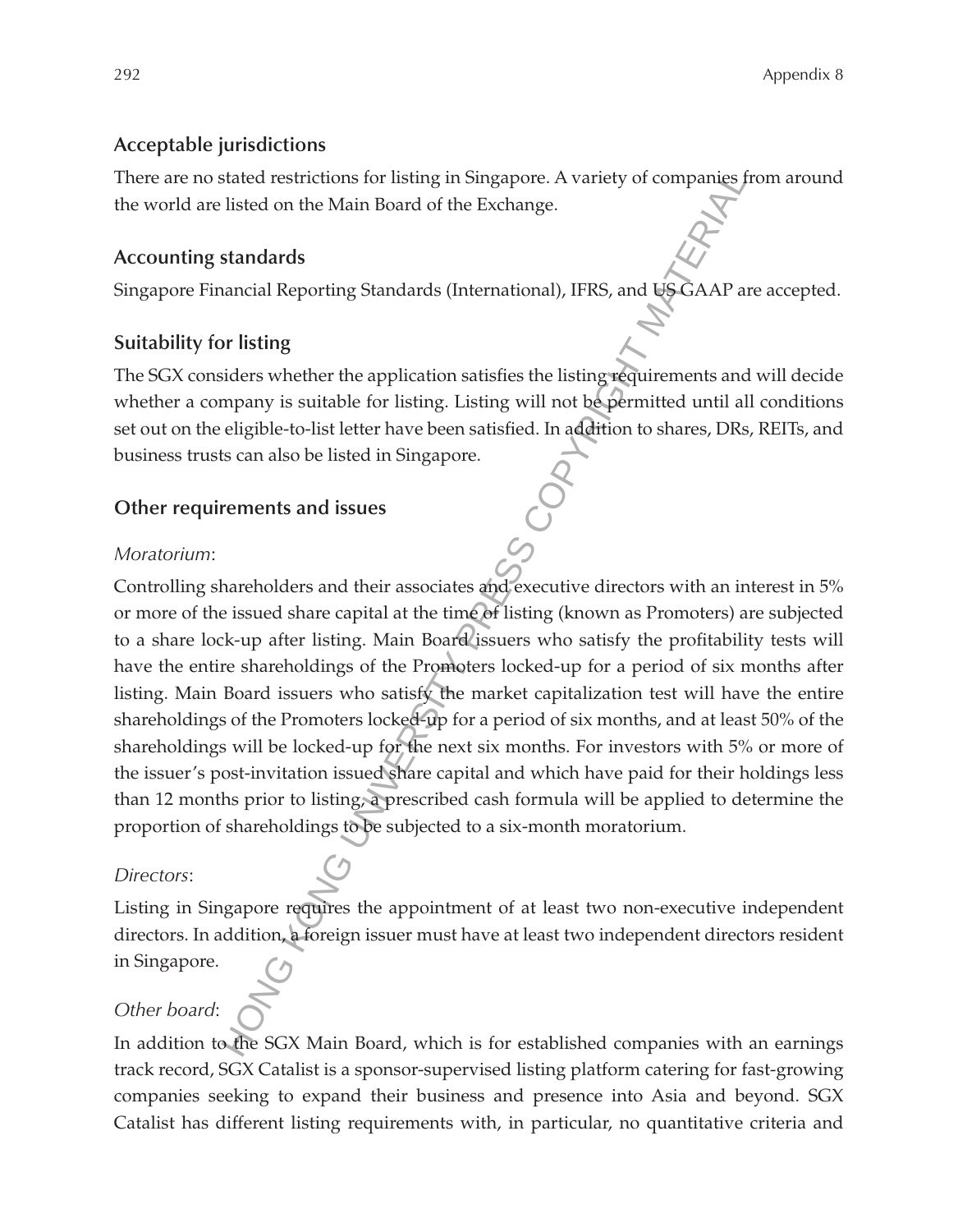lower requirements for shareholding spread and distribution. There is also a direct listing framework for Chinese companies.

Source: SGX website.

Note: Permission was sought and granted by Singapore Exchange or its affiliates for the reproduction of this material. Any error or omission in the reproduction of this material is not to be attributed to Singapore Exchange or its affiliates. Further, interpretation of this material is not to be attributed to Singapore Exchange or its affiliates.

HONG KONG UNIVERSITY PRESS COPYRIGHT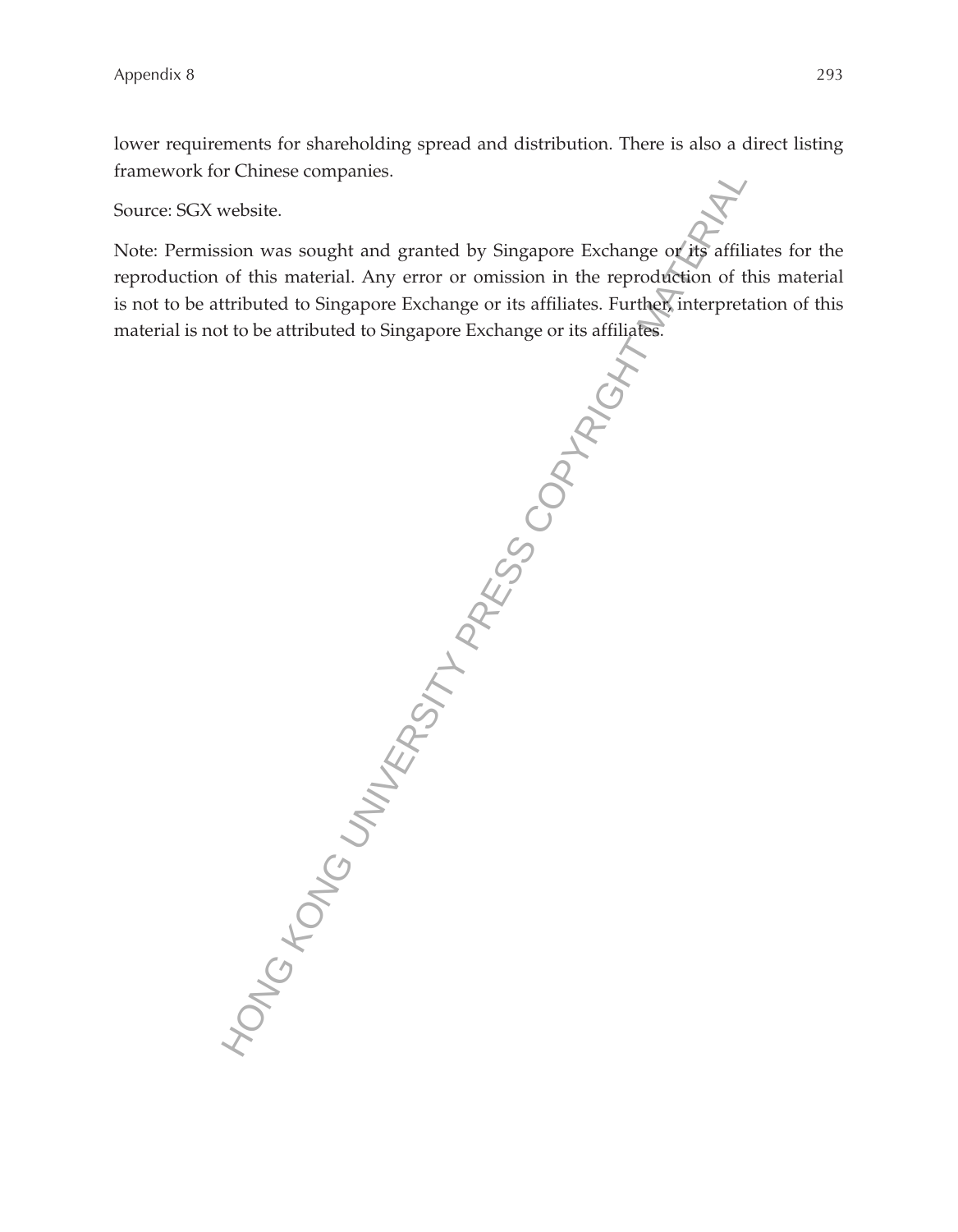# **Glossary**

A share: in mainland China, those shares listed and traded on the Shanghai or Shenzhen A share: in mainland China, those shares listed and traded on the Shanghai or Shenzhen stock exchanges. A shares are quoted in renminbi.

- **accelerated bookbuilding (ABB):** a form of follow-on equity transaction where a book of demand is gathered from investors over a short space of time. It may also be conducted pursuant to a hard underwriting.
- **accounting standards:** the generally agreed accounting principles (GAAP), in conformity with which the accounts of a company are drawn up. Typically, listing requirements stipulate the accounting standard(s) that is/are accepted by the relevant regulator or stock exchange for the listing of a company. See also *generally agreed accounting principles*.
- **accredited investor:** a type of investor in the US to which sales of securities may be made pursuant to an exemption from registration requirements. Accredited investors represent a wider universe of investors than the qualified institutional buyers (QIBs), which can be accessed through a Rule 144A private placement. See also *qualified institutional buyer*. mainland China, those shares listed and traded on the Shanghai cechanges. A shares are quoted in remming the control of control of control of the small is gathered from investors over-a short space of time. It unced pursua

**acrylic:** see *deal toy*.

**advertising name:** the name used by an investment bank on the cover of a prospectus. The advertising name is generally shorter than the legal name.

**aftermarket:** the market once a newly listed company has started to trade.

- **aggressive growth investor:** a type of institutional investment style in which investors focus on stocks that exhibit fast and increasing growth.
- **agreed-upon procedures letter:** a lower standard of auditor comfort letter than an SAS 72 comfort letter. For example, an agreed-upon procedures letter may be delivered when 135 days or more have elapsed since the latest reviewed or audited accounts. See also *SAS 72 comfort letter* and *SAS 100 review*.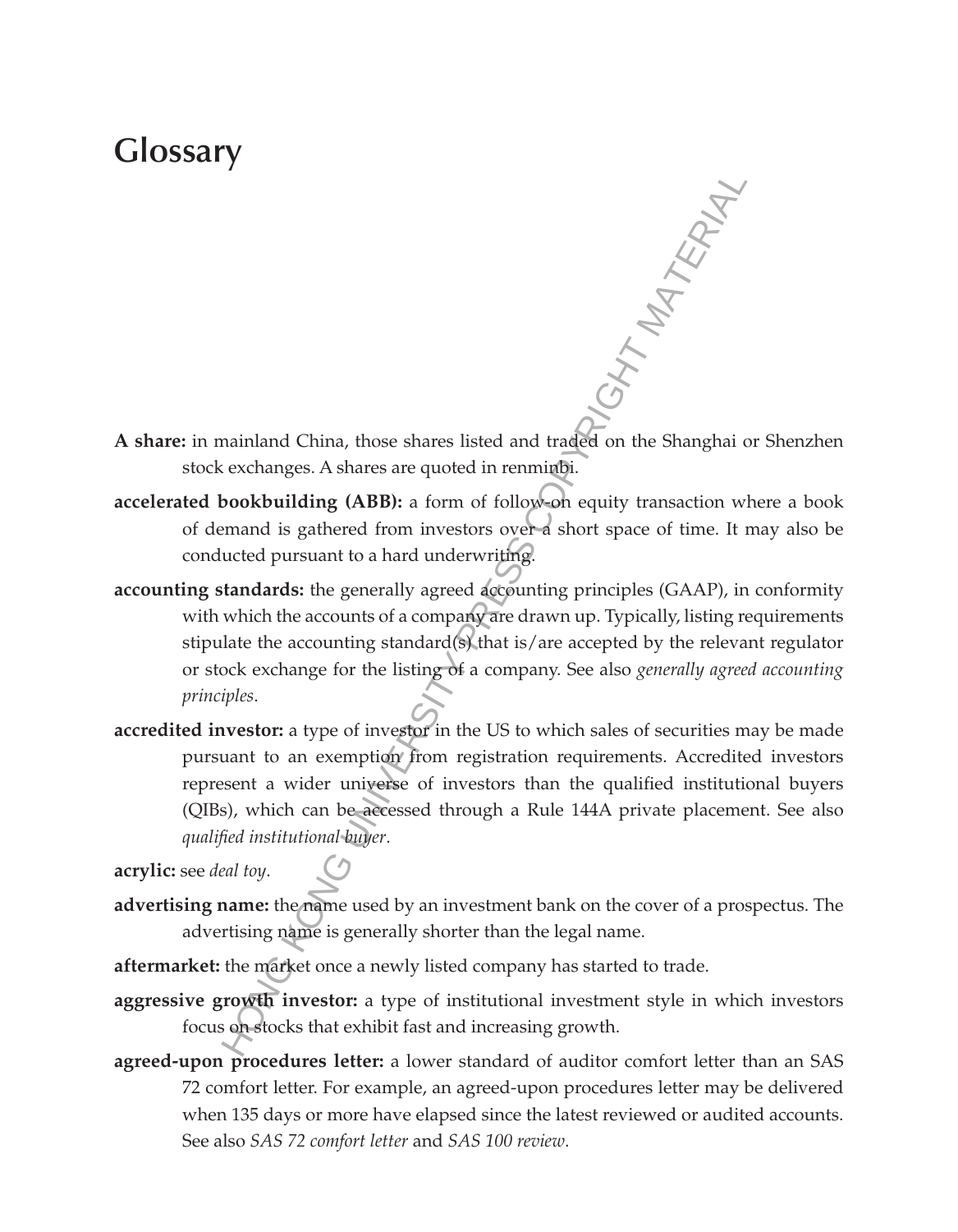**agreement among managers:** an agreement between the underwriters of a particular tranche of a global offering, setting out their respective roles and responsibilities.

**allocation:** the amount of stock that a retail or institutional investor receives in an IPO.

- **alpha:** a risk-adjusted measure of the active return (through skill) on an investment, equivalent to the return in excess of the compensation for the risk borne. Hedge funds in particular are said to focus on alpha.
- **alternative investment fund:** a term often used to designate a hedge fund. See also *hedge fund*.
- **alternative investment market (AIM):** the second board of the London Stock Exchange, with lower listing requirements than for a main board listing.
- **American depositary receipt (ADR):** a security representing the economic interest in underlying shares, usually denominated in US dollars and normally traded in the US. ADRs can be sponsored or unsponsored. They may also be listed or unlisted.
- **American depositary share (ADS):** an instrument that evidences American depositary receipts (ADRs). ADSs are traded by investors, whereas ADRs remain in the clearing system.
- **American Institute of Certified Public Accountants (AICPA):** the national professional association for certified public accounts (CPAs) in the US. See also *certified public accountant (CPA) qualification*.
- **analyst:** a junior, entry-level rank in an investment bank equivalent to business analyst or graduate trainee.
- **anchor investor:** see *cornerstone investor* and *pre-IPO investment*.
- **anchor market:** when a company is listed on more than one stock exchange, the exchange that is regarded as the "natural" listing location for the business and on which most of the trading volume takes place. See also *dual listing* and *multiple listings*.
- **appearance:** how the names of the lead banks in a syndicate appear on the cover of a prospectus or in a tombstone advertisement. The top left position usually refers to the most senior bank in the syndicate, which often underwrites more stock than the others, or is paid a higher amount of fees (or both). the of a global offering, setting out their respective roles and responded monaut of stock that a retail or institutional investor receives and  $\alpha$ -adiusted measure of the active return (through skill) of an and-<br>valent
- **application form:** a type of form used by retail investors to apply for shares in an IPO. For example, in Hong Kong, there are white applications forms for applicants who want shares to be issued in their own name through the delivery of physical shares; yellow application forms for applicants who want shares to be issued to them in the name of a wholly owned nominee subsidiary of Hong Kong Securities Clearing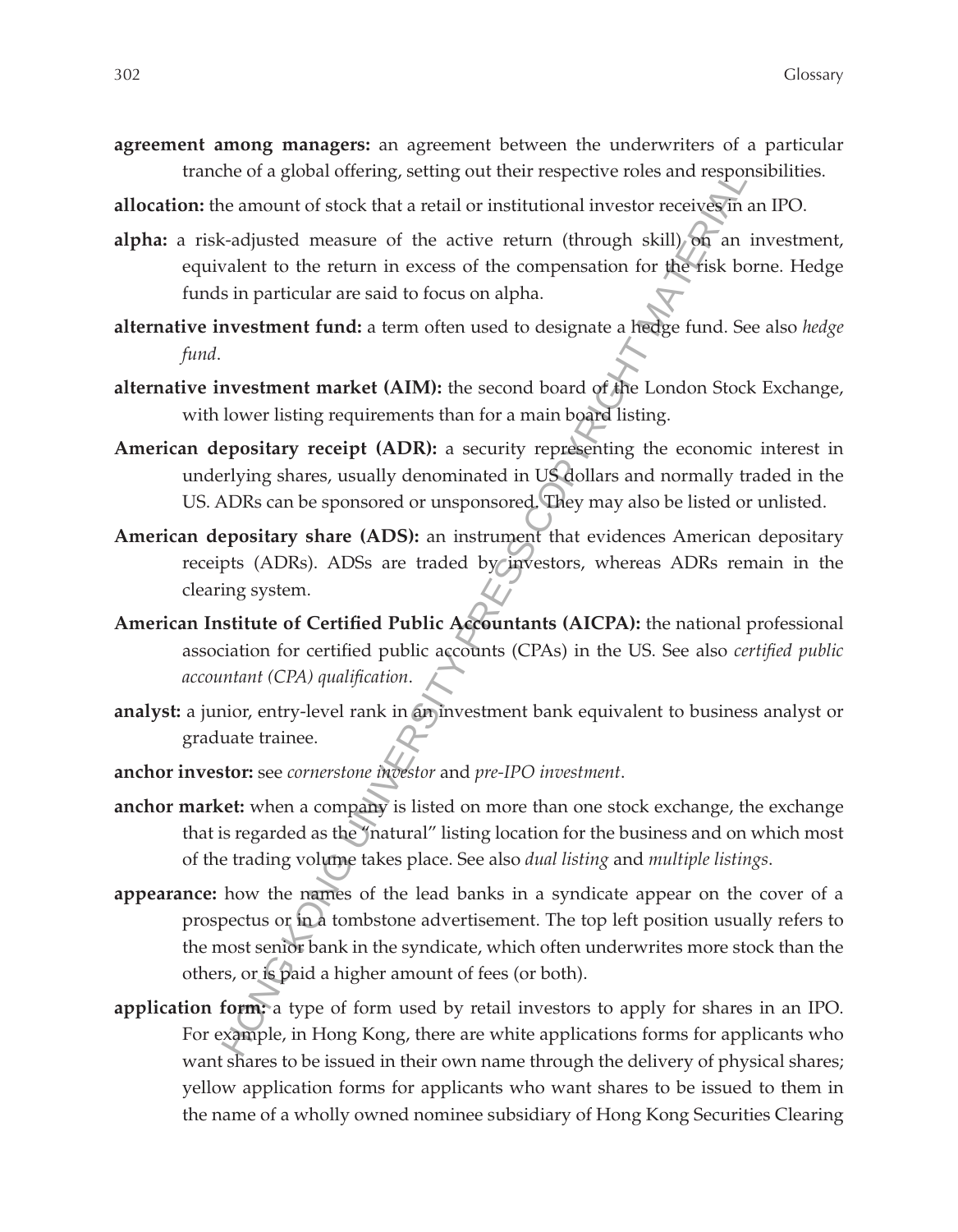Company Limited; and pink application forms for employee offerings. Applicants in Hong Kong may also apply for shares electronically through e-IPO application forms.

- **application to listing:** communication to a stock exchange, usually by way of a prospectus and other documents, pursuant to which an issuer makes an application to list on that exchange. The application to listing is often primarily drafted by legal advisers with the help of investment banks.
- **ASIC exposure period:** in Australia, a period of one to two weeks during which the market and the local regulator, the Australian Securities and Investments Commission (ASIC), can consider information in the disclosure document (or prospectus) before the issuer can accept applications for the shares on offer. The ASIC exposure period does not apply to offers of shares by companies that are already quoted. See also *Australian Securities and Investments Commission (ASIC)*. HONG KONG UNIVERSITY PRESS COPYRIGHT MATERIAL
- **asset manager:** a generic term for an institutional investor. Through their portfolio managers (PMs), asset managers often manage collective investment schemes and invest across a spectrum of assets (equities or fixed income securities or commodities or real estate). When asset managers have a mandate to make investment decisions on behalf of their clients, they manage funds on a discretionary basis.
- **associate:** a junior rank within an investment bank. Associates usually have between two and four years of work experience.
- **associate director:** a mid-level rank within an investment bank, equivalent in some firms to the rank of vice-president. Associate directors usually have between four and six years of work experience. See also *vice-president*.
- **audit committee:** a committee set up by the board of directors of a company tasked with oversight of financial reporting and disclosure. It is generally solely or mostly composed of independent, non-executive directors.
- **audited accounts:** the accounts of a company, as audited and certified by auditors or reporting accountants. In some cases, the audited accounts can be qualified when the auditors have identified controversial (and disclosable) issues that may need to be remedied.
- **auditors:** also called reporting accountants in the UK. A firm of accountants appointed by a company to audit and certify its accounts. For listed companies, the auditors are often one of the "big four". Also see *big four* and *audited accounts*.
- **auditors' report:** a report written by a firm of accountants accompanying the accounts and certifying that they form a true and fair view of the affairs of the company. See also *auditor* and *audited accounts*.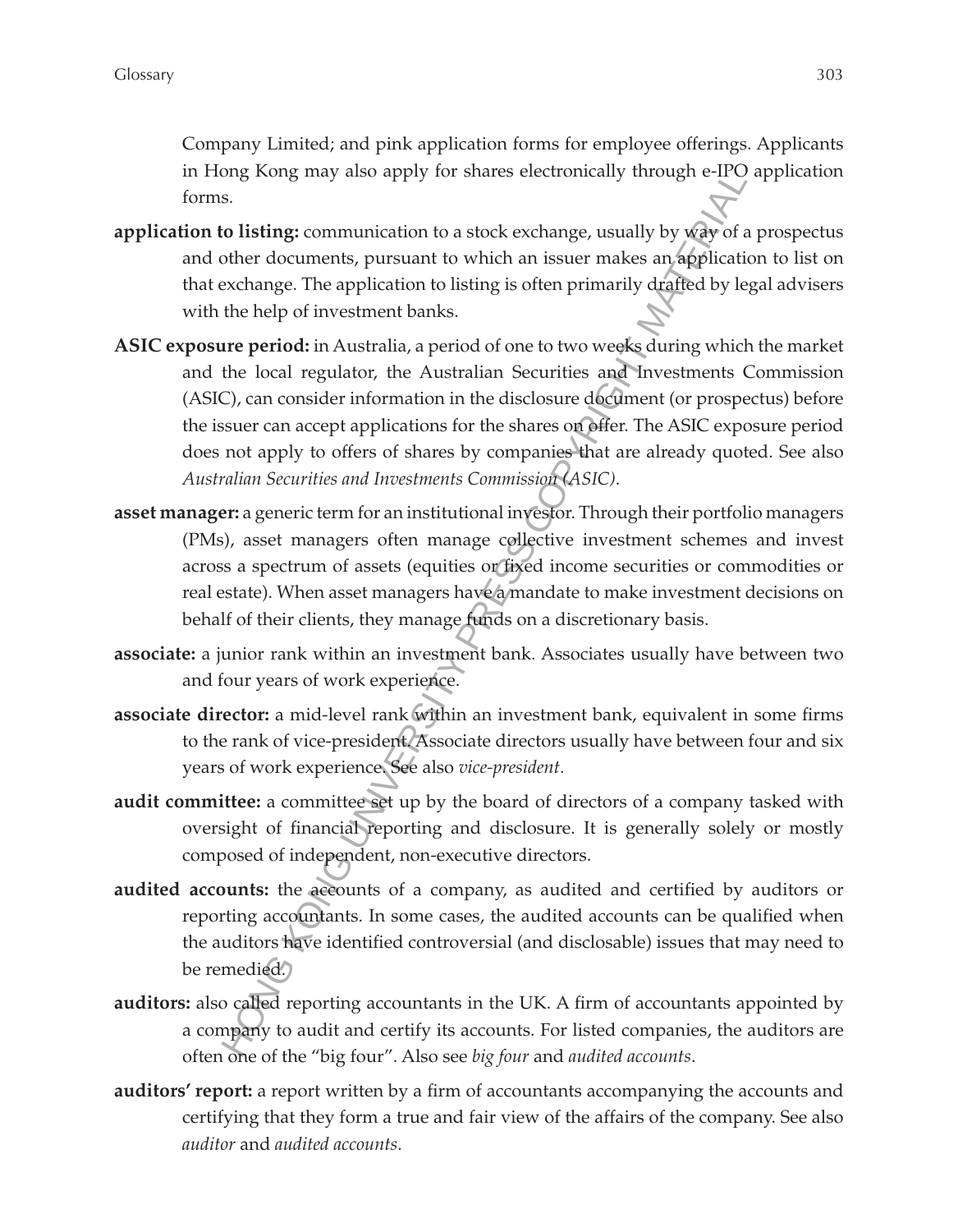- **Australian Securities and Investments Commission (ASIC):** the Australian regulator for the securities industry.
- **authorized representative:** a person (or a group of persons) authorized to handle communications with a stock exchange on behalf of a listed company.
- *autocontrôle***:** shares in a company owned and controlled by that company or its subsidiaries, generally pursuant to a share buy-back programme. In most markets, *autocontrôle* (also called treasury stock) is limited to 10% of outstanding shares and such shares cannot be voted in a general meeting of the company. See also *share buyback programme* and *Treasury stock*.
- **automated teller machines (ATMs):** a popular method of application for retail investors for IPOs and other equity capital markets transactions with a public offering in Singapore.
- **Autorité des Marchés Financiers (AMF):** an independent public body in France, established to safeguard investments in financial instruments and other savings and investment vehicles, and to ensure that investors receive material information and maintain orderly financial markets. The AMF, which was established in 2003, was formed from the merger of the Commission des Opérations de Bourse (COB), the Conseil des Marchés financiers (CMF), and the Conseil de Discipline de la Gestion Financière (CDGF). re securities industry.<br>
renormative: a person (or a group of persons) authorized<br>
runnications with a stock exchange on behalf of a listed company.<br>
The municialities, generally pursuant to a share buy-back programme. In
- **average daily trading volume (ADTV):** the average trading volume per day in the shares of a company, as measured over a period of time (typically 20, 30, or 60 days).
- **B shares:** in mainland China, those shares listed on the Shanghai and Shenzhen stock exchanges but traded in foreign currencies. The B shares listed and traded in Shanghai are quoted in US dollars, while the B shares listed and traded in Shenzhen are quoted in Hong Kong dollars. B shares are now rarely issued.
- **back office:** the operations department of an investment bank, in charge of the settlement of securities and of corporate actions.
- **backdoor listing:** a mechanism through which a company obtains a listing by acquiring a listed shell company. Companies that obtain a listing through this method already have the required minimum spread of shareholders.
- **balloting:** a mechanism through which shares are allocated to retail investors by a share registrar after the closing of the public offer in an IPO.
- **beauty parade:** a formal process through which investment banks or other advisers are invited to pitch to act in a senior role in an IPO. See also *oral presentation* and *request for proposal (RFP)*.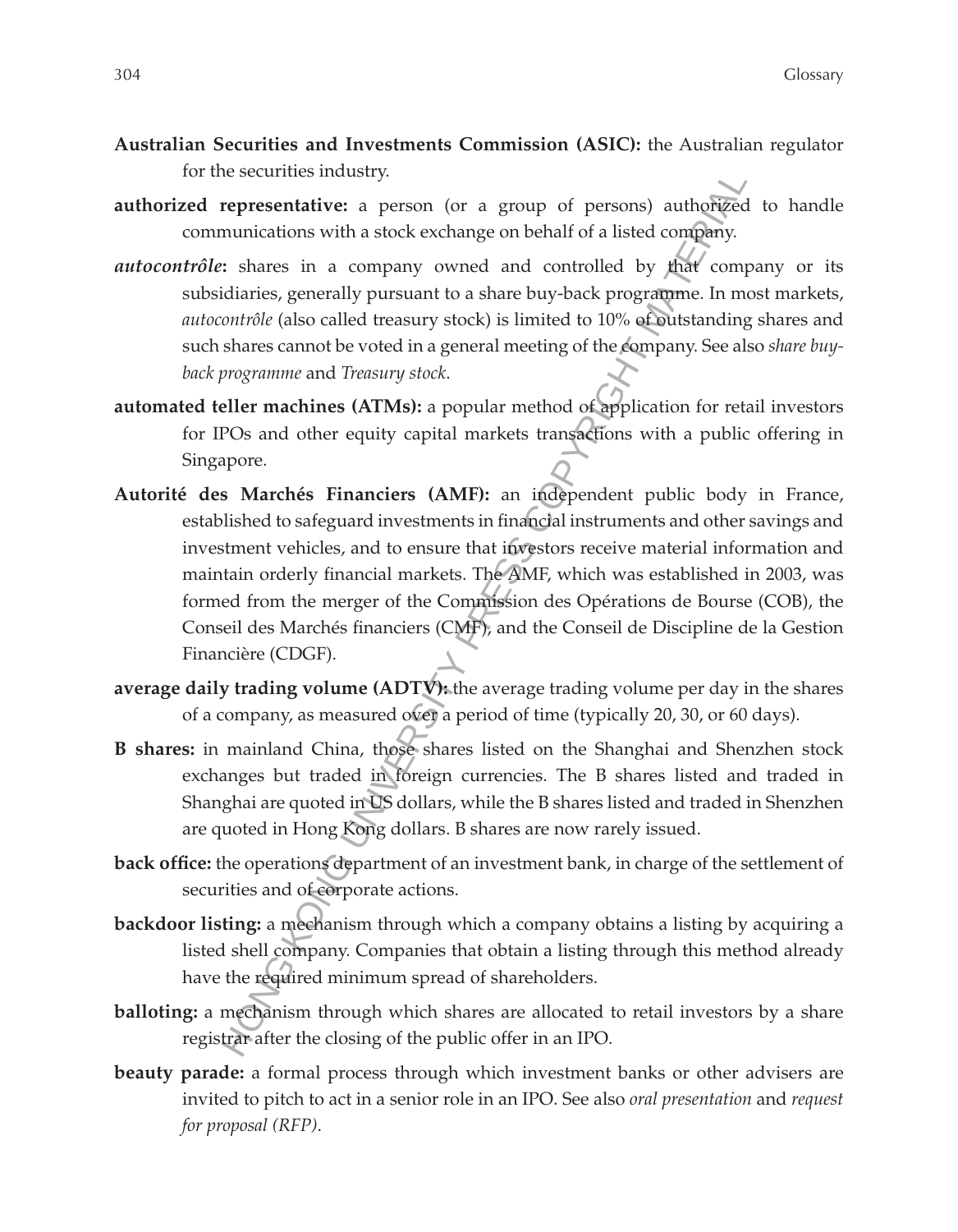#### **best efforts underwriting:** see *soft underwriting*.

- **big four:** the four largest global firms of accountants: Deloitte, EY (formerly known as Ernst & Young), KPMG, and PwC.
- **bill and deliver:** a mechanism through which shares are paid and delivered to investors by a senior underwriter on behalf of others. A senior bank in a syndicate (typically a bookrunner) will bill and deliver on behalf of more junior banks, assuming the latter have generated allocable investor demand.
- **bill voucher:** a retail incentive typically used in the privatizations of utility (electricity, gas, or water) companies whereby retail investors receive a voucher to offset against their utility bills for owning shares in the company over a period of time. See also *retail incentives*.
- blackout period: the period of time during which the members of a syndicate of underwriters can no longer publish equity research on an issuer, following the publication of pre-deal research. A blackout period typically lasts for 40 days after listing or the start of trading. The term "quiet period" is also sometimes used.
- **block trade:** the rapid sale of a block of, usually, existing shares in a company. Block trades are often conducted at a fixed price over a few hours and may also be hard underwritten. See also *hard underwriting*.
- **blood letter:** a letter issued by an investment bank confirming certain information included in an offering circular and for which it takes responsibility. Such information is typically very limited in scope and usually relates to the investment bank itself, such as how its name appears, or whether it may be conducting stabilization.
- **Blue Sky laws:** State laws in the US, as opposed to federal securities laws.
- **BM&FBOVESPA:** a stock exchange based in São Paulo in Brazil created by the merger in 2008 of the São Paulo Stock Exchange (BOVESPA) and the Brazilian Mercantile and Futures Exchange (BM&F). The BM&FBOVESPA is the fourth largest stock exchange by market capitalization in the Americas after the New York Stock Exchange and Nasdaq in the US and the Toronto Stock Exchange in Canada.<sup>104</sup> four largest global firms of accountants: Deloitte, EY (formerly know), KPMG, and PwC.<br>
vere a mechanism through which shares are paid and defivered<br>
senior underwriter on behalf of others. A senior bank in a synchical<br>
s
- **board committees:** committees set up by the board of directors of a company and usually mainly or solely composed of independent, non-executive directors. These normally take the form of an audit committee, which is usually compulsory, a remuneration committee, and a nomination committee.
- **board lot:** the minimum number of shares in which a company is traded. For example, a company may be traded in lots of 1,000 shares. Trading shares in odd lots rather than multiples of the board lot usually attracts additional costs.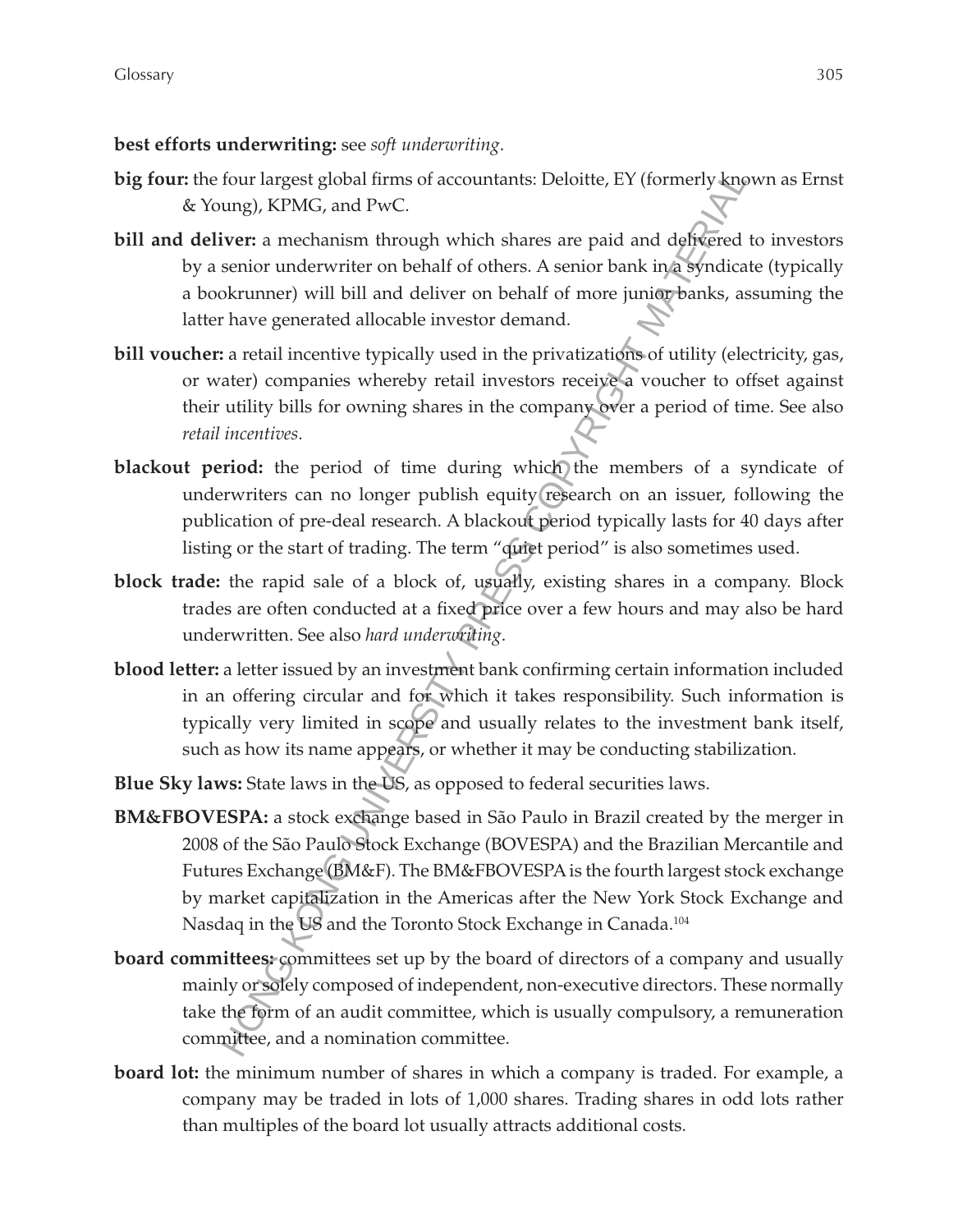# **Notes**

#### **Chapter 1: Defining the parameters**

- 1. *South China Morning Post*, 30 October 2010.
- 2. Economist.com, 8 July 2010.
- 3. Berkshire Hathaway website, memo from Warren Buffet dated 20 January 2010. YOU RIGHT MATERIAL
- 4. WSJ.com, 4 April 2014.
- 5. Bloomberg.com, 30 June 2010.
- 6. Dow Jones Newswires, 11 April 2006.
- 7. FinanceAsia.com, 3 July 2006.
- 8. IFLR.com, 1 November 2006.
- 9. Bloomberg.com, 6 February 2008.
- 10. FT.com, 24 September 2010.
- 11. WSJ.com, 14 December 2010.
- 12. Forbes.com, 17 January 2006.
- 13. Vivendi website, memo dated December 2008.
- 14. Information sourced from the respective companies' websites in September 2010.
- 15. Correspondence between the author and the company.
- 16. Correspondence between the author and the company.
- 17. China Daily.com.cn, 16 July 2010.
- 18. Bloomberg.com, 29 November 2012.
- 19. Tokyo Stock Exchange website, consulted in August 2010 and April 2014.
- 20. Company website, consulted in August 2010.
- 21. Filing with the Stock Exchange of Hong Kong, 4 March 2014.
- 22. Reuters.com, 23 June 2010.
- 23. Dow Jones Newswires, 3 June 2010.
- 24. Bloomberg.com, 18 and 19 November 2010.
- 25. Freud D. (2006), *Freud in the City*, Bene Factum Publishing.
- 26. Lilja R. (1997), *International Equity Markets: The Art of the Deal*, Euromoney Books.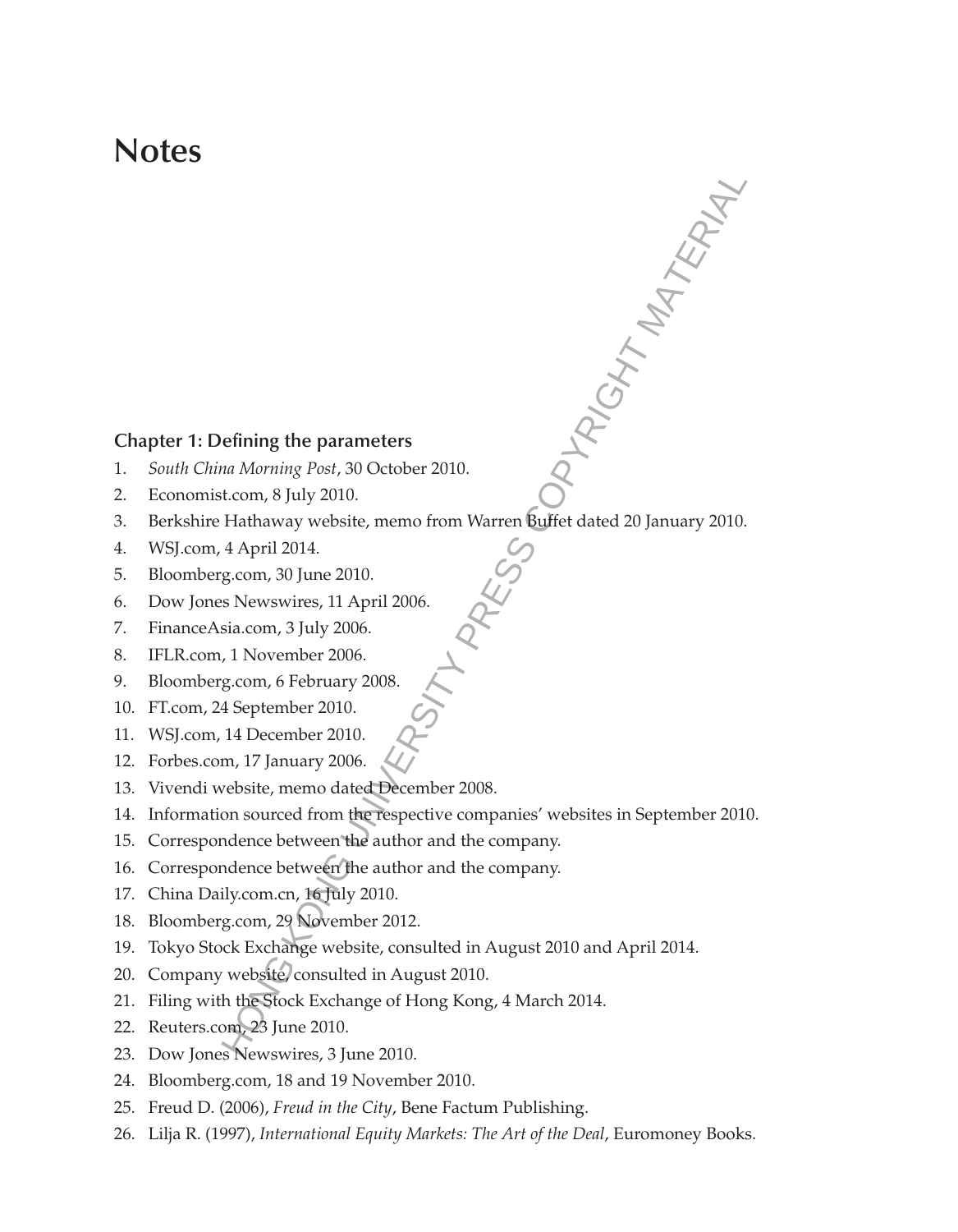- 27. *Financial Times*, 4 October 2010.
- 28. FT.com, 16 July 2010.
- 29. FinanceAsia.com, 7 April 2010.
- 30. Bloomberg.com, 16 August 2010.
- 31. Bloomberg.com, 7 October 2010.
- 32. News.sky.com, 31 March 2014.
- 33. IPO registration statement displayed on the SEC's EDGAR database, consulted in July 2010.

#### **Chapter 2: Getting ready**

- 34. New York Stock Exchange website, consulted in July 2010 and April 2014.
- 35. IR Web Report, 5 January 2011.
- 36. Information sourced from the banks' respective websites, consulted in July 2010.
- 37. Keloharju M., S. Knüpfer, and S. Torstila (2006), "Do Retail Incentives Work in Privatizations?", *The Review of Financial Studies.*
- 38. Cadbury A. (1992), *The Financial Aspects of Corporate Governance*, Gee.
- 39. Higgs D. (2003), *Review of the Role and Effectiveness of Non-Executive Directors*, DTI.
- 40. Herbert Smith (2006), *Hong Kong IPO Guide.*
- 41. Tokyo Stock Exchange website, consulted in July 2010.
- 42. Website of the Stock Exchange of Hong Kong, April 2014.
- 43. Bloomberg.com, 27 January 2010.
- 44. Announcement by United Company RUSAL PLC, 12 November 2010.
- 45. *Financial Times*, 4 October 2010.
- 46. GlobalCapital.com, 27 March 2014.
- 47. *The Baltimore Sun*, 2 July 2004.
- 48. Akin Gump Strauss Hauer & Feld LLP (2003), *Insights*, Aspen Publishers.
- 49. Bloomberg.com, 23 January 2014.
- 50. Dewey & LeBoeuf (2008), "SEC Accepts IASB IFRS Financial Statements from Foreign Private Issuers without U.S. GAAP Reconciliation", Client alert. b Juy 2010.<br>
Sia.com, 7 April 2010.<br>
Sia.com, 7 April 2010.<br>
Sig.com, 16 August 2010.<br>
Sig.com, 7 October 2010.<br>
Com, 18 March 2014.<br>
Aration statement displayed on the SEC's EDGAR database consulted<br>
etting ready<br>
Stock
- 51. IPO registration statement displayed on the SEC's EDGAR database, consulted in July 2010.
- 52. IPO registration statement displayed on the SEC's EDGAR database, consulted in July 2010.
- 53. IFRS website, 28 September 2010.
- 54. HKEx website, November 2010.
- 55. IOSCO website consulted in October 2010.
- 56. Slaughter and May (2004), *The New EU Prospectus Directive*, Client publication.
- 57. Herbert Smith (2006), *Hong Kong IPO Guide.*
- 58. CLM Associates (2005), *Corporate Treasurers' Seminar Slides on the Investment Company Act of 1940.*
- 59. Testa, Hurwitz & Thibeault (2002), "PFIC Means Taxes on Foreign Investments", AltAssets Knowledge Bank.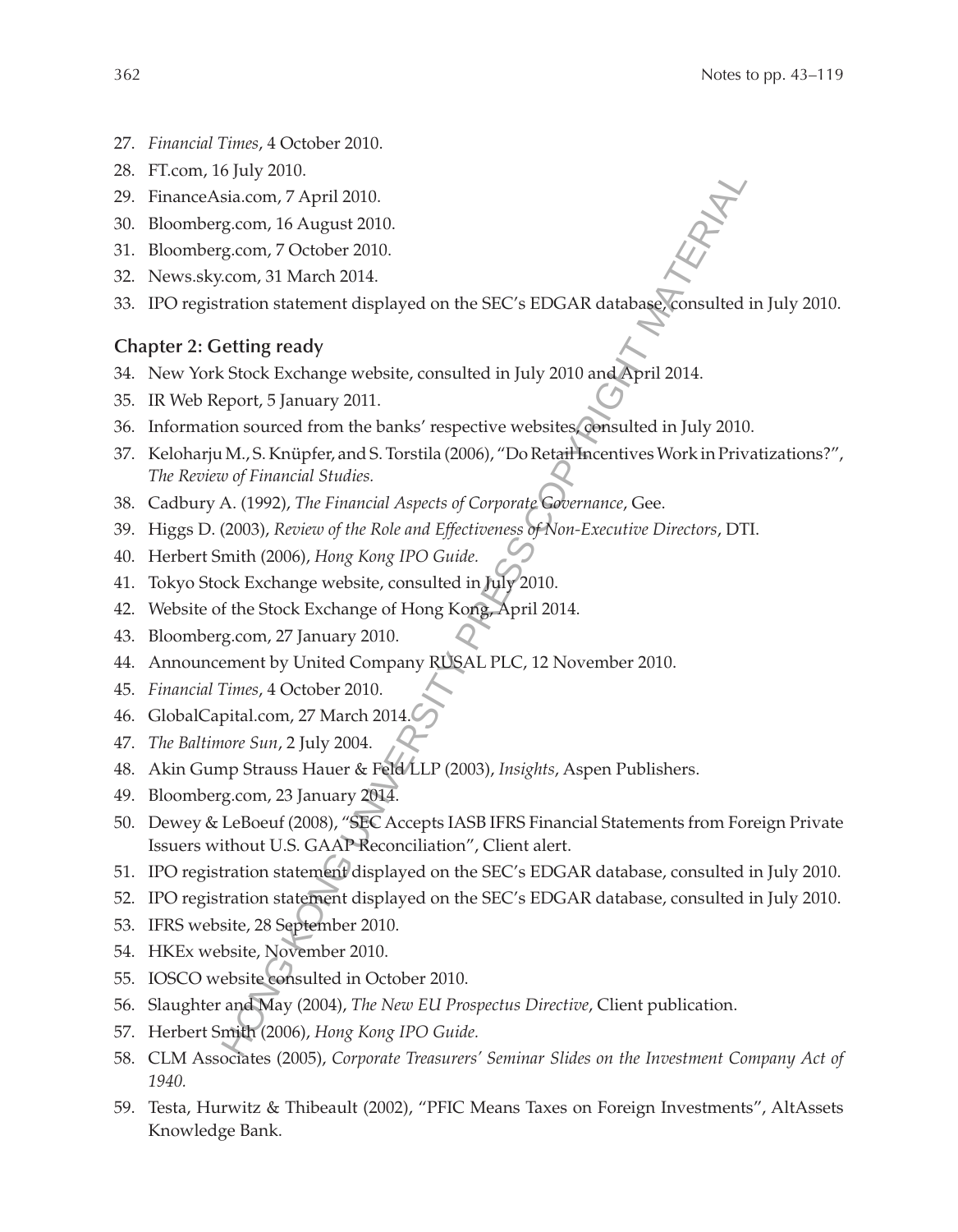- 60. JPMorgan (2008), *Sovereign Wealth Funds: A Bottom-Up Primer, various media and fund websites, consulted in January 2021.*
- 61. *Financial Times*, 4 November 2013.
- 62. Forbes.com, consulted in August 2010.
- 63. Press release by Chaowei Power (Holdings), 23 June 2010.
- 64. IPO prospectus dated 30 June 2010.
- 65. Information sourced from the issuers' respective IPO prospectus
- 66. Bloomberg.com, 5 October 2010.
- 67. Freud D. (2006), *Freud in the City*, Bene Factum Publishing.
- 68. Conversation between the author and some of the bookrunner banks.
- 69. FinanceAsia.com, 25 October 2010.
- 70. Press release issued by Standard Chartered, 13 May 2010.
- 71. Press release issued by the Taiwan Stock Exchange, 8 September 2010.
- 72. Whitmore J. (2010), "REITs 'Destroy' £24bn of Value", *Property Week.*
- 73. Ernst & Young, "Global perspectives 2013 REIT report".
- 74. Real Capital Analytics (RCA), "Global capital trends, 2012 year in review and mid year review 2013".
- 75. Bloomberg.com, November 2007.
- 76. Marchal G. (2010), "Les Reits respirent à nouveau après avoir subi la crise de plein fouet", *L'Agefi Hebdo.*
- 77. Reuters.com, 6 April 2014.
- 78. IFRAsia.com, 19 April 2014.
- 79. Freshfields Bruckhaus Deringer, "Business Trusts in Hong Kong and Singapore", August 2013. m/mmary 2021:<br>
men/sulted in August 2010.<br>
Times, 4 November 2013.<br>
m, consulted in August 2010.<br>
menced from the issuers' respective IPO prospectuses<br>
g.com, 5 October 2010.<br>
cordings). *Firul in the City, Bene Factum Pub*

#### **Chapter 3: Marketing the deal**

- 80. Freud D. (2006), *Freud in the City*, Bene Factum Publishing.
- 81. *The New York Times*, 18 May 2012.
- 82. FinanceAsia.com, 11 June 2010.
- 83. Freud D. (2006), *Freud in the City*, Bene Factum Publishing.
- 84. Worldbank.org, Labor Tool Kit, "Key Elements of a Labor Program", consulted in June 2010.
- 85. Businesslink.gov.uk, "Practical Advice for Business, Set up Employee Schemes", consulted in June 2010.
- 86. Businesslink.gov.uk, "Practical Advice for Business, Set up Employee Schemes", consulted in June 2010.
- 87. WSJ.com, 31 March 2014.
- 88. Jenkinson T. and A. Ljungqvist (2001), *Going Public: The Theory and Evidence on How Companies Raise Equity Finance*, Oxford University Press.
- 89. Herbert Smith (2006), *Hong Kong IPO Guide.*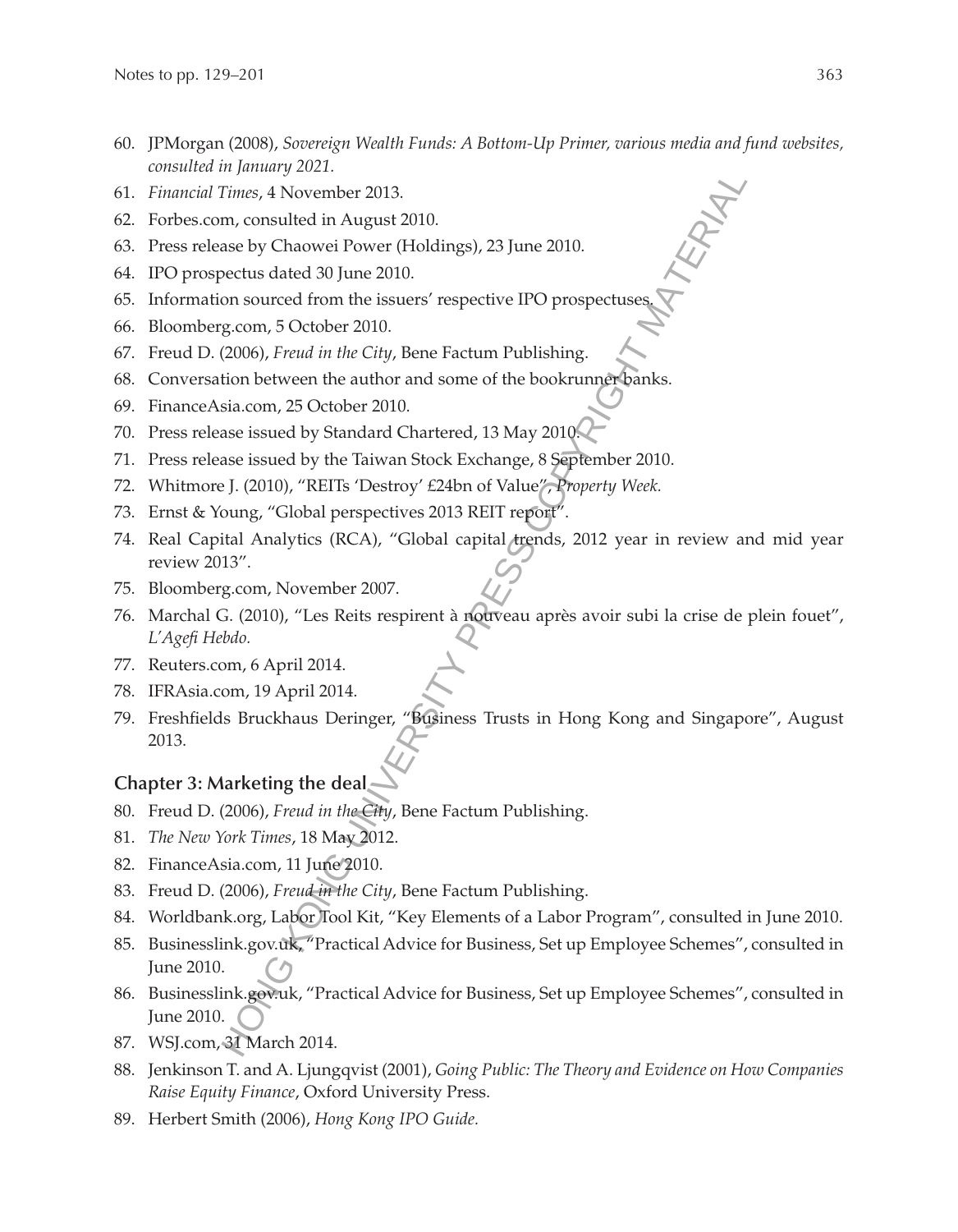#### **Chapter 4: After the IPO**

- 90. IPO prospectuses.
- 91. Company filing with the Singapore Exchange.
- 92. FinanceAsia.com, 17 October 2007 and *The Standard*, 17 December 2007.
- 93. Various press releases available on the group's websites, consulted in July 2010.<br>
94. Finance Asia.com, 29 July 2010.<br>
95. IFRAsia.com, 29 July 2010.<br>
96. Press release issued by the Tata group, 21 June 2007.<br>
97. The
- 94. FinanceAsia.com, 27 July 2010.
- 95. IFRAsia.com, 29 July 2010.
- 96. Press release issued by the Tata group, 21 June 2007.
- 97. *The Indian Express*, 22 August 2012.

#### **Appendix 1**

- 98. FinanceAsia.com, 28 September 2009.
- 99. *Financial Times*, 17 November 2010.
- 100. Reuters.com, 27 May 2010.
- 101. FinanceAsia.com, 14 April 2010.
- 102. FinanceAsia.com, 3 May 2010.
- 103. Bloomberg.com, 14 April 2014.

#### **Glossary**

104. World Federation of Stock Exchanges, 31 December 2009.

HONG KONG UNIVERSITY PRESS COPYRIGHT MATERIAL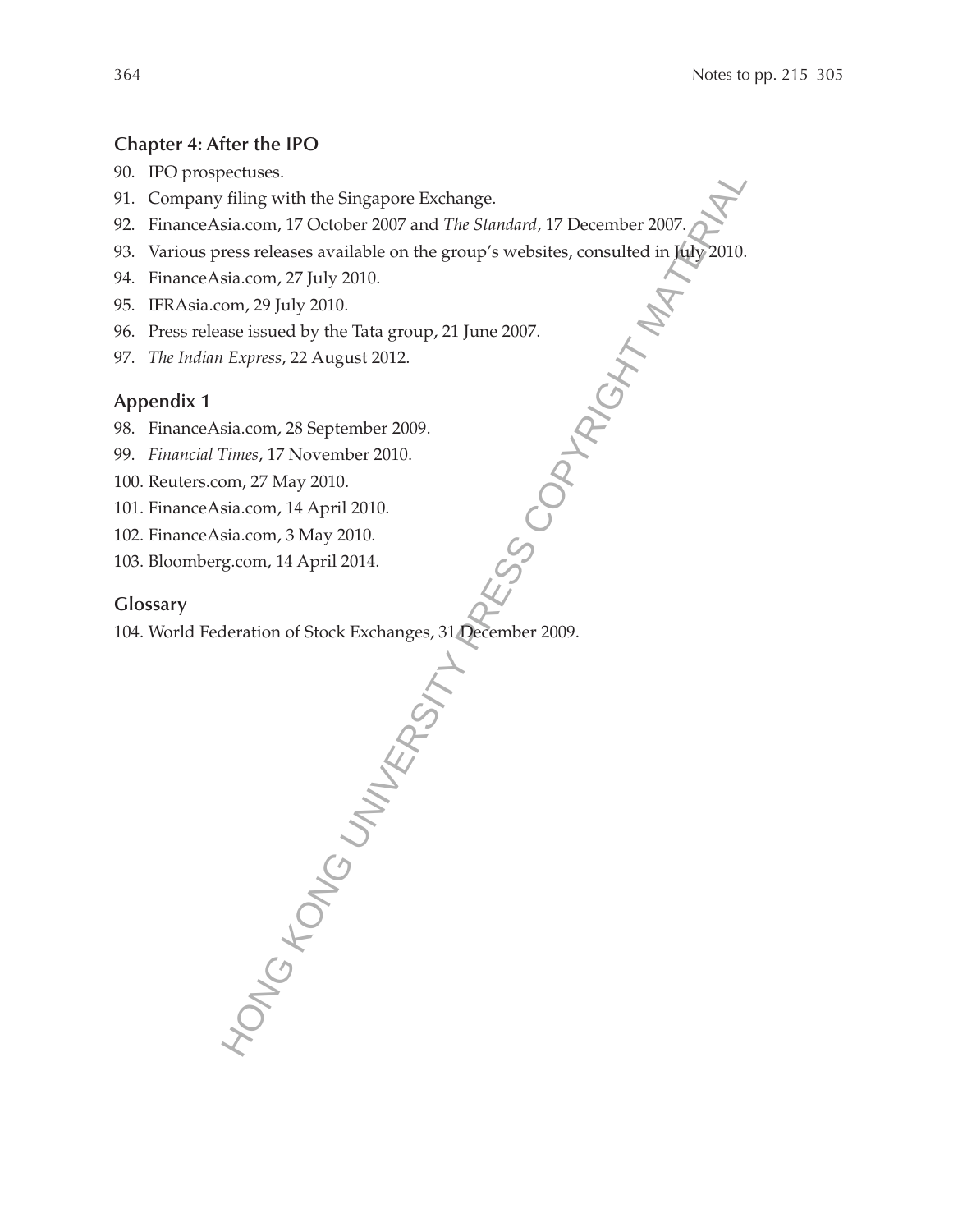# **Index**

Abbey National 194 accounting standards 21, 101, 104, 107, 110, 114, 269, 275, 277, 279–283, 282–286, 289, 292, 295–296, 298 acquisition currency 18, 230 acrylics 210 advertising advertising agency 76 advertising name 172 AEGON 21 aftermarket 2, 84, 211–216, 233 agreements agreements among managers 201 borrowing agreements 212–213 confidentiality (or non-disclosure) agreements 54–55, 135 deposit agreements 65, 152–155, 202 engagement (or mandate) letters 51, 54–55 *force majeure* and termination clauses 85–86, 199–200 indemnity clauses 11, 55, 199 inter-syndicate agreements 62, 144, 200–201 placing letters 15, 90, 205 receiving bank agreements 201 representations and warranties 198– 199 sale and purchase and underwriting agreements 198–200 subscription agreements 135

Agricultural Bank of China (ABC) 20, 48, 51, 136, 137, 148, 182 AIA 3, 43, 86–87, 136, 144, 149, 189, 213 AIG 3, 86 Air France 23 Alcatel-Lucent 21 Alibaba 7, 106, 141, 208 Allianz 19 allocations allocation criteria 202–203 allocation pools 191–192 balloting and retail investor allocations 205–206 free retention 204 institutional investor allocations 62, 138–140, 202–205 pre-agreed allocations 62–63, 134–135 re-allocation between tranches 60, 143–144, 200–201 split orders 60, 187, 207 alpha 128 Amadeus 23 anchor investors 134–138, 232–233 anchor market 17 Angara Mining 11 Ant Financial 208 Apollo Global Management 4 appearance 42, 47–48 application forms 81, 106, 141–142, 201 application to listing 90, 113 Argentaria 41 al 194<br>
al 194<br>
mdards 21, 101, 104, 107, 110,<br>
mg (Agricultura Bank of China (ABC)<br>
mg (195, 275, 277, 279–283, 282–286,<br>
AIA 343-86–87, 136, 144, 149, 189<br>
mency 18, 230<br>
mency 28<br>
mency 28<br>
mency 26<br>
ACA: 106, 141, 208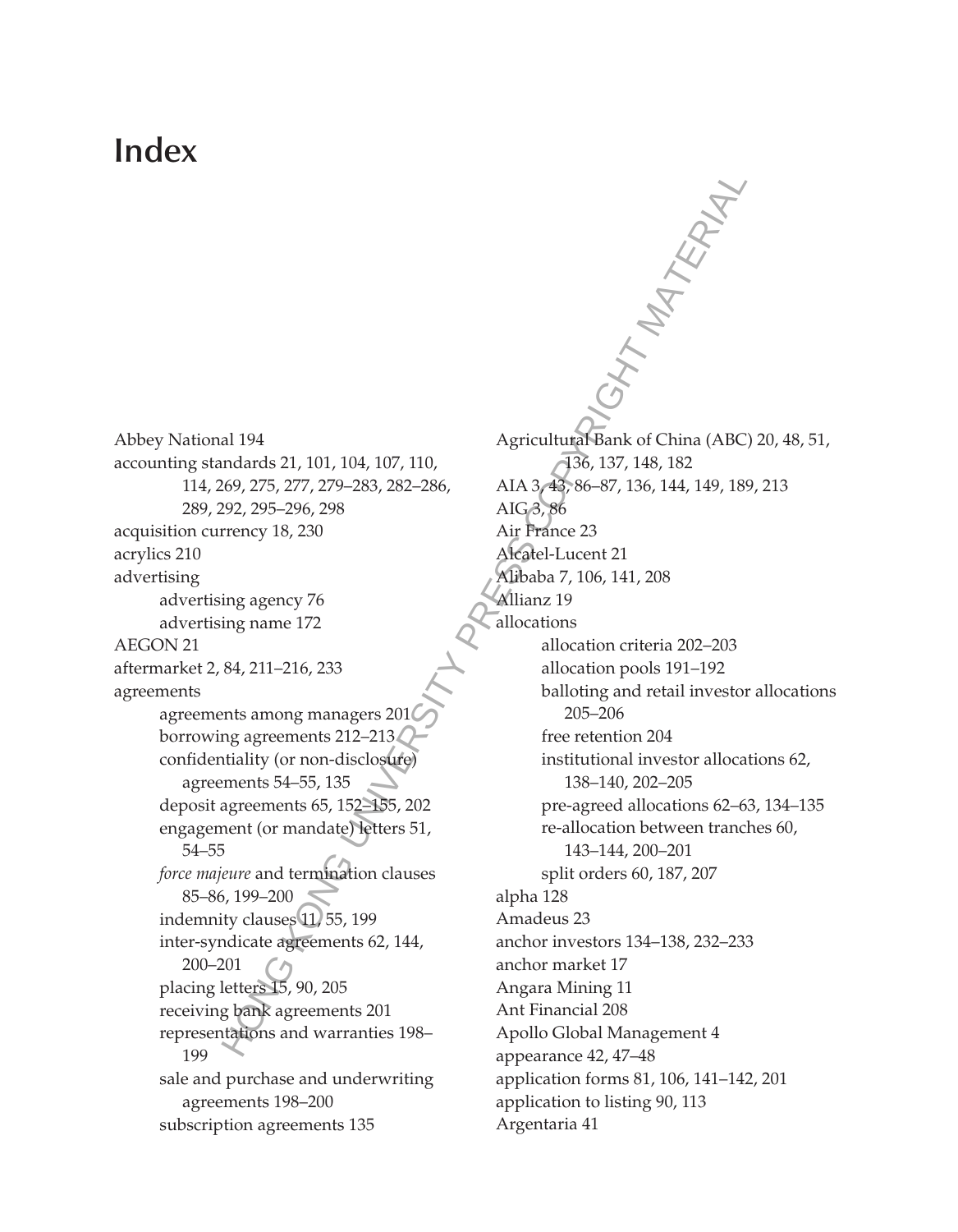Argentina 133 Aston Martin 2, 9 audit audit committees 77–78 audited accounts 68, 101, 105, 115–116 auditors 68 "Big Four" 68, 116 reporting accountants 40, 68, 94–95, 103, 114, 116 Australia 4, 10, 22–23, 31, 32, 45, 58, 82, 113, 128, 140, 147–148, 156, 161, 182, 190, 192, 224 Australian Securities and Investments Commission (ASIC) 113, 299 Australian Securities Exchange (ASX) (profile) 298–299 broker firm offers 192 infrastructure funds 159–163 REITs 156–159 authorized representatives 79 *autocontrôle* 229 automated teller machines (ATMs) 75, 142, 151 average daily trading volume (ADTV) 14 AXA 19 back office 26, 38, 206 Bahrain 130, 180 Banco Bilbao Vizcaya Argentaria (BBVA) 41 Banco Santander Brasil 104, 155, 241–243 bank business titles 29–33 Bank of China 4, 227, 248 bank roles "active" bookrunners bookrunners 41–43 co-lead managers 44 co-managers 44–45 global coordinators 40–41 independent advisers 46–47 lead managers 43

lead underwriter 39

nominated advisers (Nomads) 39 "passive" bookrunners 42 senior co-lead managers 44

sponsors 39–40 stabilizing agents (or managers) 211–212 sub-underwriters 45 BASF 19 Bayer 19 Belgium Euroclear 152 Euronext 281-28 Berkshire Hathaway 7 Bermuda 16, 67, 163, 177, 289 bill and deliver 207 blackout period 23, 84, 89, 168, 170, 208, 218 blank-cheque companies 12–14 block trades 225–226 blood letters 96 board lot 81–82, 206 board of directors board committees 21–22, 77–78, 98, 111 director and officer (D&O) insurance 78–79 independent, non-executive directors 77 resident directors 79 BOC Aviation 4 Boeing 21 Bookbuilder 184 bookbuilding 183–189 bottom-up demand estimates 139–140 bought deals 120 Brazil BM&FBOVESPA 241 preferred shares 229 Brightoil Petroleum 227 British Petroleum (BP) 21, 76 British Steel 145–146 British Telecom BT IPO 7–8, 76 BTII 146 BT3 41, 146 Budweiser Brewing Co. APAC 87 bulge-bracket investment banks 15 business trusts 159–163 2, 7<br>
assumittees 77–78<br>
accounts 68, 101, 105, 115–116<br>
accounts 68, 101, 105, 115–116<br>
accounts 68, 101, 105, 115–116<br>
Bolytim<br>
106 assumption<br>
106 assumption<br>
22-22, 31, 32, 45, 58, 82, 113,<br>
Bolytim<br>
22-22, 31, 32, 4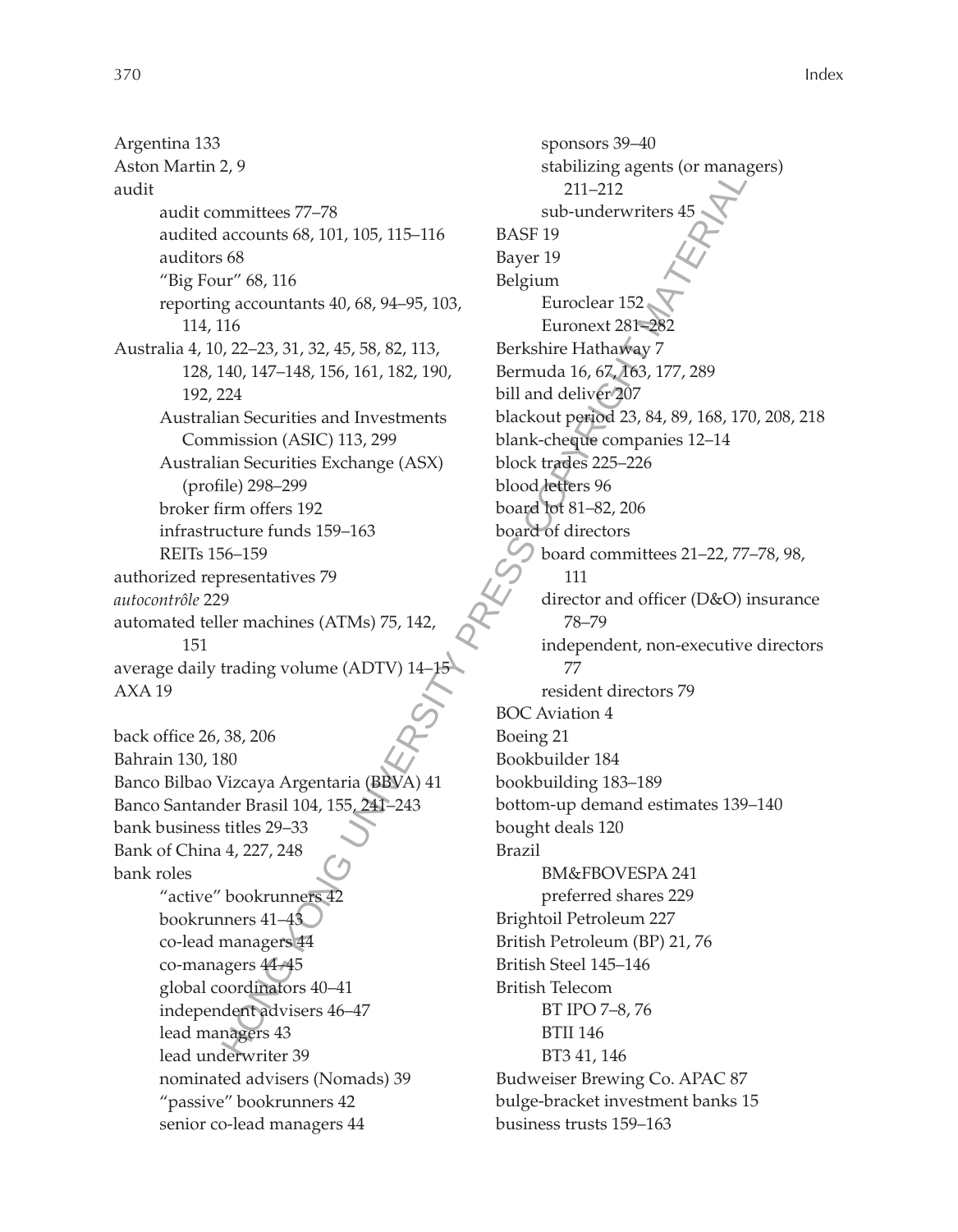call centres 75–76 Canada golden shares 7–8 preferred shares 229 REITs 156–159 Toronto Stock Exchange (TSX) 4 capital asset pricing model (CAPM) 128 capital structure 52, 91, 94, 96, 119, 124, 127, 159, 163, 222 caps (on fees and expenses) 60, 63 Carlyle 4 cash-flow 6, 9, 100, 101, 102, 105, 123, 124, 126, 127, 131, 161 Cayman Islands 16, 67, 117, 161–163, 289 Certified Public Accountant (CPA) qualification 77 CFAO 246–247 Chaowei Power Holdings 135–136 chief executive officer (CEO) 22, 25, 49, 105, 168, 170, 178, 183, 221 chief financial officer (CFO) 22, 25, 49, 105, 168, 170, 178, 183, 221 China Mobile (Hong Kong) 92–93 Chinese New Year 84–85 Chinese wall 26–27, 33, 35, 36, 37, 38, 49, 168 Chunghwa Telecom 73, 155 Clariant 3 closing closing and listing 208-21 closing ceremony 209–210 Coca Cola 24–25 comfort letters 135-day rule 68, 98, 101, 116 agreed-upon procedures letters 116 bring-down comfort letters 98–115 circling (of accounts) 115 negative assurance language 101, 115–116, 118 SAS 100 reviews 116 SAS 72 comfort letters 114–116, 43 commissions and fees brokerage fees 56–57, 206 incentive fees 57–58 management commissions 58–60

*praecipium* 58–60 pre-agreed economics 62–63 selling concession 58–60 underwriting commissions 58–60 company benchmarking and comparable companies 91, 121, 122–124 compliance 27–29, 30 compliance advisers 48 compound annual growth rate (CAGR) 8–9 concurrent retail offerings 190–191 conditional or grey trading 208 conditions precedent 117–118, 198, 202, 207–208 confidentiality 55, 85, 92, 94, 135 conflicts of interest 27, 46–47, 50, 53, 87–88, 111, 203 Continental Airlines 23 continuity  $\bigcirc$  continuity of business 7 continuity of management/ownership 7 contractual rights 14, 95–96 contribution to expenses 51 control rooms 27, 167 conversion rate 125, 182 convertibles convertible bonds 10, 11–12, 227–228 convertible preferred shares 10, 229 cornerstone investors 11, 35, 48, 134–138, 150 cornerstone investor default 199–200 corporate communications departments 27–28, 30–38 corporate governance 76–79 country of incorporation 17–18 credentials 28, 49, 53–54 crib sheets 174 Committee on Uniform Security Identification Procedures (CUSIP) code 25 custodian 73, 150, 153 Ahares 7-8<br>  $\mu$ -hares 2-9<br>
selling concession 58-effect<br>
Sicols Self-<br>
Sicols Exchange (TSX) 4<br>
ompanies 91,42(i) 122-<br>
rec 52, 91, 94, 96, 119, 124, 127,<br>
compliance advisenes  $\frac{3\sqrt{2}}{2}$ <br>
(and expresses) 60, 63<br>
com

Daimler/DaimlerChrysler 19, 21 data rooms 98–99 deal captains 38 deal toys 210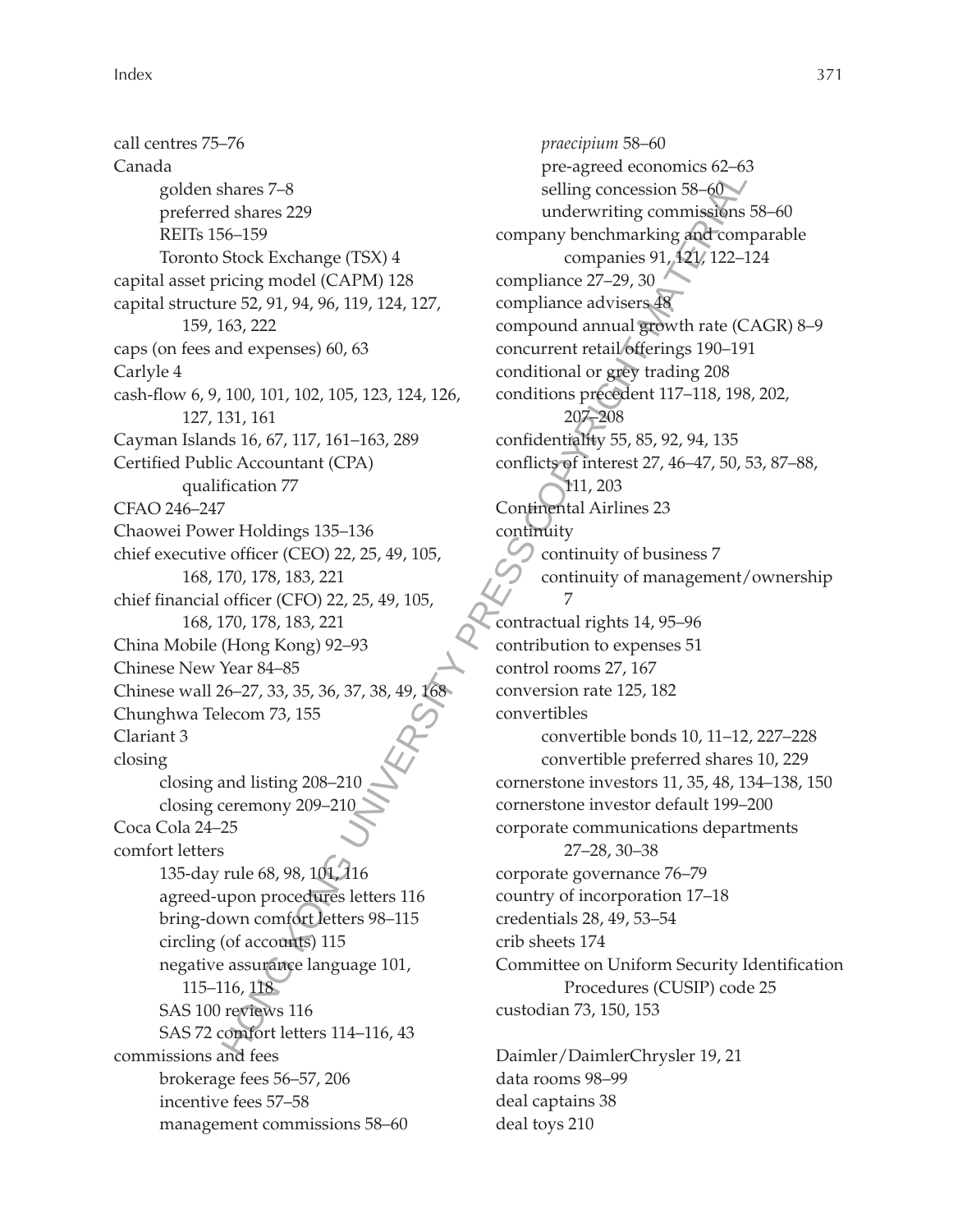death spiral 228 de-coupled transactions 83 delivery versus payment (DVP) 75, 207 depositary receipts American depositary receipts (ADRs) and depositary shares (ADSs) 153–156 Depositary Trust Company (DTC) 152, 153, 156 discount 150 DR contributions 73 global depositary receipts (GDRs) and depositary shares (GDSs) 149–153 Hong Kong depositary receipts (HDRs) 152 Indian depositary receipts (IDRs) 152 Japanese depositary receipts (JDRs) 152 premium 150 Private Offerings, Resale and Trading through Automated Linkages (PORTAL) 155–156 Singapore depositary receipts (SDRs) 152 Taiwan depositary receipts (TDRs) 1, designations 60, 187, 207 Deutsche Telekom 19, 21, 24, 145 dilution 6, 11, 109, 195, 223, 225, 227, 228 disclaimers 71, 111, 141, 166, 170, 183, 190 discounted cash-flow (DCF) valuations 122–123, 126, 166 discretionary fees 57, 252 dividend yield 126, 129–131, 158, 159, 213 dividends 9, 52, 73, 74, 102, 110, 119, 123, 126, 132, 152, 153, 213, 229, 230 documentation 90, 92, 93 double dipping (for cornerstone investors) 135 Dr Martens 188 dual-track IPO processes 86–88 Dubai Ports World 12 due diligence bring-down due diligence 98, 197, 207–208 business due diligence 80–82, 96–98

due diligence reports 65, 90, 117–118 financial due diligence 80–82, 96–98 legal/documentary due diligence 98–99 site visits 96–98 syndicate due diligence 99–100 third party interviews 96–98 dummy orders 205 E.ON 19 earnings per share (EPS) 124 economists 165 embedded value 126–127 emerging markets 17, 73, 97, 111, 132, 149, 150, 153, 155, 158, 209, 211 employee share ownership programmes (ESOPs) 70, 193–195 Company Share Option Plans (CSOPs) 195 Enterprise Management Incentives (EMIs) 195 Save As You Earn (SAYE) plans 195 Share Incentive Plans (SIPs) 195 enterprise value (EV) EV, definition 124–125 EV/EBIT ratios 124–125 EV/EBITDA ratios 124–125 EV/sales ratios 124–125 equity capital markets (ECM) teams 35–36 equity corporate finance teams 34–35 equity story (or investment case or market positioning) 8–10 equity syndicate desks 36 Essar Essar Energy 20, 122, 140, 189, 244, 246 Essar Global Fund 246 Essar Group 244–246 Essar Oil 244 exchange traded funds (ETFs) 131 exchangeable bonds 11–12, 227–228 exclusivity 55, 228 execution 34–35 exempt lists 184 expenses 63–64, 207 experts 69–70, 90, 97–98 Associates to the street of CBS (112, 2017)<br>
Suppose the paper of the street of the street of the street of the street of the street of the street of the street of the street of the street (GDSs) and economists 165<br>
Any T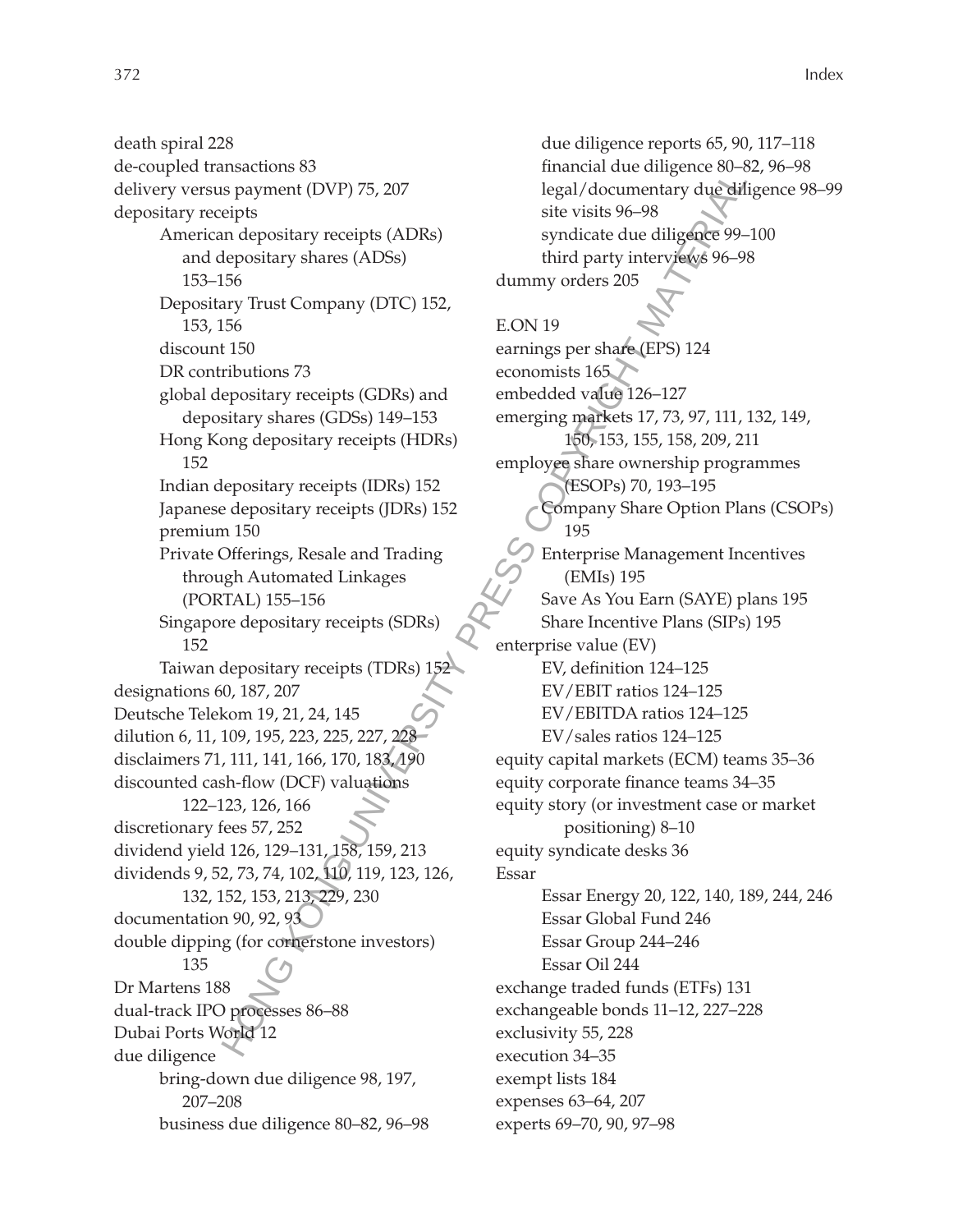Facebook 7, 197 family offices 128, 151 Fast Retailing 17 financial models 91 financial printers 73–74 firm shares 212–213 fixed-price IPOs 176–177 flow-back 24, 149–150 follow-on transactions 222–230 football team display 112 France CAC 40 index 20 Euronext 17–18, 19, 246–247, 281–282 golden shares 7–8 *offre à prix ouvert* (OPO) 140 REITs 156–159 free float 8, 14–15, 123–124 frequent issuers 107 Freud, David (Lord Freud) 167 friends and family offerings 192 front office 31 generally agreed accounting principles (GAAP) 17, 68, 115 Genting Genting International 225 Genting Singapore 225 Germany Dax index 20 Deutsche Börse® (profile) 283–284 first and second quotation boards 283–284 Neuer Markt 284 preferred shares 229 REITs 156–159 Wertpapierkennummer (WKN) 25 Gigamedia 93–94 go/no-go decisions 85–86 going-public convertible bond 11–12 golden shares 7–8 Golden State Environment 11–12 grading (of investors) 138–139 Graff Diamonds 176 Great Eagle 4

Greentown China Holdings 12 gross fees 56–63 growth growth via acquisitions (or external growth) 9, 159 like-for-like growth 9 organic growth 9 guaranteed economics 58, 62–63 guides for industry disclosure (by SEC) 70 hard underwriting 119–120 HDFC Bank 223 Henderson Land 21, 134 Hermès 6 Hidili 219 high-net-worth (HNW) individuals 27, 38, 81–82, 128, 132, 139, 147–148, 150–151, 185 HK Electric Investments 3 home market 24, 154 Hong Kong business trusts 159–163 claw-back triggers 60–62, 143, 192, 200, 289 H shares 117 Hang Seng index 20 IPO sponsors 22, 39–40 pools A/B 191–192 principals and representatives 39–40 red chips 117 REITs 156–159 Securities and Futures Commission (SFC) 81, 206 Stock Exchange of Hong Kong (profile) 288–290 Hungary 24 Hutchison Whampoa 87, 134, 137 216 Hydoo International 136 Hynix Semiconductor 226 Hong Street Stress Copyright 11 and the formulation of the 1150-151<br>
17 applies to the formulation of the formulation of the formulation of the formulation (properties and the formulation of the formulation of the formula

Iberia 23 IHH Healthcare 23–24, 28, 123, 134, 136, 174–175, 176, 215–215, 254–256 index considerations 20, 131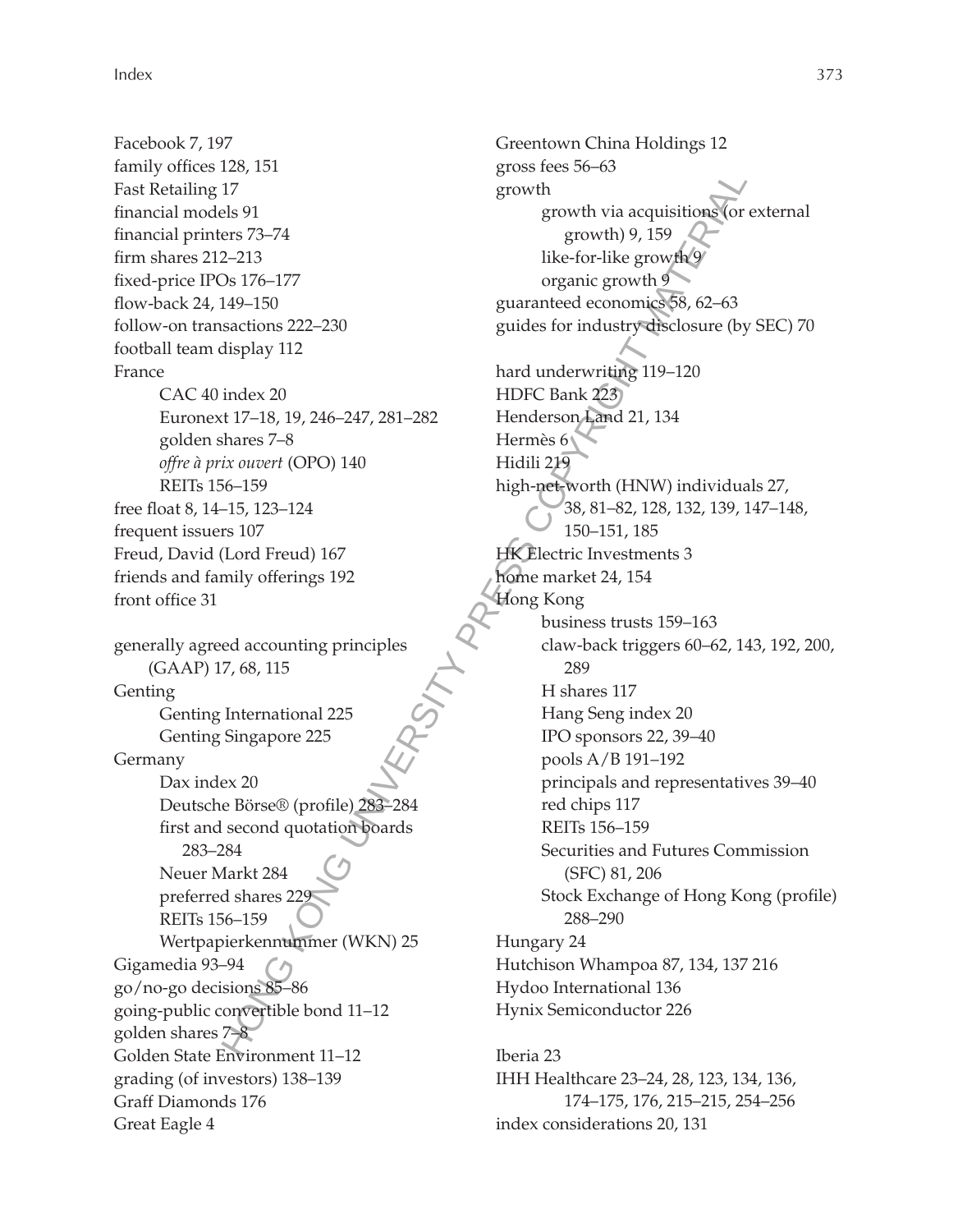India commissions 56 IPOs in India 16, 23 retail allocations 140, 190 Industrial and Commercial Bank of China (ICBC) 137 Infineon Technologies 19 infrastructure funds 159–163 initial listing requirements 21–22 Institute of Directors (IoD) 77 institutional investors accredited investors 132, 146–147 anchor investors 134–138, 232–233 cornerstone investors 11, 35, 48, 134–138, 150 institutional investment styles 129– 133 pre-IPO investments 10–14 sovereign wealth funds 129 strategic investors 10–11 institutional offerings 183–189 institutional pot 59–60 insurance companies 27, 79, 127, 128, 151 intellectual property rights 14, 96, 112, 117 interim accounts 68, 85, 100–102, 105, 115–116, 169–170 International Financial Reporting Standards (IFRS) 7, 17, 21, 68, 101, 103–105, 107, 110, 155 International Securities Identification Number (ISIN) 25 internet roadshows 183 investment banks appointment and selection 49–56 business titles 29–33 organization 26–29 remuneration 56–64 roles 38–48 investor conferences 36, 49, 50, 53, 221–222 investor relations 221–222 investor surveys 23, 44, 168 invitation telexes 172 IPO management teams 25–26 IPO size 14–16 solarios (1992)<br>
Analis 16,23<br>
Commercial Bank of China<br>
Commercial Bank of China<br>
2010ens and 2010ens shares 7–8<br>
tunds 159–163<br>
tunds 159–163<br>
112. 112. 148<br>
tunds 159–163<br>
112. 112. 112. 148<br>
NEWER 22 Prince Records (10

Italy REITs 156–159 Jamaica golden shares 7–8 Japan de-listing 20–21 Kanto Local Finance Bureau (KLFB) 112, 148 list of 49 investors 111, 148, 178 NIKKEI 225 index 20 public offerings without listing (POWLs) 148–149 REITs 156–159 Tokyo Stock Exchange (profile) 296–297 TOPIX index 20 Jersey 81, 289 Joint and several obligations 200 Jordan 148 jump ball 59–60 kick-off meetings 88–89 KidZania 8 Kohlberg Kravis Roberts (KKR) 3–4 Korea (South) 10, 51, 63, 85, 97, 129, 130, 132, 140, 141, 149, 207, 211, 226 Kuwait 70–71, 129, 130, 134, 137, 148, 190 Langham Hospitality 4

league tables 15, 34, 43, 45, 53, 56 leaks 85, 168 legal advisers 65–68 legal names 172 legal opinions 10b-5 letters 66, 118, 146 1940 Act opinions 118–119 due diligence reports 65, 90, 117–118 no registration opinions 118 passive foreign income company (PFIC) opinions 119 LEGOLAND 8 leveraged buy-outs (LBOs) 88 limitations on enforceability of civil liabilities 107–108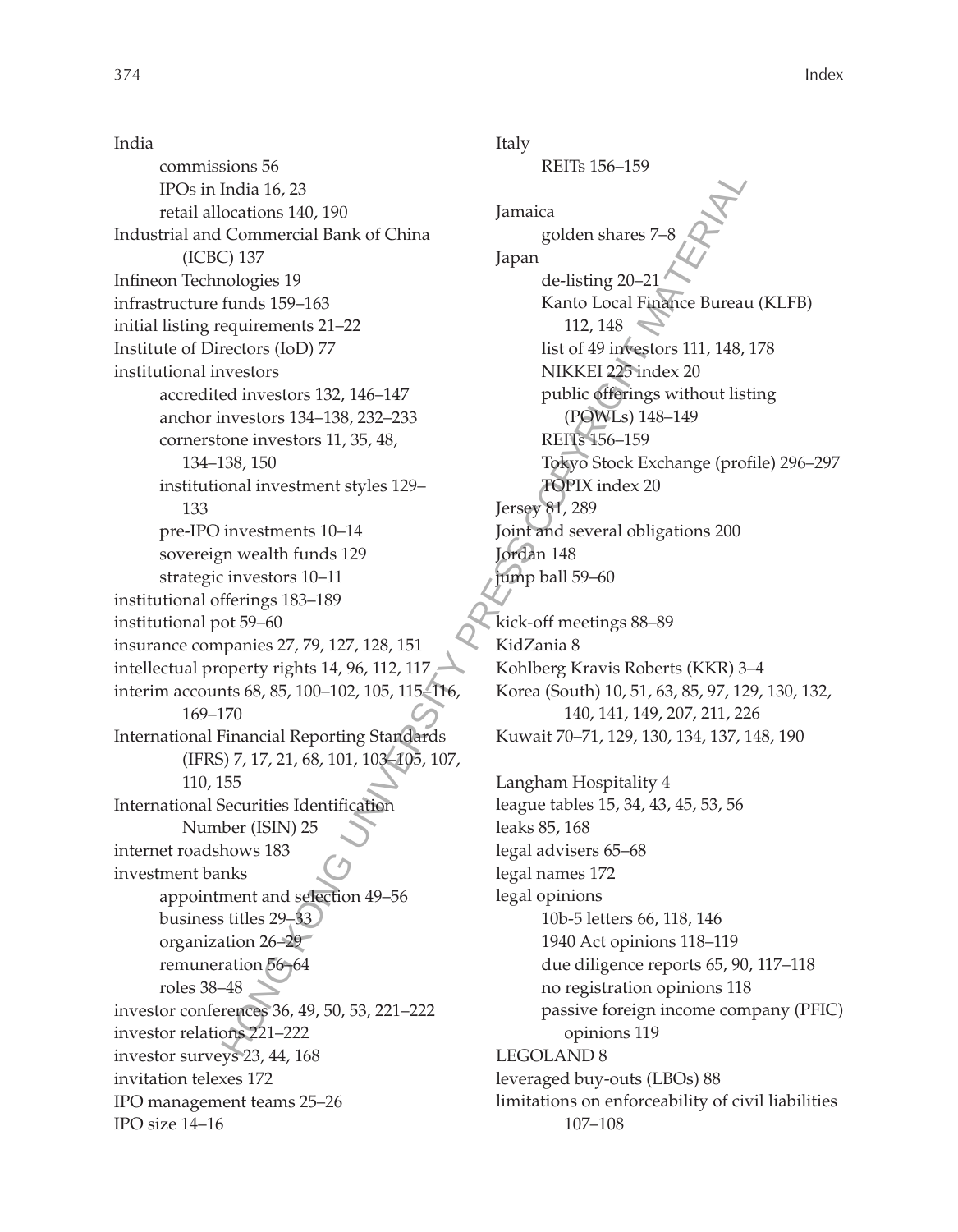Index 375

Link REIT (The) 207–208 liquidity 14–16, 231 listing backdoor listings 16 dual/multiple listings 23–24 listing committees 28 listing location 16–24 listings by way of introduction 16–17 primary listing 16–17, 23–24 secondary listings 23–24 lists of documents 81, 98–99 lists of working parties 3 Lloyds Bank 56 lock-ups 84, 89, 128, 134, 135, 136, 138, 171, 194, 199, 216, 218–219, 226 lucites 210 Lufthansa 23 Luxembourg 19, 73, 149, 152, 180 Clearstream 152

Macquarie International Infrastructure Fund (MIIF) 176–177 Macquarie Korea Infrastructure Fund (MKIF) 9–10 Magnum Entertainment 103–104 Magyar Telekom 24 main boards 8, 15–16, 22 Malaysia ACE Market 295 Bursa Malaysia (profile) golden shares 7–8 MESDAQ 295 Ministry of Trade and Industry (MITI) offering and *Bumiputera* investors 23, 103, 294 prospectuses 80–81, 103 REITs 156–159 Securities Commission 8, 80–81, 113 sovereign wealth fund 23–24, 87, 129–130 management compensation 21, 193–195, 229 market capitalization 5, 6, 14, 15, 16 market research 75–76 maximum price 113, 140, 191, 209, 212

media 27–28, 38, 71, 72, 76, 85, 92, 168, 188, 190, 208, 209, 221 MegaFon 20, 140 memorandum of association 108 mergers and acquisitions 26, 29, 86, 220 Mexico REITs 156–159 mining sector 4, 67, 69–70, 126 minutes 89–90, 98 money-back guarantees 193 Mongolia 173 MTR Corporation 37, 76, 122–123, 193 National Australia Bank 21 net asset value (NAV) 122–123, 125–126 net proceeds 57, 109, 123, 171, 198 net profit 6, 23, 100, 103–104 Netherlands (the) Euronext 281–282 REITs 156–159 New Zealand REITs 156–159 non-deal roadshows 72, 222 Euronext (profile) 281–282 L'Occitane 19, 48, 248–250 odd lots 204 offer price 175–177, 189, 195–197 offer structures 142–163 Oman 130, 148, 180 on-margin borrowing 141 one-on-one meetings 181–183 ongoing disclosure 6–7, 19, 20–21, 148, 217, 219–220 ongoing listing requirements 6–7, 19, 21–22 open market property valuations 69, 123 operating and financial review (OFR) 102, 110, 146 oral presentations 54 orphan stocks 14 OTE (Hellenic Telecommunications Organization) 19 out of order (appearance) 47 9, 2011<br>
Histings 16<br>
megrans and equation of second to method to the containing sector 4, 67, 68<br>
by way of introduction 16–17<br>
minimus sector 4, 67, 68<br>
by more per sector 4, 67, 68<br>
by the internal money-back guadante

outsold 62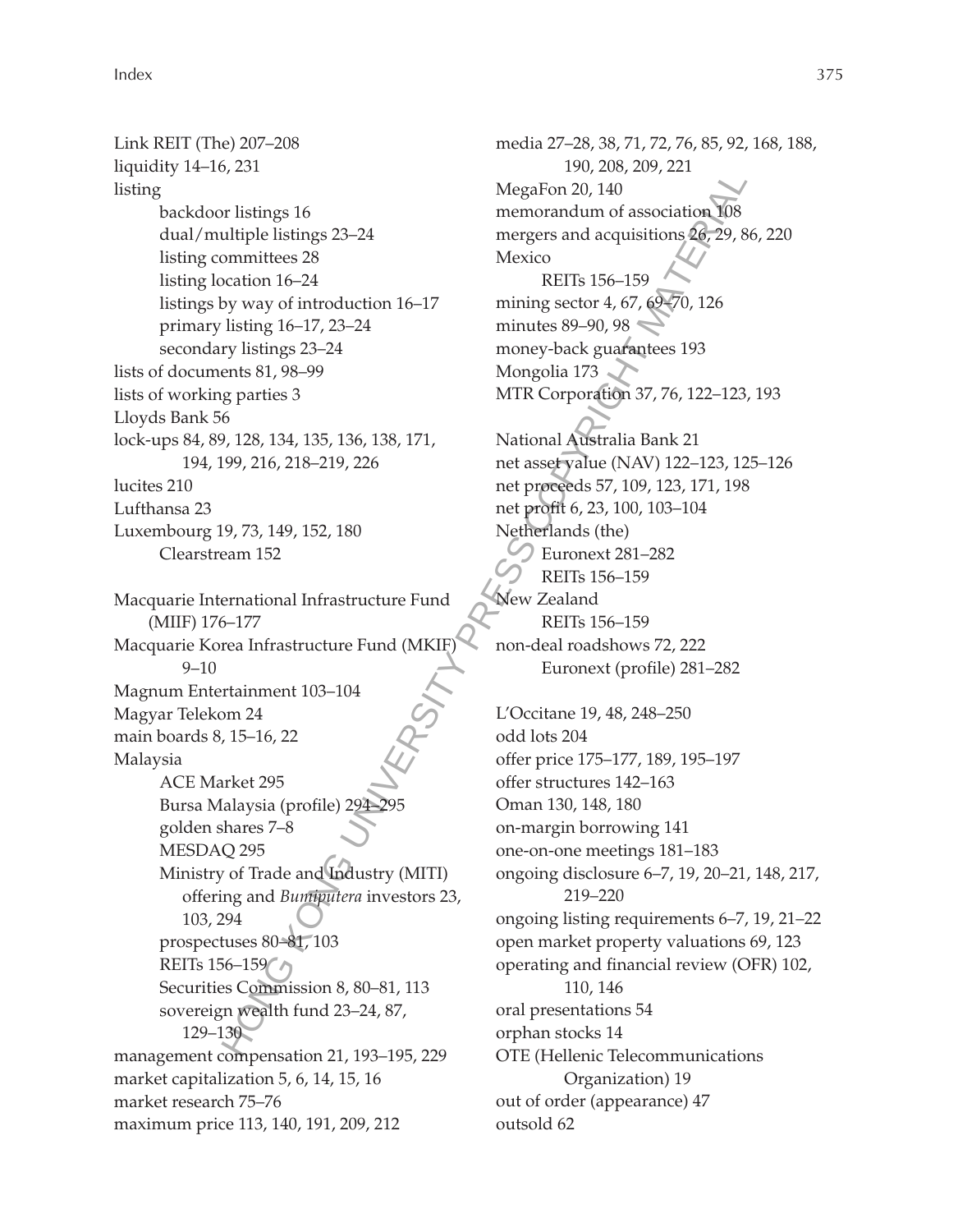over-subscription 57, 139, 175–176, 187–189, 192, 196–197, 208 over-the-counter (OTC) 150, 154 P/E ratios 124 Parekh, Deepak 223 peers and peer groups 1, 8, 19, 23, 123, 232 penny shares 127 pension funds 10, 27, 38, 128, 129 People's Republic of China (PRC) 16, 39, 43, 51, 55–56, 101, 105, 156, 208, 220, 229 Chinese Accounting Standards for Business Enterprises (CASBE) 101 Shanghai SSE 50 index 20 per pop valuation 126 PetroChina 92 pilot fishing 138 pink sheets 154 pitches 49–50, 51–54 placement tranches 142–156 plan of distribution 47–48, 111, 172, 211, 212 Poland 191, 208 Portugal Euronext 281–282 golden shares 7–8 Portugal Telecom 8 Power Assets Holdings 3 PPR 246 Practice Note 21 (PN21) 95 Prada 19 pre-deal investor education (PDIE) (or premarketing) 172–17 preferred shares 229 price ranges 175–176 price talk 175 price-to-book ratios 125–126 pricing 195–197 primary equity market conditions 52 primary offerings 1–2 principal advisers 39–40 priority offers 192 private banks 29, 38, 185 private investigators 97

private investments in public equity (PIPEs) 228 private placements 67, 110–111, 118, 146–147, 148, 222 privatizations 7–8, 11, 33, 37, 38, 41, 43, 46, 56, 63, 75–76, 141, 146–147, 148, 192–193, 202–203, 215 pro forma accounts 80, 100–105 product bankers 26, 32, 34 profit forecasts 91, 103–104, 111–112, 166 project names 88 property property valuers 69, 90, 110–111, 123, 125–126, 158 real estate investment trusts (REITs) 156–159 proprietary trading 27, 128, 139, 212 prospectuses and offering circulars contents 105–112, 265–266 domestic prospectuses 112 European prospectus directive 107 final offering prospectuses/pricing schedules 112–114 financial information 100–105 house styles and layout 108 international offering circulars 112 preliminary prospectuses/reds 112– 113 prospectus covers 114 prospectus drafting 39, 65–66, 67–68, 80–92, 90 prospectus exposure 113, 192 registration statements (US) 65–66, 74, 83, 92, 104–106, 108, 112, 154, 174 risk factors 92–94, 102, 108–109 wraps 112 Prudential 3, 16, 87, 131, 134 public offerings 190–193 public relations (PR) 70–72 publicity guidelines 72, 88, 90, 92–94 pulling a deal 85 pure plays 231 Hotel Street UNIX (1231–28)<br>
Hotel (OTC) 150, 154<br>
Her (OTC) 150, 154<br>
Frivatizations 7-8, 11, 33, 66, 28, 4<br>
(63, 75–76, 141, 466–147, 1<br>
(63, 75–76, 141, 466–147, 1<br>
(63, 75–76, 141, 466–147, 1<br>
(63, 75–76, 141, 466–147

Qatar 71, 129, 130, 135, 137, 148, 180

overhang 136, 219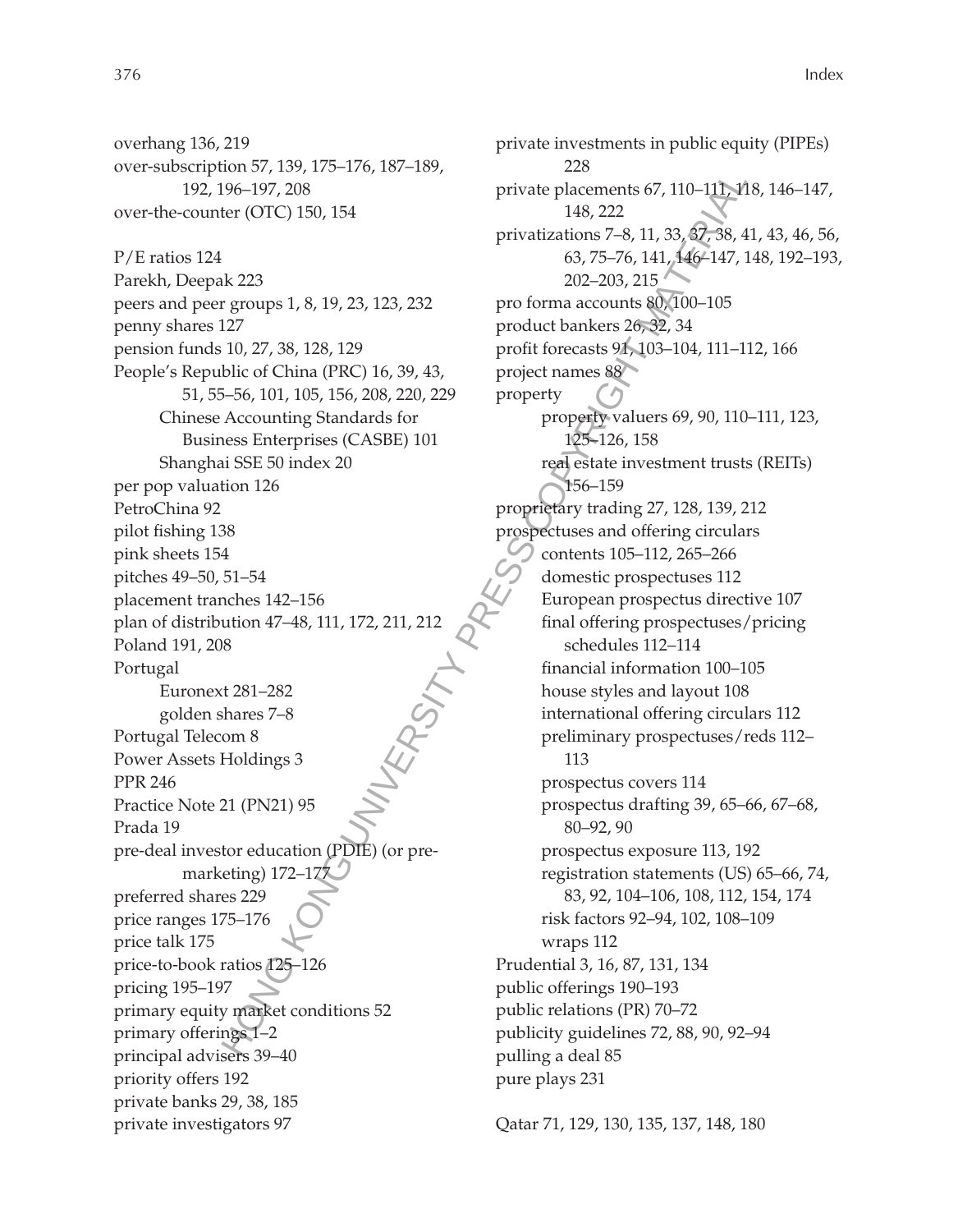Ramadan (Holy Month of) 84–85 re-allocation between tranches 200–201 receiving banks 45–46, 75, 141–142, 201 regulators 10–11, 27, 28, 36–37, 40, 66, 81, 95, 96, 97–98, 203, 206, 215–216, 220, 230 related-/connected-parties transactions (RPTs) 98–99 remuneration consultants 70 re-organizations 90, 100–105 requests for proposals (RFPs) 47, 51–54 research buy-side research 14–15 control rooms 27, 30, 167 disclaimers 166–167, 169–170 distribution 166–170 drafting 169–170 pre-deal research 165–170 presentations to research analysts 168–169 recommendations 49–50, 166 research analysts 26–27, 37 research analysts' rankings 166 research coverage 23, 50–51, 53, 165 research guidelines 65, 166, 168–169 sell-side research 165–168 re-set (or re-fix) clauses 227 retail incentives 192–193 retail investors 140–142 reverse stock splits 127 review (of accounts) 68, 115-11 rights issues 223–225 rights of first refusal 55, 223, 228 roadshows internet roadshows 183 reverse roadshows 135 roadshow consultants 70–72 roadshow coordinators (in house) 36 roadshow management teams 177–178 roadshow presentations and types of meetings 178–183 Royal Mail 196 rule of law 17 rules of engagement 42, 170–171 RUSAL (United Company) 81, 182

sales traders 27 salespeople 26–27, 37–38 Samsonite 19, 214–215 Sandoz 3 Santander Group 41, 104–105, 155, 194, 241–243 Sarbanes-Oxley legislation 21–22 SAS 72/100 comfort letters 114–116 Saudi Arabia 67, 130, 148, 157 SBI Holdings 24 Scania 145 Scholey, Sir David 31 Seagram 19 second boards 8, 22, 56–57 secondary offerings 1–2 sector bankers 26, 32, 34–35 Securities Act of 1933 (as amended) Regulation D 146–147 Regulation S 66 Regulation S-K 108 Regulation S-X 108 Rule 12g3-2(b) 154 Rule 144A 146–147 Rule 415 222 Securities and Exchange Commission (SEC) filing Electronic Data Gathering, Analysis and Retrieval (EDGAR) 21, 74 Form 6-K 220 Form 10-K 219 Form 20-F 21, 155, 219 Form F-1 83, 155, 174 Form F-6 154 Form S-1 83, 174 SEC-registered offerings 102, 106, 114–115, 199, 146, 147 segmentation of accounts 21, 103, 105 selling groups 45 selling restrictions 67, 91, 111, 117, 151, 171, 205 sequential retail offerings 83, 180, 191, 200 EVERTIFINITIES 2003<br>
ATA-16, 75, 141-142, 201<br>
11, 27, 28, 36-5, 37, 40, 66, 81, 95,<br>
17, 27, 28, 36-5, 37, 40, 66, 81, 95,<br>
17, 28, 36, 37, 40, 66, 81, 95, 58, also<br>
consultants 70<br>
241-243<br>
Consultants 70<br>
241-243<br>
Cons

settlement process 207

Russia 20, 81, 140, 182, 289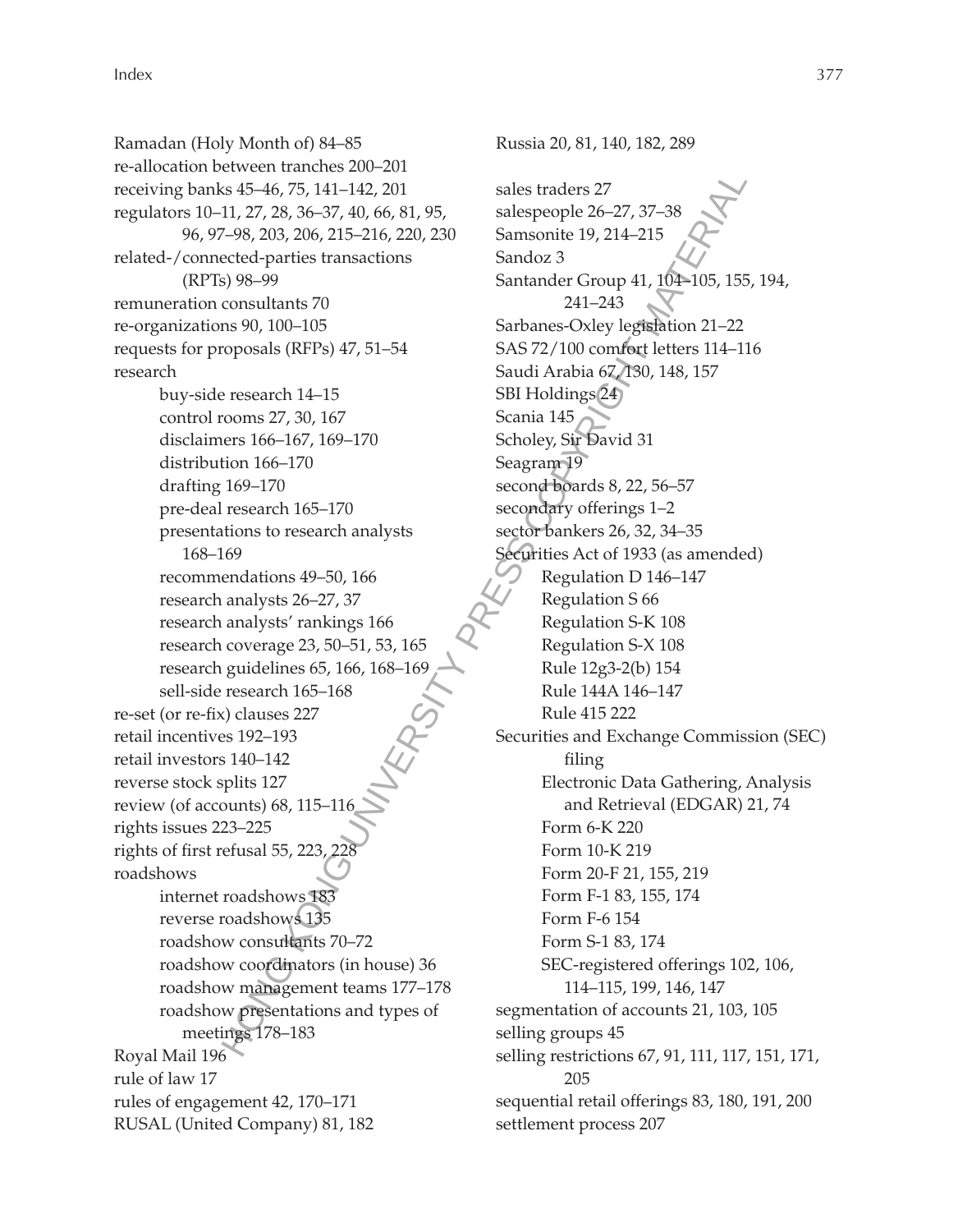several underwriting obligations 200 Shanda Shanda Games 63, 104–105, 122, 189, 238–240 Shanda Interactive 238 share buy-back programmes 229–230 share registrars and transfer agents 74–75 shares (classes of) 7–8 shelf registration 107, 222 shell companies 12, 16 Shenwan Hongyuan 120–121 Singapore business trusts 159, 163 Catalist 292 Central Provident Fund (CPF) 142 Offers and Prospectuses Electronic Repository and Access (OPERA) 113 REITs 156–159 Singapore Exchange (SGX) (profile) 291–293 Singapore Post 182 Slack Technologies 217 SM Investments 213 soft underwriting 120–121 South Africa preferred shares 229 REITs 156–159 South Gobi Energy Resources 173, 183 sovereign wealth funds (SWFs) 129–130 Spain Comisión Nacional del Mercado de Valores (CNMV) 82 IBEX index 20 special dividends 52, 159, 230 special purpose acquisition companies (SPACs) 12–14 special purpose vehicles (SPVs) 157 spin-offs 3, 4–5 spread of shareholders 8, 16, 45–46, 121 stabilization process 211–216 start of trading 208–209 steering committees 88–90 stock exchange trading fees 206 stock splits 127

strategists 49, 165 *sukuk* 12 sum-of-the-parts valuation 122–124 summary of principal differences between local GAAP and US GAAP 110 Switzerland SIX Swiss Exchange 285 syndicate presentation to syndicate members 170–172 syndicate due diligence 99–100 syndicate structure 38–46 tail swallowing 223–224 Taiwan 3, 73, 92–94, 130, 140, 149, 152, 155, 212, 220, 229 target investors 3, 22, 23, 53, 138 target prices 49–50, 218 Tata Motors 228 Taxation 111, 119 teach-in sessions and rehearsals 169, 178–179, 182 Telefónica 8 Telepizza 231 tender offers 183–184 theoretical ex-rights price (TERP) 224 tickers and stock codes 24–25 timetables 79–88 tombstone advertisements 47, 172, 210 top-down demand estimates 53, 139–140 total return 9, 128 total return swap (TRS) 177 traders 27, 36, 120 tranches (institutional) 142–150 transaction levies 206 translations and translators 74 transparency 6, 17, 185 treasury stock 194, 229 triple-track process 88 Turkey going-public convertible bonds 11 golden shares 7–8 REITs 156–159 tycoons 134, 138, 151 Games 63, 104-105, 122, 189<br>
Hareactive 238<br>
Interactive 238<br>
Interactive 238<br>
Interactive 238<br>
Interactive 238<br>
Interactive 238<br>
Interactive 238<br>
Simum of orthogonal differences<br>
or of 7-8<br>
Simum and Consider and Correla